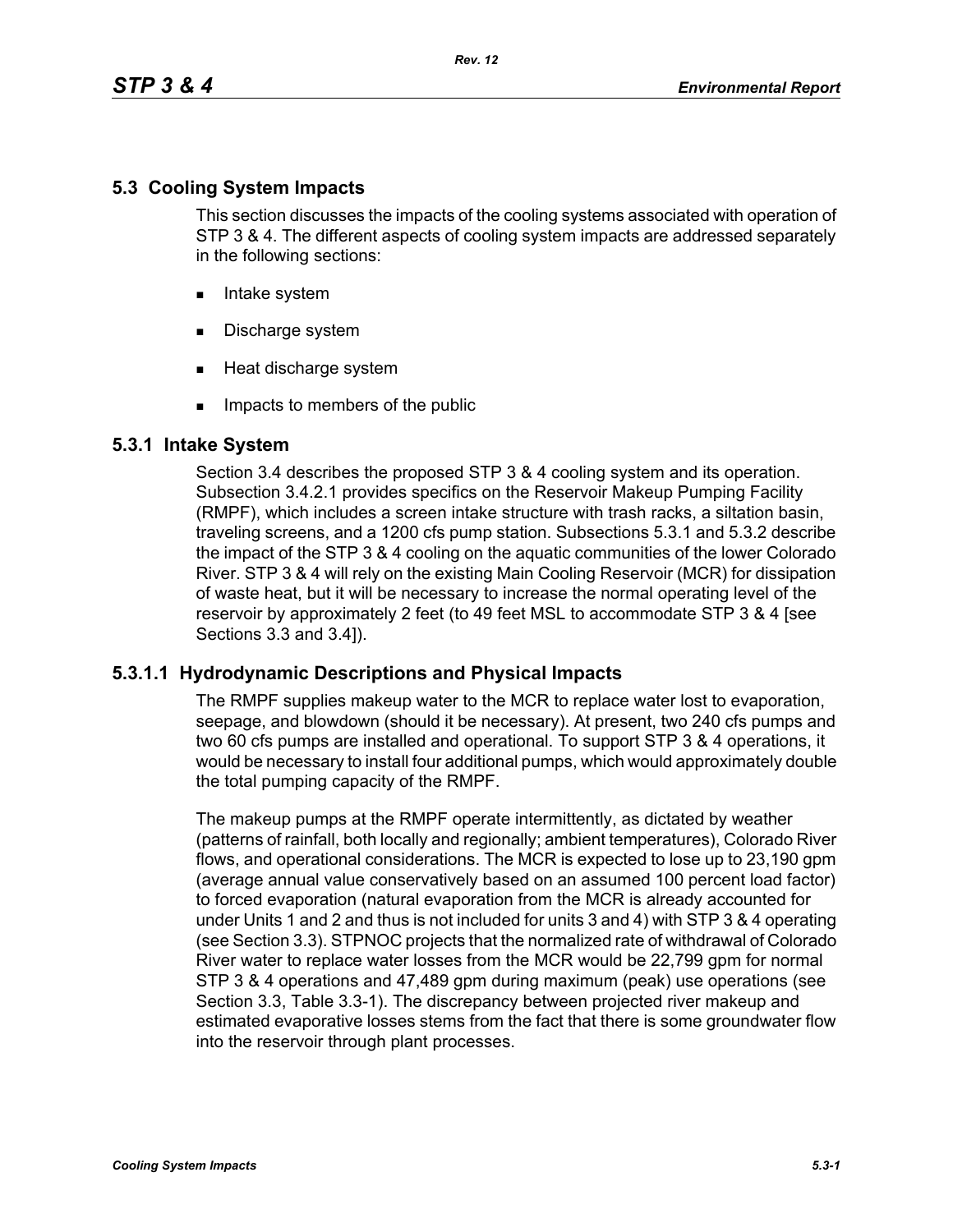# **5.3.1.2 Aquatic Ecosystems**

The species assemblage at the RMPF at a given time is influenced primarily by river flow, salinity, season, and population dynamics of the individual species. Although it is theoretically possible to predict the presence of a particular species using correlations of abundance with any one of these variables, more often than not these, as well as other, factors interact in complex ways to determine the assemblage of species and life stages at the RMPF.

# **5.3.1.2.1 Factors Affecting Entrapment, Entrainment, and Impingement**

Aquatic organisms can become entrapped, entrained, or impinged when water is drawn into the intakes at a flow greater than what they can escape.

Entrapment can take the form of attracting organisms to a relatively restricted area, such as a long, narrow intake channel, from which they have difficulty escaping due to behavioral responses to environmental cues. If the animals congregate in a channel, and environmental conditions (such as concentration of dissolved oxygen) deteriorate suddenly, the animals may die.

Impingement, in which the organism is physically pressed against the screens, or entrainment, in which smaller organisms travel in the water column through the screens, may also lead to destruction of the organism, depending on other factors. The extent of impingement and entrainment of aquatic organisms at a power plant intake structure depends on several variables, including the (1) species assemblage and densities of organisms at the intake at the time of pumping, (2) velocity of flow into the intake, (3) volume of water withdrawn, and (4) specific design features of the intake structure and pumps.

The seasonal distribution and abundance of various life stages of important aquatic species in the lower Colorado River was discussed in Subsection 2.4.2. By and large, the assemblage of species and densities of organisms found in the vicinity of the RMPF is under the influence of regional climatic events (in particular, patterns of rainfall) that are beyond human control. The other three variables are, to one degree or another, under the control of STPNOC.

### **Design Features**

The location, design, and capacity of power plant intake structures are regulated by EPA under 40 CFR 401.14 and are required to reflect the Best Technology Available (BTA) to minimize adverse environmental impacts. The operation of intake structures at power plants in Texas is permitted and regulated by the Texas Commission on Environmental Quality (TCEQ), which was delegated authority to administer the Texas Pollutant Discharge Elimination System (TPDES) by EPA in 1998 (Reference 5.3-1). STPNOC adhered to principles of BTA in siting and designing the existing RMPF. Entrapment was precluded by the physical location and design of the intake; the STP plant has no intake canal or similar structure that would hold fish. As described in the operation Final Environmental Statement (FES), the intake structure has been installed "flush" to the river bank with no projecting structures that create eddies and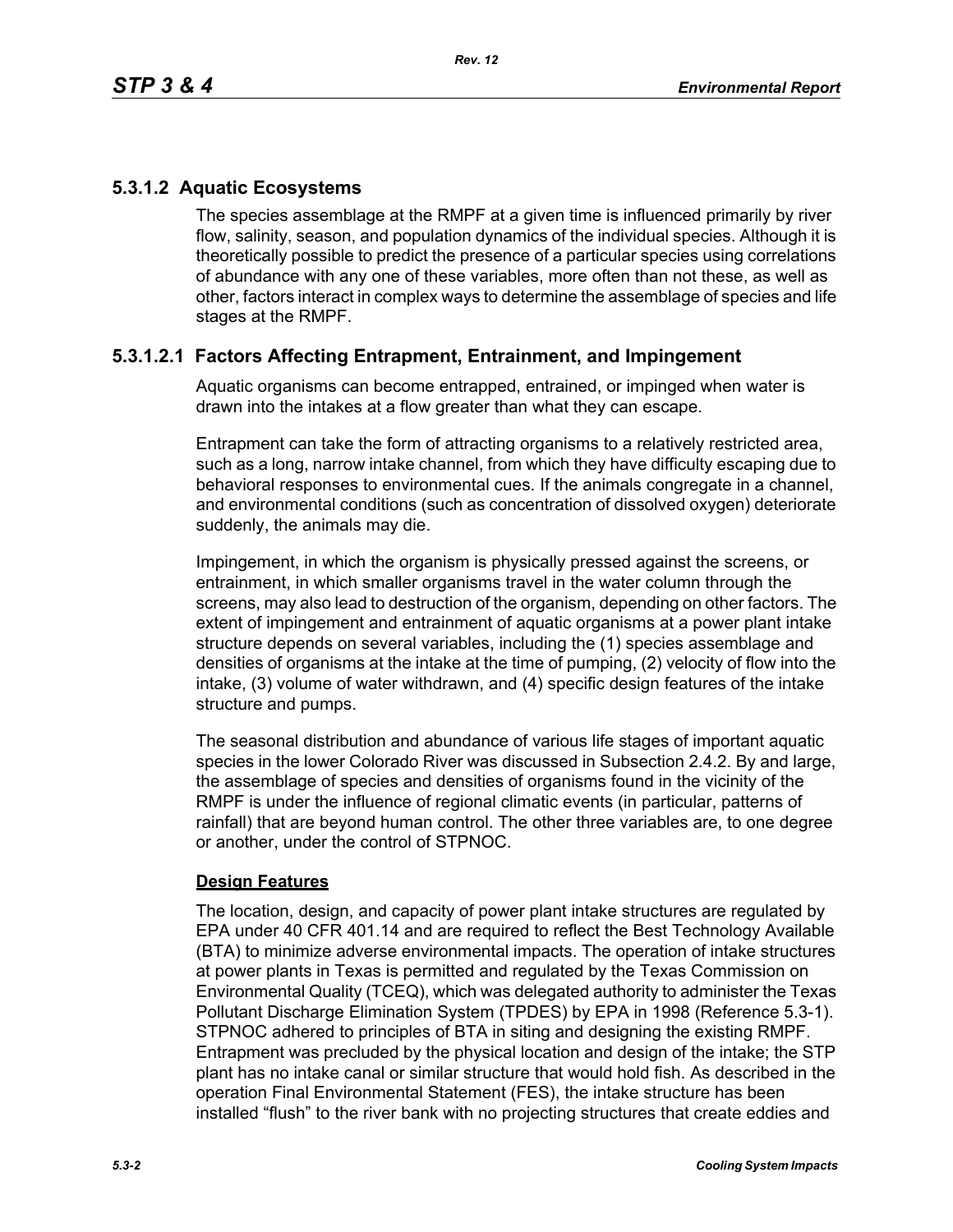countercurrents that would cause entrapment (Reference 5.3-2). Furthermore, the intake area is equipped with an "escape route" that allows fish to swim back to the river.

Impingement and entrainment were minimized by other design features: (1) the intake was oriented in such a way as to reduce attractant flows, (2) the approach velocity at the traveling screens was designed to be 0.5 fps or less, and (3) the RMPF was equipped with a fish "handling and bypass" system. The EPA evaluated the location, design, and operation of the plant and issued an National Pollutant Discharge Elimination System (NPDES) permit in 1985 that explicitly approved the design of the intake structure, characterizing it as BTA (see Part III, number 10 of NPDES Permit No. TX0064947, issued October 18, 1985). As discussed earlier, the RMPF was intended to provide makeup to the MCR for four nuclear units. Thus, the intake for STP 3 & 4 was an integral part of the original design.

The RMPF has a maximum design approach velocity at the traveling screens of 0.5 fps based on a maximum pumping rate of approximately 538,000 gpm, and at the time of construction, this represented the BTA (Reference 5.3-3). It should be noted that in their Final Environmental Statement for Construction of STP 1 & 2, the NRC calculated a slightly higher maximum approach velocity, 0.55 fps (Reference 5.3-4). The pump station was designed to house eight pumps, with a total pumping capacity of 1200 cfs (538,596 gpm) (Reference 5.3-5). However, the site is able to maintain water levels in the MCR using half of the full complement of pumps (two 107,719-gpm pumps and two 26,930-gpm pumps). The current maximum pumping rate, based on Annual Water Use Reports for 2001 through 2006 submitted by STPNOC to the TCEQ, is 600 cfs, (269,298 gpm) (References 5.3-6, 5.3-7, 5.3-8, 5.3-9, 5.3-10, and 5.3-11). To supply sufficient water to the MCR for four operating units, it would be necessary to complete the pump installation with adequately sized pumps, restoring the original design pumping capacity of 1200 cfs (538,596 gpm). The design approach velocity of 0.50 fps was based on this pumping rate and is not expected to change appreciably with four units in operation.

Water will be pumped through a shoreline intake system, passed through trash racks, and through traveling screens with a 3/8-inch (9.5 mm) mesh. The traveling screens will operate intermittently to coincide with the intermittent withdrawal of river water. Fish and debris washed from the traveling screens are carried along a sluice which runs the length of the intake structure. Fish collected on the screens can be returned to the river via the sluice and a fish bypass pipe (Reference 5.3-5). The point of return is at the downstream end of the intake structure, approximately 0.6 meter (2 feet) below normal water elevation, as described in Section 3.4 (Reference 5.3-2).

#### **Operational Features**

TPDES Permit No. WQ0001908000 for STP 1 & 2, issued by TCEQ in July 2005, contains no limits on Colorado River water withdrawals. Withdrawal limits are found in Certificate of Adjudication 14-5437, which was issued by the Texas Water Commission (a predecessor agency to the TCEQ) on June 28, 1989, based on water rights granted in 1974. The Certificate of Adjudication authorized Houston Lighting & Power (HL&P) to divert and use up to 102,000 acre-feet of water annually from the Colorado River for industrial purposes (power plant cooling) at a maximum withdrawal rate of 1200 cfs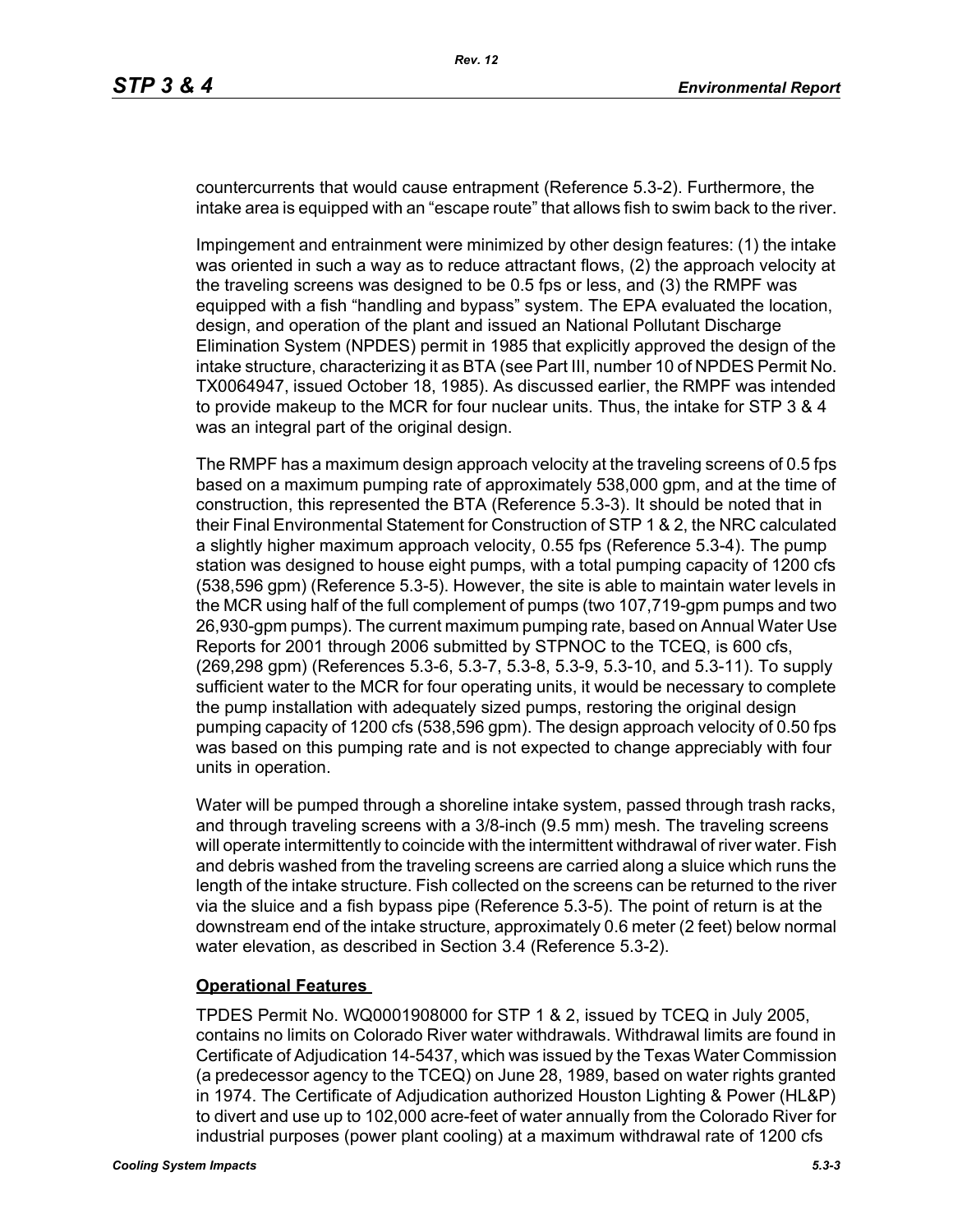(approximately 540,000 gpm). To the extent feasible, STPNOC has followed internal procedures to withdraw water at times of high river flow, which has the effect of reducing impingement and entrainment of important estuarine and marine species, because high flows push these species downstream. Because evaporative losses and power demand are highest in late summer, some pumping at these times is unavoidable. July, August, and September have historically been periods of low flow in the lower Colorado River, although interannual variability in flow precludes characterizing any given month as "low" or "high" flow with certainty (Reference 5.3- 12). The Certificate of Adjudication contains the following Special Condition, which the state of Texas imposed to ensure minimum instream flows in the lower Colorado during periods of low flow:

"This certificate of adjudication is issued subject to the condition that diversions from the Colorado River shall be limited to 55% of the flows of the Colorado River in excess of 300 cfs at the authorized diversion point on the Colorado River."

In 1986, the NRC predicted the average annual withdrawal from the river for STP 1 & 2 would be 1.03  $\times$  E8 m<sup>3</sup> (83,900 acre-feet) (Reference 5.3-2). In recent years (2001–2006), the annual withdrawal for STP 1 & 2 has averaged approximately 44,423,122  $\text{m}^3$  (37,000 acre-feet), which is approximately 44% of the 83,900 acre-feet the NRC predicted in the FES and 36% of the permitted maximum of 102,000 acre-feet (References 5.3-6, 5.3-7, 5.3-8, 5.3-9, 5.3-10, and 5.3-11). It appears likely that makeup for two additional units will be accommodated by the existing RMPF with all pumps installed, and there would be no need for STPNOC to seek an increase in the current allocation limit of 102,000 acre-feet/year from the Lower Colorado River Authority (LCRA).

The withdrawal of 83,900 acre-feet/year of water for STP 1 & 2 was determined to have minor impacts on aquatic resources (Reference 5.3-12). The withdrawal of up to 102,000 acre-feet/year to maintain levels in the MCR for four units would produce impingement and entrainment rates approximately 22% higher than those evaluated by NRC in the operation FES and deemed less than significant (Reference 5.3-2). However, withdrawal volumes would be substantially lower than 102,000 acre-feet in high rainfall years, and would never be higher, as the withdrawal limit of 102,000 is a condition of the Certificate of Adjudication. In any case, entrapment, impingement, and entrainment impacts would be mitigated by the factors discussed previously in this section and others listed below (from Reference 5.3-2):

- Screens mounted flush with the shoreline to prevent entrapment and lessen the impact of eddy currents on the downstream end of the intake structure
- **Free passage of fish between outer trash racks and traveling screens allows fish** that enter outer trash racks to swim downstream and exit the intake structure
- Maximizing makeup pumping during periods of high river flow when densities of important estuarine/marine species are low in the intake area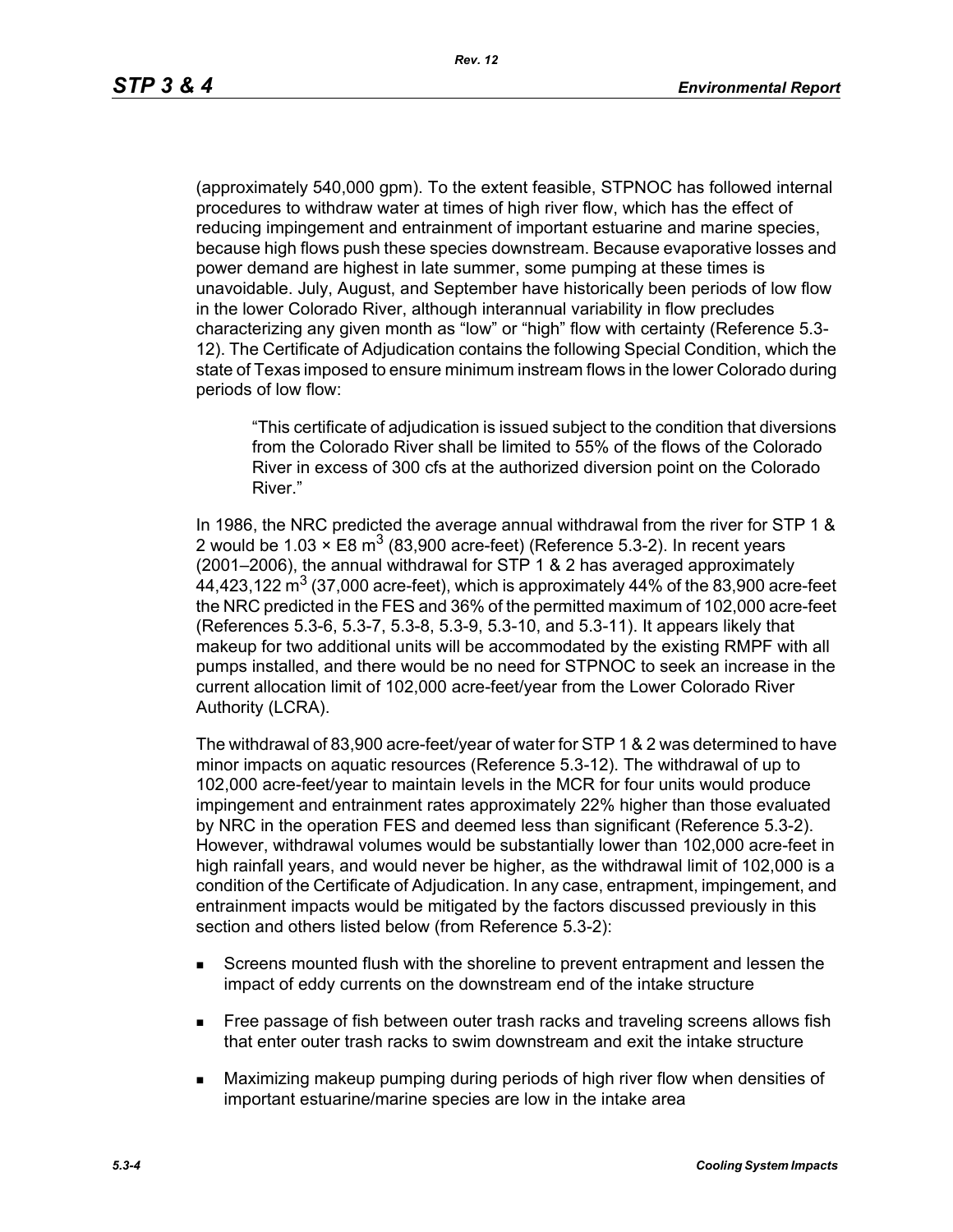**Generally low densities of fish in the vicinity of the site intake areas compared to** downstream areas

### **Previous Conclusions on Design and Operation Features**

Because the design of the RMPF is fixed and operation of the pumps would be bounded by the limits in the permit, impacts of their operation would depend on distribution and abundance of fish and shellfish in the vicinity of the RMPF. The remainder of this section discusses fish and shellfish species that could be affected by operation of STP 3 & 4, emphasizing trends in abundance of important marine/estuarine species over the 1985–2003 period. These species were the focus because they are commercially and recreationally important. During periods of high flow, impingement and entrainment would affect freshwater species such as bluegill, blue catfish, channel catfish, and common carp that are not as highly esteemed by commercial and recreational fishermen and are common-to-ubiquitous in large rivers, ponds, and reservoirs in Texas. The FES for operation of STP 1 & 2 assessed impacts of RMPF operation on marine and estuarine species exclusively (Reference 5.3-2).

## **5.3.1.2.2 Aquatic Resources Potentially Present at the Makeup Water Intake**

Two relevant sources of information on species assemblages near the STP site are available: (1) government data on fish and shellfish abundance in Matagorda Bay collected for general management purposes, and (2) data collected specifically for the construction FES to address potential impacts of STP 1 & 2 on aquatic resources in the lower Colorado River. Each of these is discussed below.

#### **Fish and Shellfish Abundance in Matagorda Bay**

The National Oceanographic and Atmospheric Administration's (NOAA's) Estuarine Living Marine Resources (ELMR) program was developed to provide a consistent database of the distribution, abundance, and life history characteristics of important fish and invertebrates in U.S. estuaries (Reference 5.3-13). Four criteria were used to select the 44 species included in the Gulf of Mexico database: (1) commercial value, (2) recreational value, (3) indicator of environmental stress, and (4) ecological value (References 5.3-13, 5.3-14 and 5.3-15). These criteria are similar to those used to identify "important species" in the Environmental Standard Review Plan (NUREG-1555) (Reference 5.3-16).

Various surveys and programs in Texas have focused on different subsets of the species considered important in Reference 5.3-14 and Reference 5.3-15, as shown in Table 5.3-1. Texas Parks and Wildlife Department (TPWD) identified principal fisheries species in Matagorda Bay (Reference 5.3-17). In a recent summary of recreationally important fish, Green and Campbell of TPWD found that three species stand out as prime targets of anglers, as shown in Table 5.3-2 (Reference 5.3-18). The NRC names important species as well (References 5.3-2 and 5.3-4). For this ER, professional judgment based on independently collected data served as the basis for selecting important species potentially affected by plant operations, specifically the RMPF and the discharge from the MCR.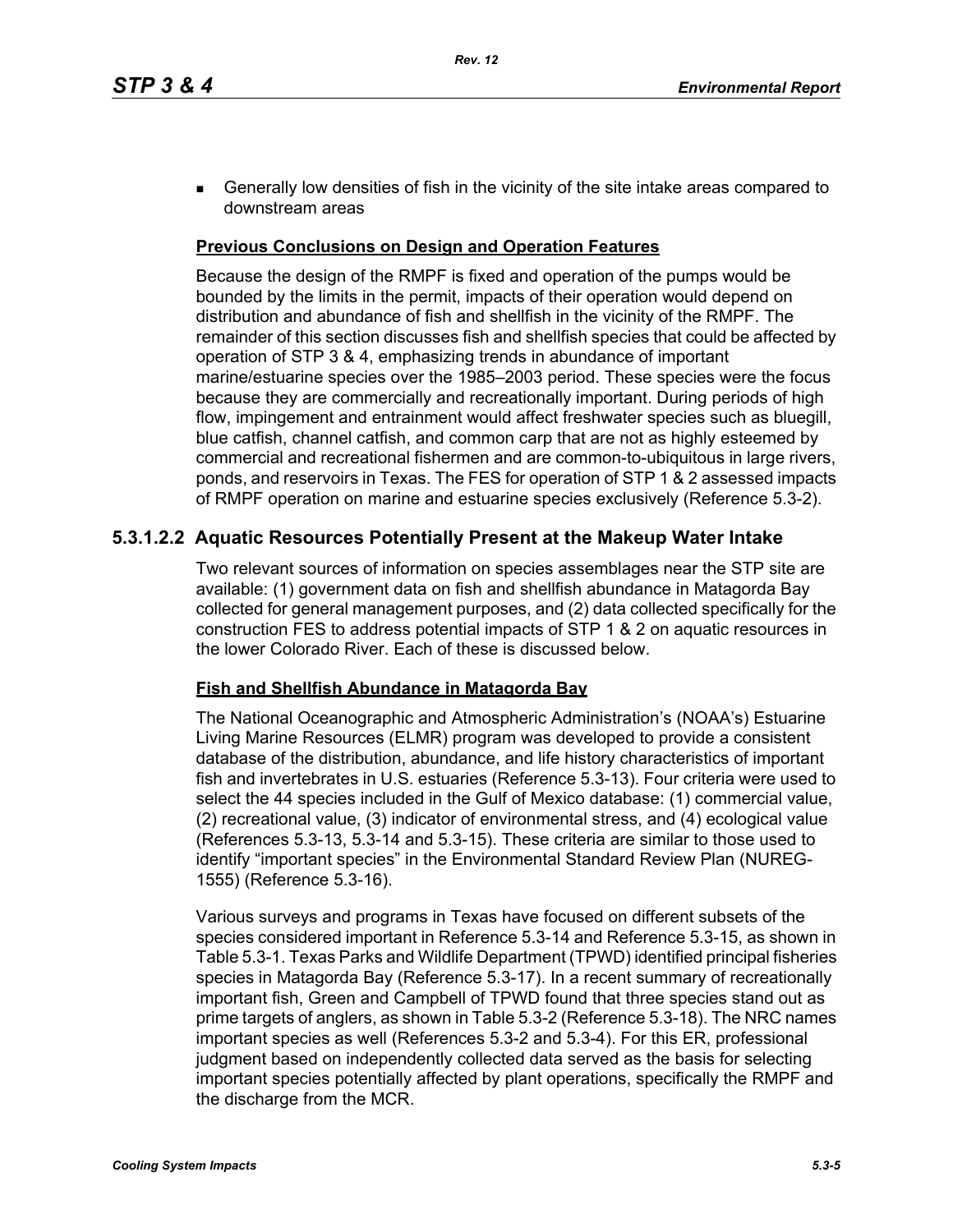An ELMR report by NOAA presented data on the salinity preferences of various life stages of important fish and shellfish in Matagorda Bay and associated tidal rivers, including the Lower Colorado River (Reference 5.3-14). Salinity is a major factor influencing distribution and abundance of estuarine species, particularly during spawning and early life stages. With the exception of sessile organisms such as oysters, most adult fish and shellfish (nekton) do not stay in Matagorda Bay, but move throughout the estuary in response to salinity gradients. One such example is the movement of estuarine or marine fish upriver during low flow periods when a saltwater wedge penetrates well into the Colorado River. During such time, the salinity differential at the bottom and top of the river can be substantial (Reference 5.3-19, Table 3). Along with the saline wedge come the planktonic larvae of fish and shellfish, which are generally carried passively along in the water column. The result of these hydrodynamic movements is that while the location in space cannot always be predicted for estuarine organisms, the location with respect to salinity gradient is better known (Reference 5.3-14).

The relative abundance of important fish and shellfish in various salinity zones in the Matagorda Bay estuary is summarized in Table 5.3.1.2-2 (Reference 5.3-14). The importance of this profile is that the salinity of the water at the intake of the STP pumps will determine to a large extent the composition and life stages of species present in the area. Regardless of which species or life stages are in the estuary at a given time, high freshwater flows tend to keep many of them from moving up the river as far as the STP site. Conversely, low river flows, and the concomitant saltwater intrusion, allow greater movement of estuarine and marine species upriver, where they may come under the influence of the intake pumps during pumping operations (Reference 5.3- 20). Both estuarine and freshwater species are present at the RMPF (Reference 5.3- 19).

### **Previous Studies in Lower Colorado River near STP 1 & 2**

Additional information on species that may be affected by plant operations, including freshwater species from upriver, was drawn from References 5.3-2 through 5.3-5, and 5.3-19 through 5.3-21.

#### **HL&P ER 1974: Predictive**

In preparing the original ER, HL&P collected phytoplankton, zooplankton, ichthyoplankton, and nekton in the Colorado River near the intake to support estimates of entrainment and impingement.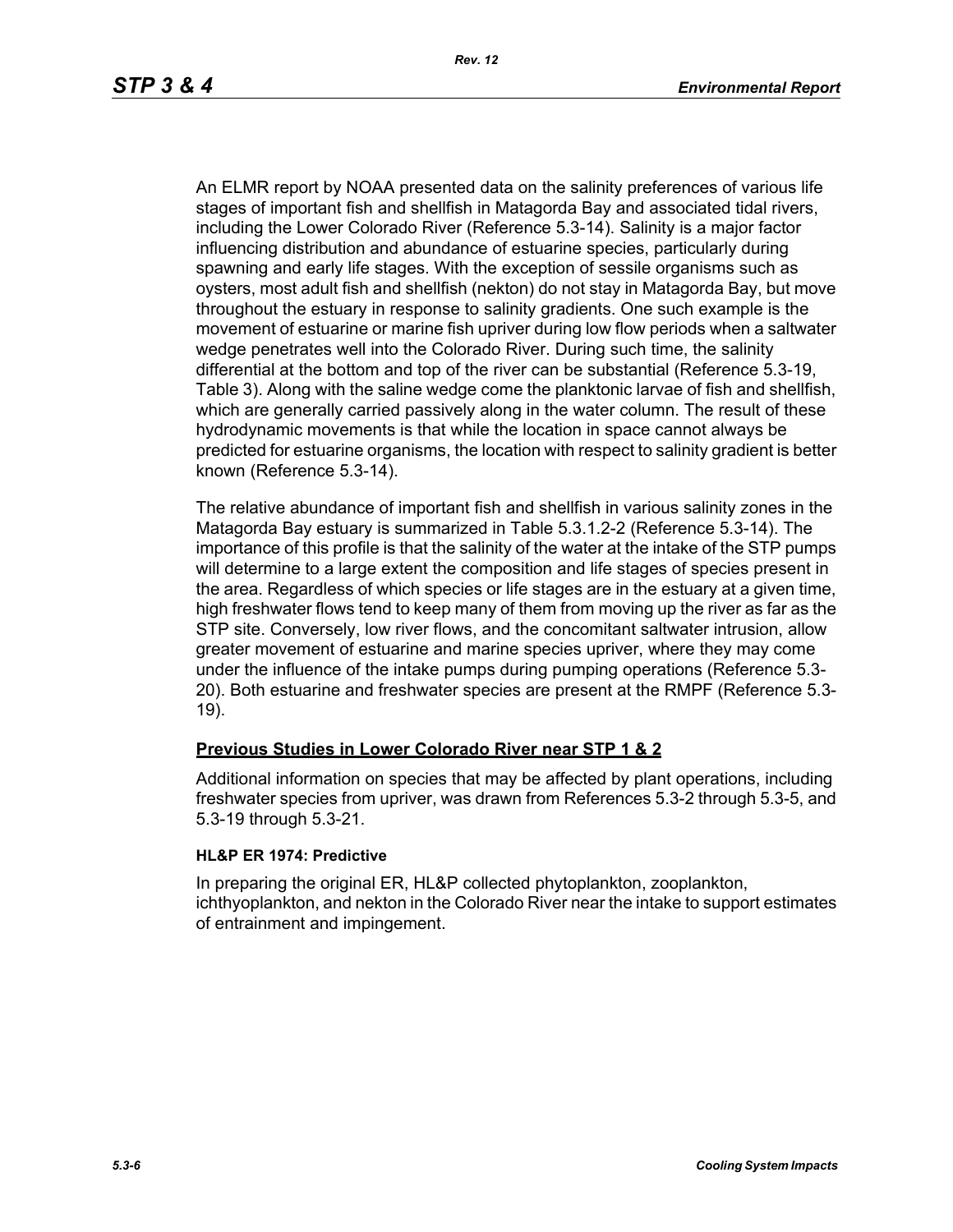### **Salinity and Flow**

Although estuarine conditions often prevail at the RMPF, salinities at the intake have at times been essentially zero. In 1973, it was reported that the water was fresh at the bottom as well as at the surface, ranging from 0.2 parts per thousand (ppt) in July to 0.4 ppt in October (Reference 5.3-3).

### **Entrainment of Phytoplankton and Zooplankton**

Phytoplankton and zooplankton are easily entrained due to their small size and inability to swim against the intake flow. The phytoplankton community at the intake was dominated by diatoms and green algae during the preoperational sampling (Reference 5.3-3). It was estimated that 7 x 1013 individual zooplankton would be entrained each year. Studies at a similar plant showed that about 12% of those entrained would die of mechanical damage and the number lost due to intolerance of conditions in the MCR was not estimated. All phytoplankton and zooplankton entrained were assumed lost to the Colorado River (Reference 5.3-3).

### **Entrainment of Ichthyoplankton**

Based on the design of the intake structure in 1974, HL&P concluded that all ichthyoplankton less than 4 inches total length are entrainable (Reference 5.3-3). Larval menhaden and croaker were identified as most likely to be entrained; cyprinids and gobies were considered secondary. Few eggs were collected near the intake, which is consistent with the observation that little spawning occurs in that reach of the river. In 1974, HL&P estimated that 2.6 million fish eggs and larvae may be entrained each year, a number too small to cause any population level effects (Reference 5.3-3).

#### **Impingement**

Impingement of organisms on the RMPF traveling screens is directly influenced by the velocity of water moving through the screens. The design of the RMPF at STP 3 & 4 is for a ≤0.5 fps approach velocity at the traveling screens. Estimates of impingement presented in the 1974 construction-phase ER for STP 1 & 2 were based on the assumption that fish and crustaceans were equally distributed in number and weight throughout the water column near the intake (Reference 5.3-3).

HL&P estimated in the construction-phase ER that 6.25 million fish and crustaceans (16,100 pounds) would be impinged per year, representing less than 0.03% of the annual poundage caught in the lower Colorado River and Matagorda Bay. Most of the species that HL&P predicted would be impinged are commercial or forage species: white shrimp, river shrimp, menhaden, anchovy, and croaker. Commercial species impinged accounted for less than 0.1% by weight of landings of fish and shellfish in Texas (Reference 5.3-3). Based on the 1974 ER, the NRC concluded that impingement would not have a significant effect on populations of important species in the lower Colorado River (Reference 5.3-4).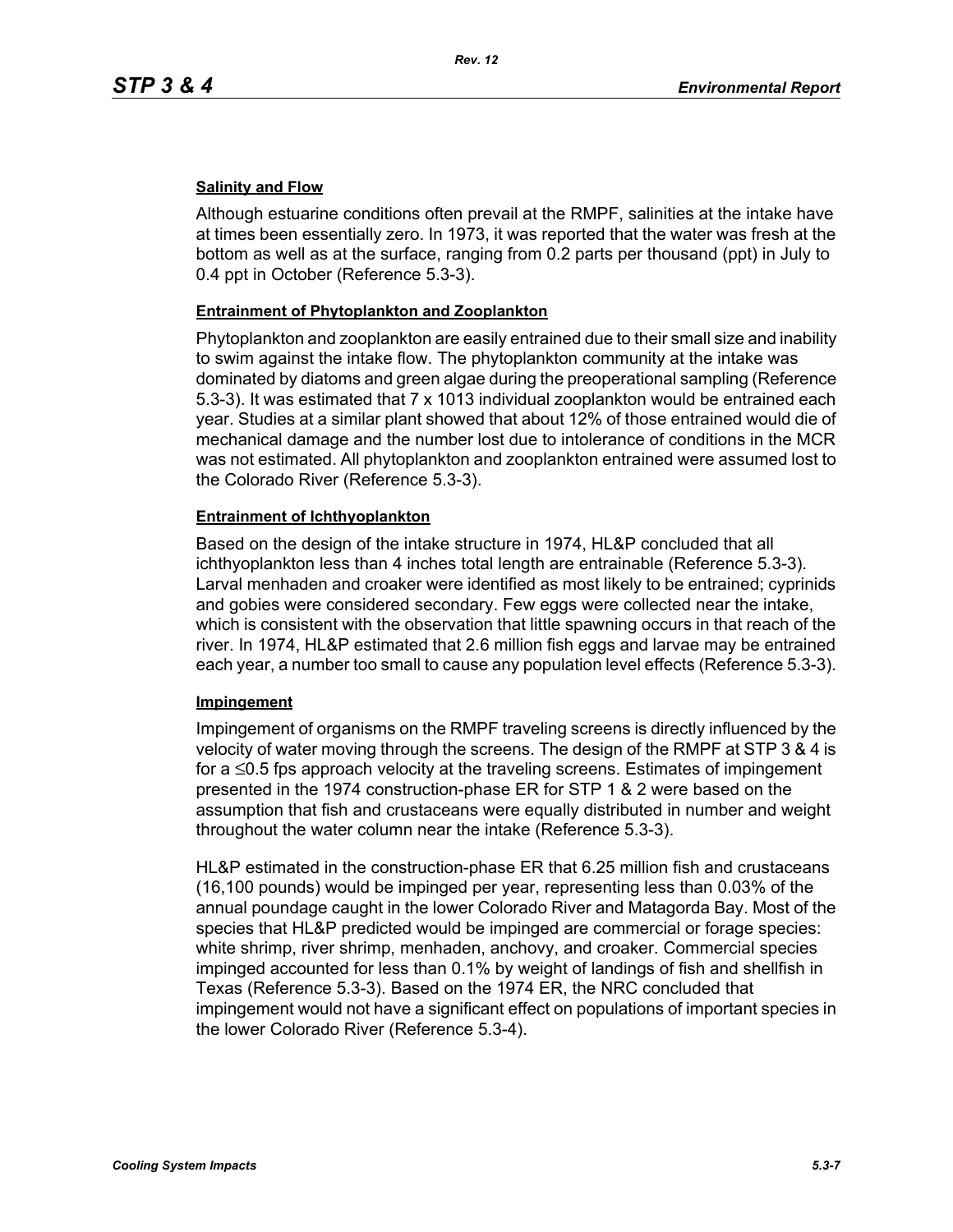### **NUS 1976: Year-Long Field Monitoring**

In 1975, STPNOC implemented a two-phase monitoring program to identify species that may be entrained by or impinged on the intake system (Reference 5.3-20). Phase 1 (April 75-April 76) included 26 sampling dates and several locations upstream and downstream of the intake, spaced at roughly 14-day intervals. Entrainment predictions based on direct measures of distribution and abundance of important organisms near the RMPF are considered representative of low flow conditions in the lower Colorado River. The NUS monitoring study is summarized in the NRC Operation FES (Reference 5.3-2).

Based on the physical characteristics of the river and the RMPF, NUS concluded that the makeup operation would affect an area of the Colorado River represented by the mid-channel, mid-depth (up to 10 feet) samples and the west bank samples (Reference 5.3-20). Mean densities of plankton and juvenile organisms were used to estimate entrainment. Estimates assumed that populations of organisms were relatively constant for a period of time (unspecified) around the sampling event, and that organisms were continually replenished at the sampling points by tidal and freshwater flow. The number of organisms entrained was calculated by multiplying the standing crop (individuals per cubic foot of river water) by the intake volume for a given time interval. Other assumptions and parameters of the calculations are given in Reference 5.3-20. The entrainment predictions were limited to plant operations during a particular set of low-flow conditions, which prevailed at STP 1 & 2 from August 1975 through March 1976.

#### **Salinity and Flow**

The Phase 1 monitoring study was conducted during an unusually dry year when Colorado River flows were low and estuarine conditions extended up to the STP site. All but two of the samples (May 6 and August 5) were collected when salinities at the intake represented estuarine conditions. Throughout the year-long monitoring period, bottom salinity remained high at the RMPF, ranging from 20.9 ppt in November 1975 to 31.0 ppt in August 1975. Surface salinity at the RMPF reached a maximum of 6.3 ppt on October 1, 1975, and by October 24, surface salinity reached an annual low of 0.8 ppt.

#### **Nekton in the Colorado River (Post-larval, Juvenile, and Adult Invertebrates and Fish)**

During Phase 1, post-larval, juvenile, or adult white shrimp, menhaden, anchovy, croaker, and mullet were most abundant in samples collected from the Colorado River. These commercially important species were most numerous at stations downriver from STP. All of these species except menhaden decreased in abundance upriver. Brown shrimp and blue crabs were sometimes abundant in samples upriver from the STP site (Reference 5.3-20).

To estimate entrainment at the RMPF, plankton tows were made at various stations upriver and downriver from the STP site to estimate the standing crop of entrainable organisms. Estimates of macroplankton and ichthyoplankton are given below.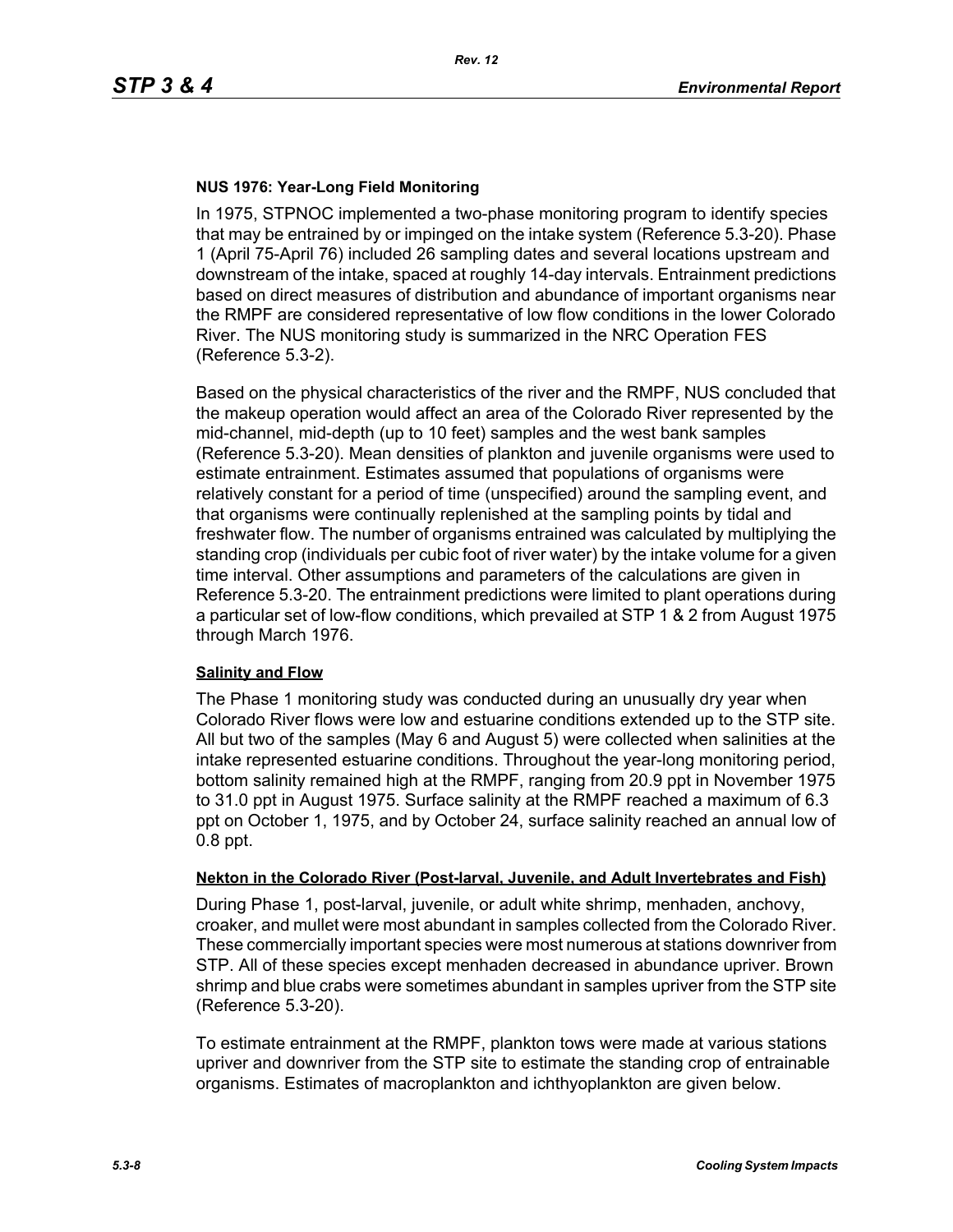#### **Entrainment of Macroplankton**

During Phase 1, the most important species in the macroplankton samples were decapod crustaceans, namely blue crab, white shrimp, and brown shrimp. Estimates of entrainment were based on densities of megalops of the commercially valuable blue crab and its congener, the pygmy blue crab, which cannot be distinguished at that stage, as well as first crab and juvenile stages of the blue crab. Estimates of entrainment of the shrimps were based on standing crops of post-larval white and brown shrimp.

Predictions of entrainment during the 8-month low flow period were as follows:

- Blue crab: 1.32  $\times$  10<sup>6</sup>
- White Shrimp:  $6.4 \times 10^3$
- Brown Shrimp:  $4.5 \times 10^3$

NUS estimated that in an 8-month period of low river flow, about one million blue and pygmy blue crab megalops, and about a quarter million blue crab individuals at the first crab and juvenile stage would be entrained (Reference 5.3-20). Of these, more than 83% would be entrained during August. Entrainment of white shrimp was predicted to occur exclusively in August, and of brown shrimp, only in March. NUS concluded that expected losses to entrainment were negligible compared with the millions of pounds of these species harvested annually in Texas, and the widespread distribution of the blue crab, white shrimp, and brown shrimp across Gulf of Mexico estuaries (Reference 5.3-20).

#### **Entrainment of Ichthyoplankton**

The total estimate of entrainment of ichthyoplankton during the 8-month period was 13,236,233 individuals; more than half of these were expected to be entrained during August 1975 due to an unseasonably high flow period that resulted in greater than normal pumping for that month. Normally, river flows are so low in August that little or no pumping would occur.

The highest densities of ichthyoplankton in samples representing the area of influence of the RMPF were reported in May–October 1975 and March–April 1976. The most abundant ichthyoplankton consistently (for more than 3 of the 8 months) in the area were Gulf menhaden, Atlantic croaker, bay anchovy, and naked goby (*Gobiosoma bosci*, which is the most common goby on oyster reefs [Reference 5.3-22]). On August 5, 1975, high river flows and low salinity prevailed at the RMPF, and freshwater drum and several cyprinids (*Family Cyprinidae*) occurred in the ichthyoplankton in large numbers. Freshwater drum larvae were so plentiful on that day that they made up 48% of the 8-month total of approximately 13 million individuals expected to be entrained. NUS emphasizes that these results reflect anomalous conditions due to extremely high August flows and should not be interpreted as typical entrainment scenarios (Reference 5.3-20).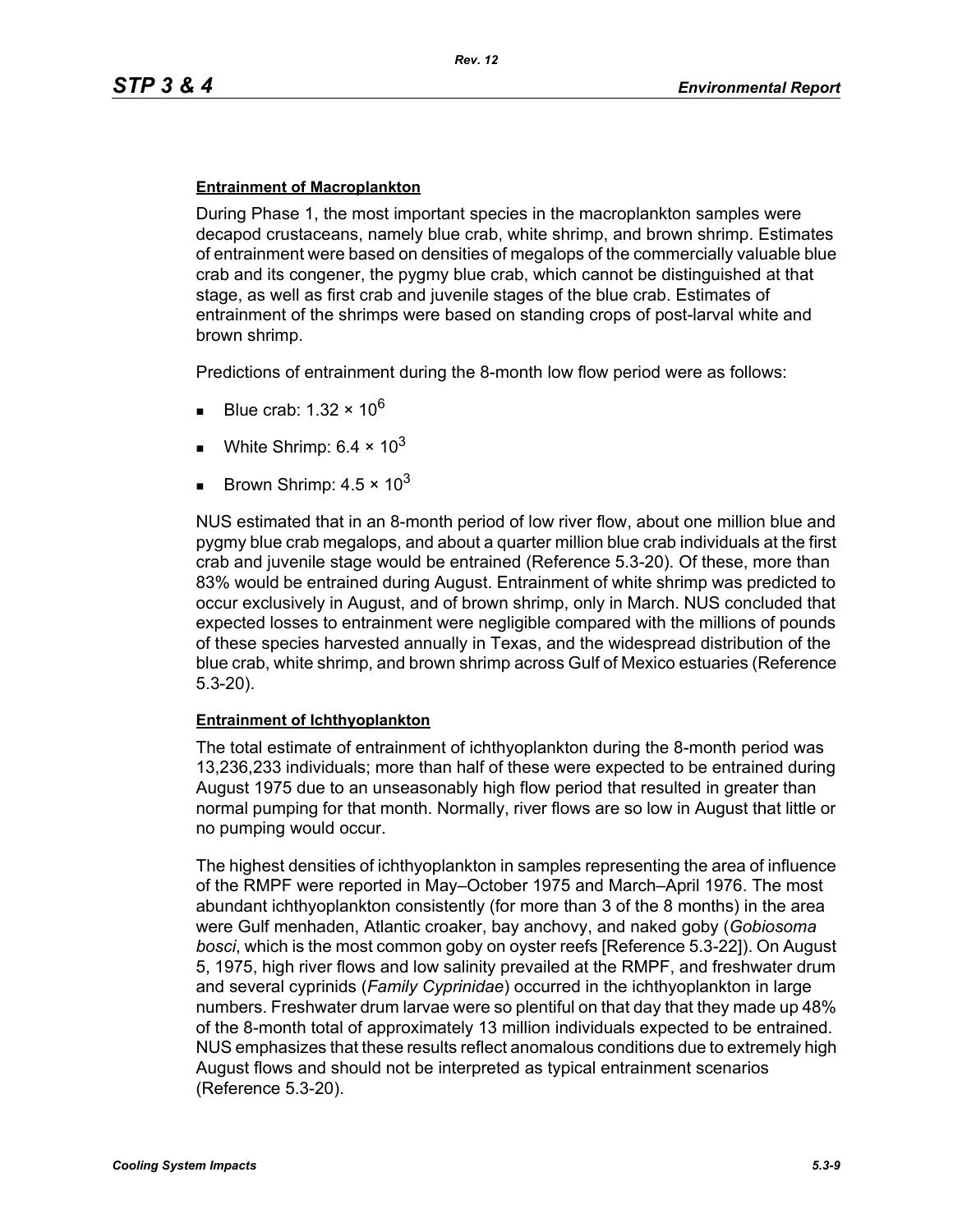The Phase 1 entrainment study for STP 1 & 2 estimated that in an 8-month period of low river flow, the following entrainment of important ichthyoplankton would occur:

- Croaker: 3.37  $\times$  10<sup>6</sup> (more than 90% in December and January)
- Menhaden:  $1.35 \times 10^6$  (86% in September)
- Anchovy:  $5.44 \times 10^5$  (70% in March)
- Naked goby:  $3.2 \times 10^5$  (all months except January and February)

Other infrequently collected ichthyoplankton were reported to be subject to entrainment at low levels, as follows:

- Pinfish (*Lagodon rhomboides*): 4.04 × 10<sup>4</sup> (February and March)
- Sand sea trout: 1.26  $\times$  10<sup>4</sup> (February and March)
- Striped anchovy (*Anchoa hepsetus*): 9.78 × 104 (March only)
- Gizzard shad:  $3.53 \times 10^4$  (March only)
- Black drum:  $3.86 \times 10^3$  (March only)
- Star drum (*Stellifer lanceolatus*): 9.6 × 10<sup>3</sup> (August only)

The entrainment estimates made by NUS during low flow months were about 2.5 times those predicted in the HL&P ER, largely because lower flow and higher salinity conditions in the river lead to increases in the density of organisms subject to entrainment at the RMPF (References 5.3-20 and 5.3-3). Estimated losses of crustaceans and fish to entrainment reported in NUS were deemed insignificant by NRC in light of the overall abundance and high reproductive potential of these species in the Gulf of Mexico (References 5.3-20 and 5.3-2).

### **McAden et al. (1984 and 1985): Phase 2 -Focused Study of Intake Area**

The Phase 2 monitoring (July 1983–December 1984) collected both impingement and entrainment samples. Impingement samples were taken at the traveling screens during filling of the MCR from July to September 1983, and again the following September. Each week during the sampling period, samples were taken at two screens for three 30-minute periods over a 24-hour period (roughly every 8 hours).

To document entrainment of organisms, ichthyoplankton samples were collected in the Colorado River in the immediate vicinity of the RMPF (at sampling station 2, established during Phase 1). Samples were collected at three depths using a 0.5 mm mesh conical plankton net, and both stationary sets and oblique tows were used. Methods were the same as used during Phase 1 sampling (References 5.3-19 and 5.3- 21). Mid-depth samples from mid-channel locations were used to estimate entrainment, consistent with methods developed during Phase 1 (Reference 5.3-20).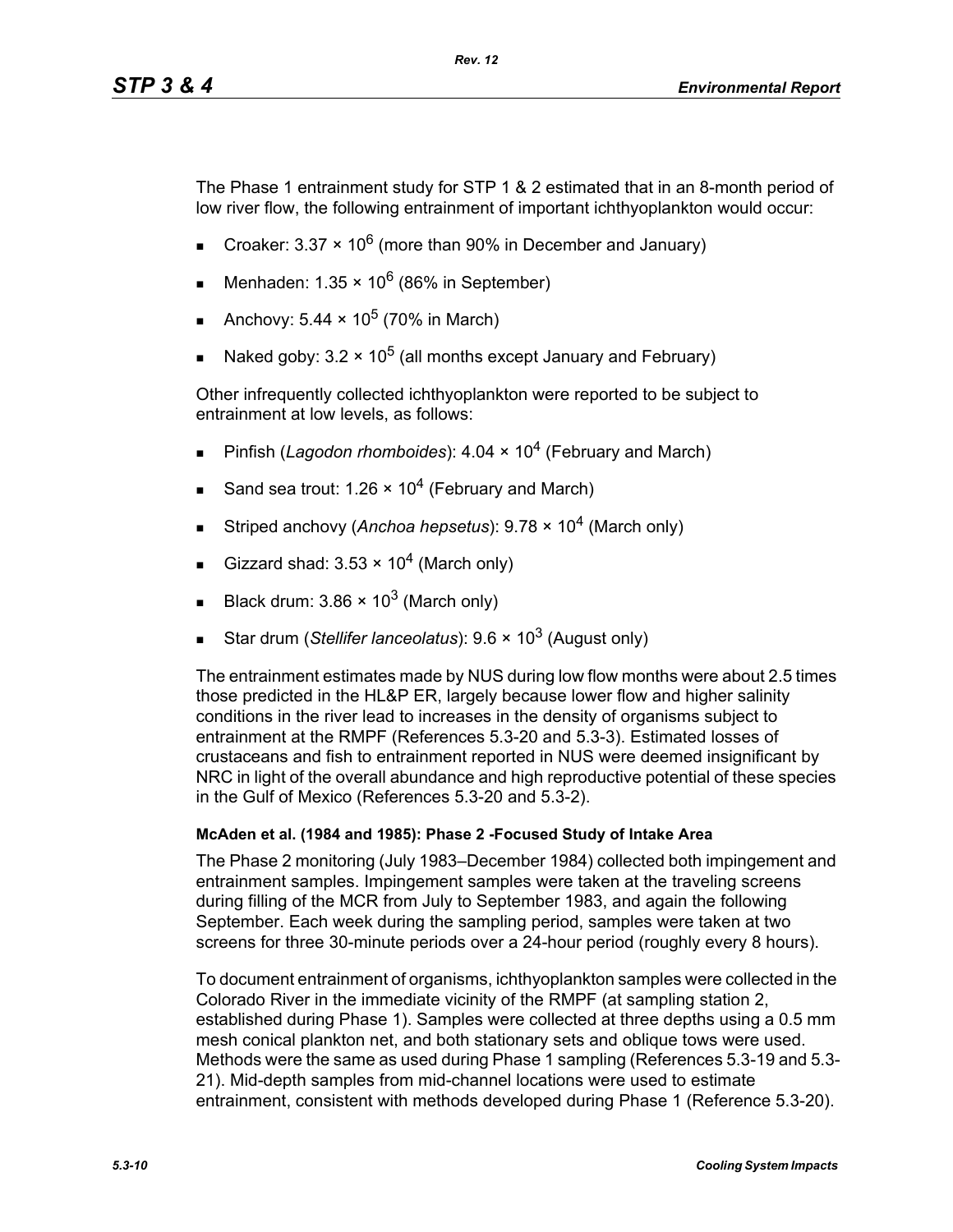Ichthyoplankton samples were also collected from the sedimentation basin. However, sampling difficulties prevented any collections from mid-depth locations, making comparisons of little value. Sedimentation basin samples are not discussed here.

### **Salinity and Flow**

During the 3-month sampling period, salinity at the mid-depth (about 10 feet) sampling location in the Colorado River ranged from 0.3 ppt in late July to 20.7 ppt in early August. Average Colorado River flow ranged from 492 cfs on July 13, 1983 to 2076 cfs on August 10, 1983.

### **Nekton (Post-larval, Juvenile, and Adult Invertebrates and Fish)**

During the first year of Phase 2 sampling (July 1983 to June 1984), six shrimp species, two crab species, and a crayfish species were collected in seine and trawl samples at Station 2, in the vicinity of the STP RMPF (Reference 5.3-19). During the single sampling event in September 1984, one additional shrimp (*Palaemonetes pugio*) was collected by seine, and another (*Penaeus duorarum*) was collected on the revolving screens of the RMPF, but not by seine or trawl (Reference 5.3-21).

During the first year of Phase 2 sampling (July 1983 to June 1984), 30 species of fish were collected near the RMPF by trawl or seine; the large majority was estuarine or marine. Only four of the 30 fish were freshwater species (Reference 5.3-19). During the single sampling event in September, 1984, no fish or crustaceans were collected by trawl because dissolved oxygen concentrations at the bottom were thought to be too low to support these species. Seine collections yielded 20 species of fish, but only one (*Lepisosteus occulatus*, the spotted gar) lives in freshwater. Seine collections included eight estuarine/marine fish not collected in the previous year.

#### **Entrainment of Macroplankton and Ichthyoplankton**

During the Phase 2 study of ichthyoplankton abundance and entrainment, standing stocks of macroplankton and ichthyoplankton were measured using plankton tows, as described in Reference 5.3-14. To maintain consistency with Phase 1 data, entrainment estimates were based on mid-channel, mid-depth samples collected at station 2, near the RMPF. The number of individuals (per 100 cubic meters of Colorado River water) collected over a 24-hour period was multiplied by the volume of water pumped over the same period (Table 5.3-3). The number of macroplankton entrained over 24 hours ranged from about 1 million individuals in late July 1983 to more than 54 million individuals in mid-September 1983. More than 50 species of macroplankton were collected; most common were zoeae of *Callianassa* (ghost shrimp) and *Rhithropanopeus harrisii*. Jellyfish medusae were abundant in some samples and completely absent in others (References 5.3-19 and 5.3-21).

Estimates of ichthyoplankton entrainment also varied across the sampling periods, with a low of about 13,000 in September 1984 and a high of 553,000 in July 1983 (Table 5.3-3). In fact, the same sampling period yielded the lowest estimate of macroplankton entrainment and the highest estimate of ichthyoplankton entrainment (Table 5.3-3). The authors attributed the elevated ichthyoplankton entrainment levels to high densities of the bay anchovy. Bay anchovies were particularly abundant in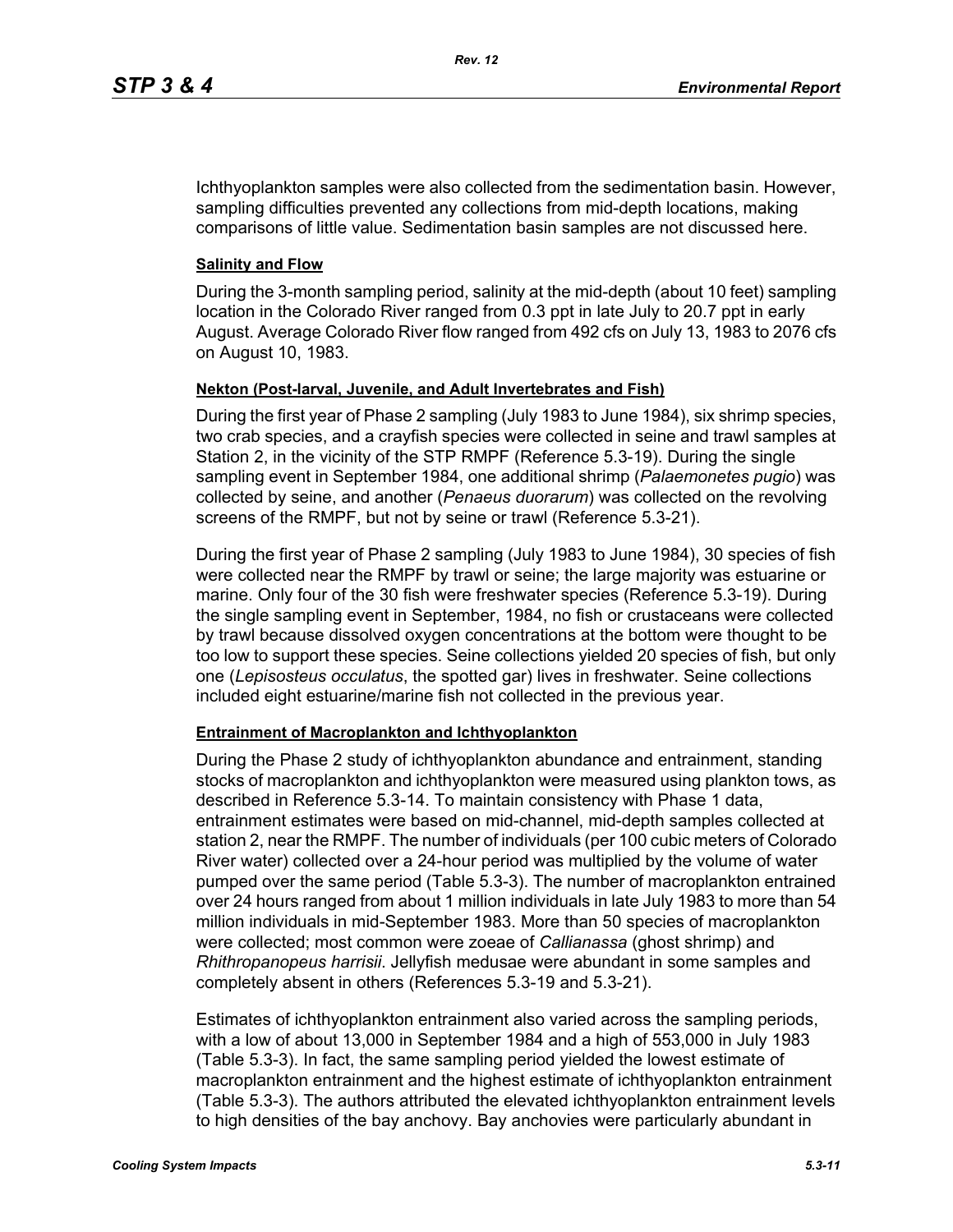samples in July 1983, when low salinities were observed from the surface to bottom of the river (Reference 5.3-19). Low salinity (as low as 0.2 ppt) apparently stressed the bay anchovies, making them more vulnerable to capture, and inflated abundance estimates for this species (References 5.3-19 and 5.3-2). Other ichthyoplankton that occurred frequently in the samples were several species of goby (*Gobionellus boleosoma*, *G. hastatus*, and *Gobiosoma bosci*). *Caranx hippos*, *Gobiosoma robustum*, and an unidentified centrarchid occurred in one sample each (References 5.3-19 and 5.3-21).

#### **Impingement of Crustaceans and Fish**

Impingement of macroinvertebrates and fish was monitored in 1983–84 during the filling of the MCR and again on a single date in September 1984 (References 5.3-19 and 5.3-21). Impingement was greatest in mid-July, when an estimated 14,976 crustaceans and fish were impinged over a 24-hour period (Table 5.3-4). The September 1984 estimate was the lowest (2880 individuals over a 24-hour period).

The most commonly impinged macroinvertebrate was the blue crab, which was collected during all impingement sampling events (Table 5.3-4). In addition, six shrimp, including four palaemonids and two penaeids, were impinged. Of these, the Ohio shrimp was the most often impinged.

A total of three individual fish were collected in impingement samples during the 1983–1984 monitoring studies. Two were estuarine fish (inland silverside and crevalle jack) and one was a freshwater fish (green sunfish). The September 1984 impingement sampling yielded no fish.

#### **Conclusions of Monitoring**

The NRC concluded that losses of important aquatic species due to entrainment at the RMPF for STP 1 & 2 would be "insignificant" for the following reasons:

- Only a small portion of the lower Colorado River population of a species would occur near the intake, and only 10% of those present at the intake would be actually entrained
- **The Lower Colorado River tidal reach does not provide unique habitat or services** to estuarine or marine organisms, it is one of many similar tidal rivers on the Gulf Coast
- The commonly entrained organisms (anchovy, menhaden, croaker, blue crab) are ubiquitous and abundant along the Gulf of Mexico
- **Due to water allocation permit conditions, most withdrawals would occur during** high river flows when the assemblage is mostly freshwater (Reference 5.3-2)

The NRC concluded that effects of impingement on lower Colorado River fish and shellfish would be "minor," based on the following rationale: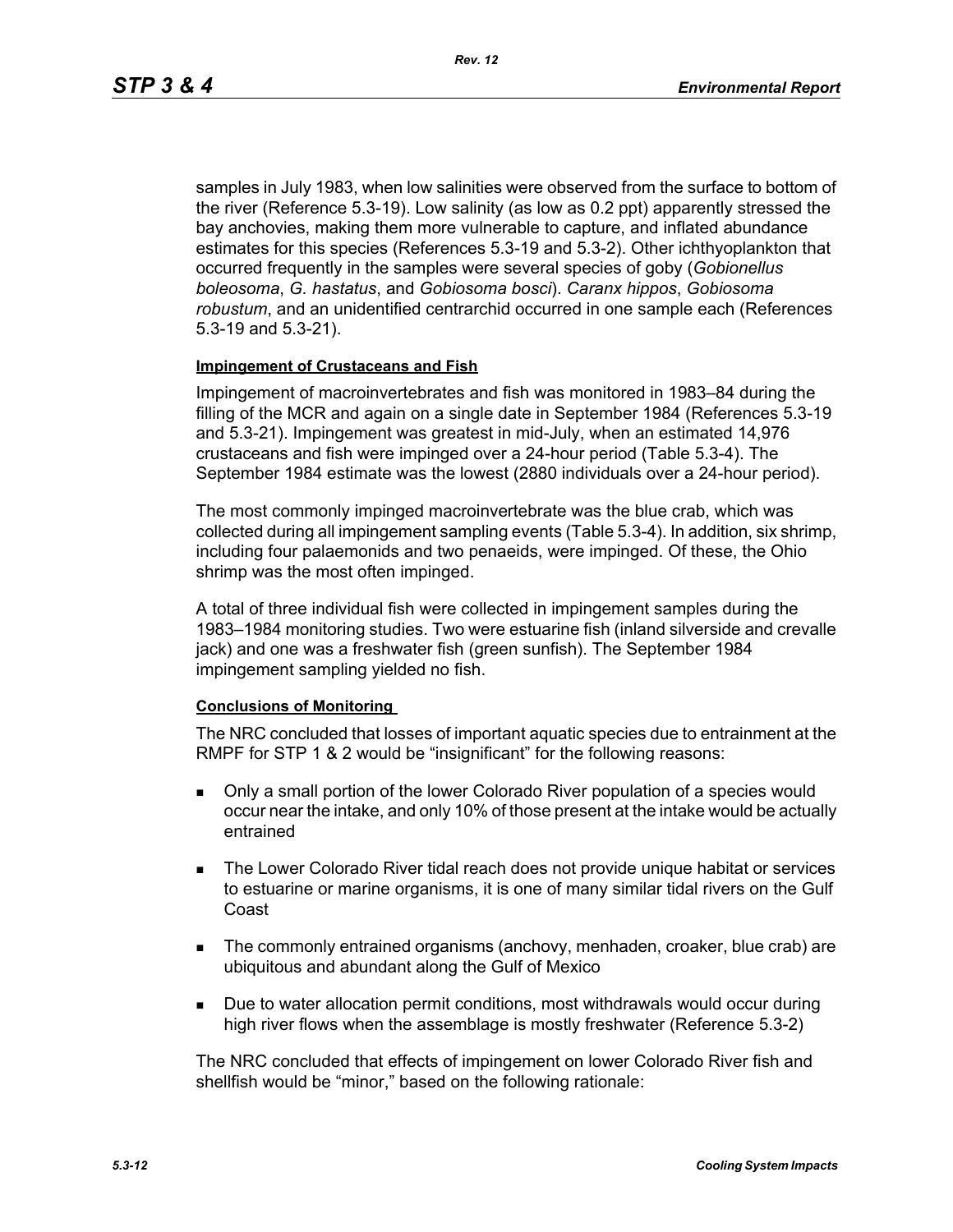*Rev. 12*

- Because absolute densities of organisms are low at the intake, low absolute numbers would be impinged
- **The intake design limits impingement, the timing of the pumps would limit** impingement of young of the year (assuming low withdrawals from July to September, when young are present), and use of upper strata river water would limit impingement of estuarine organisms in the salt wedge
- **The Lower Colorado River is not a unique nursery habitat for any species**
- Menhaden, croaker, anchovy, and mullet are ubiquitous and abundant (Reference 5.3-2)

### **Main Cooling Reservoir**

Records of fish caught in the MCR provide a partial list of species that have survived entrainment and are tolerant of the temperature and salinity regimes in the reservoir. In a September 1994 catch and release fishing tournament for employees, the most commonly caught species were redfish (red drum) and catfish (presumably blue catfish, but tournament records did not differentiate among catfish species); other species landed included black drum, common carp, and largemouth bass. One specimen each of gar, croaker, and Southern flounder was reported.

STPNOC is currently undertaking a study to characterize the relative abundance of fish species in the MCR (see Section 6.5). Although intended primarily to gather information on the distribution and abundance of juvenile and adult fish in the reservoir, this study is also expected to yield useful information on survival of fish entrained at the RMPF. The study will not provide a comprehensive list of species entrained, because most estuarine species that are entrained will not survive in the MCR. Some species that could survive in the MCR may be entrained in such low numbers that they are not detected during the survey. However, the presence of a species in the MCR could provide additional insights on differential vulnerability of fish species to entrainment at the RMPF.

### **Relevance of Previous Entrainment and Impingement Studies to STP 3 & 4**

Impacts to aquatic biological resources from STP 1 & 2 were judged to be SMALL and acceptable (Reference 5.3-2). Because no threatened or endangered aquatic species occur in the vicinity, none would be impacted by plant operations (Reference 5.3-2). The RMPF was designed originally to serve four units, so no additional design modifications are required for this project. The intake bays, fish screens, trash racks, and bypass system are already operational for STP 1 & 2. The refurbishment of the RMPF to accommodate STP 3 & 4 will consist primarily of installing new pumps and traveling screens in existing pump bays. Impacts to aquatic species from the operation of STP 3 & 4 will be SMALL.

The RMPF proposed for the new units at STP 3 & 4 will presumably be in compliance with Section 316(b) of the Clean Water Act by virtue of the fact that it has "reduced flow commensurate with (a) closed-cycle re-circulating system" (69 FR 131, July 9, 2004, page 41592). This is one of the "compliance alternatives" a facility may select to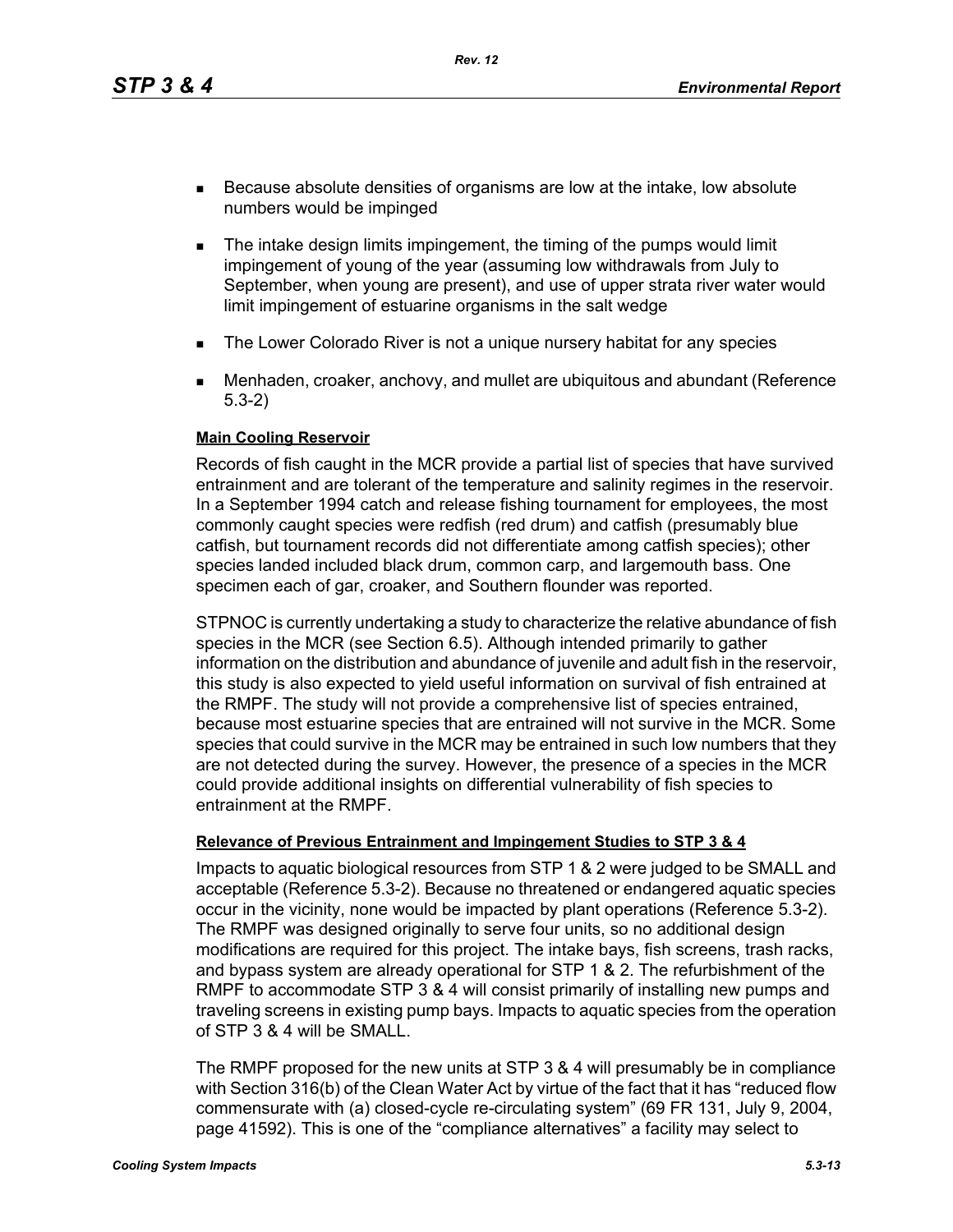demonstrate that it has installed the BTA for minimizing adverse impacts of CWIS (69 FR 131, July 9, 2004). However, the EPA's determination of BTA is one of the provisions of the Phase II regulation that is being challenged in court, which led the EPA to suspend the regulation in March 2007 (Reference 5.3-23). Regardless of the outcome of the legal challenge to the EPA rule, the STP intake system is expected to be in compliance with Section 316(b) because of its closed-cycle design. As stated in the rule, "any facility that reduces its flow to a level commensurate with a closed-cycle, recirculating cooling system meets the performance standards in today's rule because such a reduction in flow is deemed to satisfy any applicable impingement mortality and entrainment performance standards for all water bodies" (69 FR 131, July 9, 2004, page 41601).

In a June 27, 2007 letter, TCEQ stated, "…we have reviewed the information you submitted and based on our best professional judgment, we consider your facility to be a closed-cycle recirculating system (Reference 5.3-45). We also concur that the Main Cooling Reservoir (MCR) at your facility does not meet the definition of water in the state."

## **5.3.1.2.3 Long-Term Regional Evidence of No Significant Impact**

Virtually all available data on fish and invertebrate abundance in Matagorda Bay illustrates that most species show significant variability from year to year, as is typical in estuaries nationwide (Reference 5.3-24). In a complex analysis of the effect of the diversion of the lower Colorado River on epifauna in Matagorda Bay, Wilbur and Bass concluded that "the background level of interannual variability is so great for most species that a substantial and sustained change in abundance would have had to occur to suggest that it resulted from the diversion" (Reference 5.3-17). Variability in species assemblages and abundance is influenced by significant regional conditions such as a major flood in 1992 and a severe drought in 1996 (Reference 5.3-24).

To predict the impact of pumping associated with STP 3 & 4, it is useful to look retrospectively at effects on fish and shellfish populations that may be attributed to pumping for STP 1 & 2. No population data is routinely collected on fish in the lower Colorado River. However, long-term catch data in Matagorda Bay shows that populations of most commercial, recreational, and forage species have either remained stable or increased over the past two decades since STP 1 & 2 became operational. Selected analytical studies are referred to in References 5.3-17, 5.3-24, and 5.3-25.

The U.S. Army Corps of Engineers (USACE) diverted the lower Colorado River into the eastern arm of Matagorda Bay in 1991 to create habitat, increase nutrients, and moderate salinity. The overall goal was to improve fisheries productivity. Wilbur and Bass evaluated several long-term data sets that included fisheries abundance in various parts of the bay before and after the diversion (Reference 5.3-17). The expectation was that the diversion would be shown to have had a significant positive effect on at least some important species, such as white shrimp, brown shrimp, blue crab, croaker, anchovy, or menhaden. However, none of the data sets indicated significant shifts in species abundance, despite substantial habitat changes, such as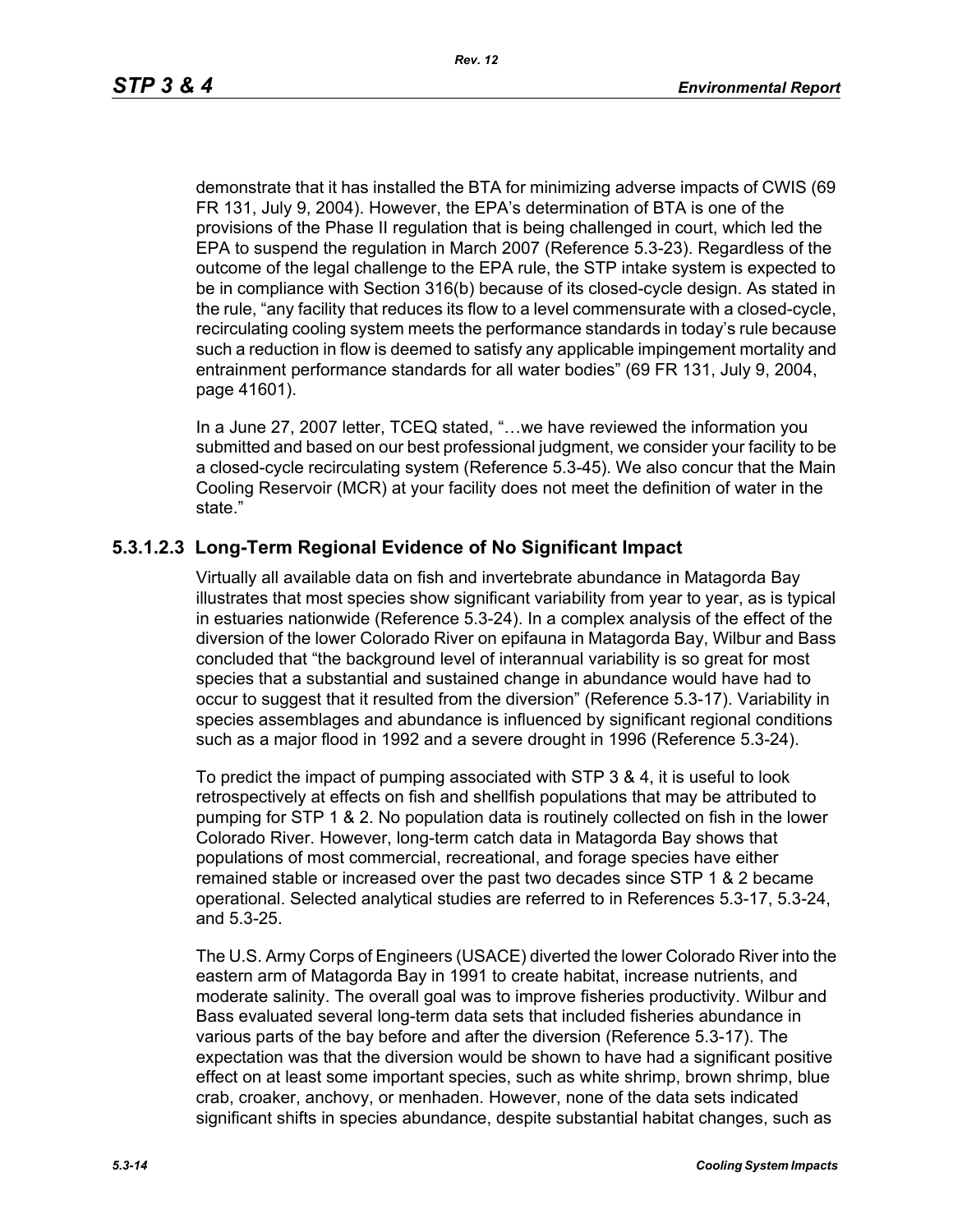the growth of a deltaic marsh at the end of the diversion cut. This study points out that, relative to other Gulf of Mexico estuaries, the Colorado River has a small average discharge (76.5 m3/s) compared with the size of Matagorda Bay (1070 km2). In fact, when the flow is less than 14 m3/s (500 cfs), as measured at the Wharton gauge station located upstream of STP, there is no discharge from the Colorado River. The authors noted that there were no diversion-related differences in abundance for any important species monitored by TPWD, and that blue crab and shrimp landings "did not exhibit any unusual deviations from historical interannual variability" (Reference 5.3- 17).

If a major diversion and habitat creation project did not elicit a population-level response from key species, it is unlikely that the relatively minor withdrawals of makeup water at the STP site will negatively impact these species.

The TPWD Coastal Fisheries Division samples the nine major bay systems in Texas to monitor the relative abundance of fish and shellfish. Their samples are independent of fisheries pressures, which can skew data away from representing ecologically relevant abundances. Trends in relative abundance of important species in East Matagorda Bay, Matagorda Bay, and the entire Texas coast are presented in Table 5.3-5 for several sample types: (1) gill nets in spring, (2) gill nets in fall, (3) bag seines, and (4) trawls (Reference 5.3 25).

The data clearly shows that populations of fish and shellfish in the Matagorda Bay estuary, and, by extension, the tidal reaches of the lower Colorado River, have either remained stable or increased since 1985 (Reference 5.3-25). This pattern holds even for species that have experienced a decline statewide, such as blue crab and white shrimp. The NRC prediction that the amount of entrainment and impingement that would occur at the STP 1 & 2 intake would be insignificant has been supported (Reference 5.3-2). No evidence of adverse impacts of water withdrawals by STP 3 & is shown.

A cooperative group of several Texas government agencies including LCRA, TPWD, TCEQ, and the Texas Water Development Board (TWDB), prepared an independent analysis of the long-term fisheries-independent data collected by TWPD in Matagorda and East Matagorda Bays (Reference 5.3-24). The study concluded that the current health and productivity of Matagorda Bay is generally good, and gave as evidence the approximately \$63 million that Matagorda Bay generates annually in commercial seafood harvests, and the \$115 million annually the bay contributes to the sport fishing industry (Reference 5.3-24). The current freshwater inflows have helped maintain the health and productivity of the bay, although the study acknowledges that a host of complex factors that are not yet fully understood interact to affect the overall productivity of the bay.

The LCRA study provides a summary of the economic value of the ecological services provided by Matagorda Bay, with particular reference to its role as habitat for estuarinedependent fish and shellfish. For example, commercial fishermen in Texas landed an estimated 95.2 million pounds of fish, shrimp, crabs and oysters in 1999. Shrimp are the most valuable resource along the Texas coast, accounting for 81% of the harvest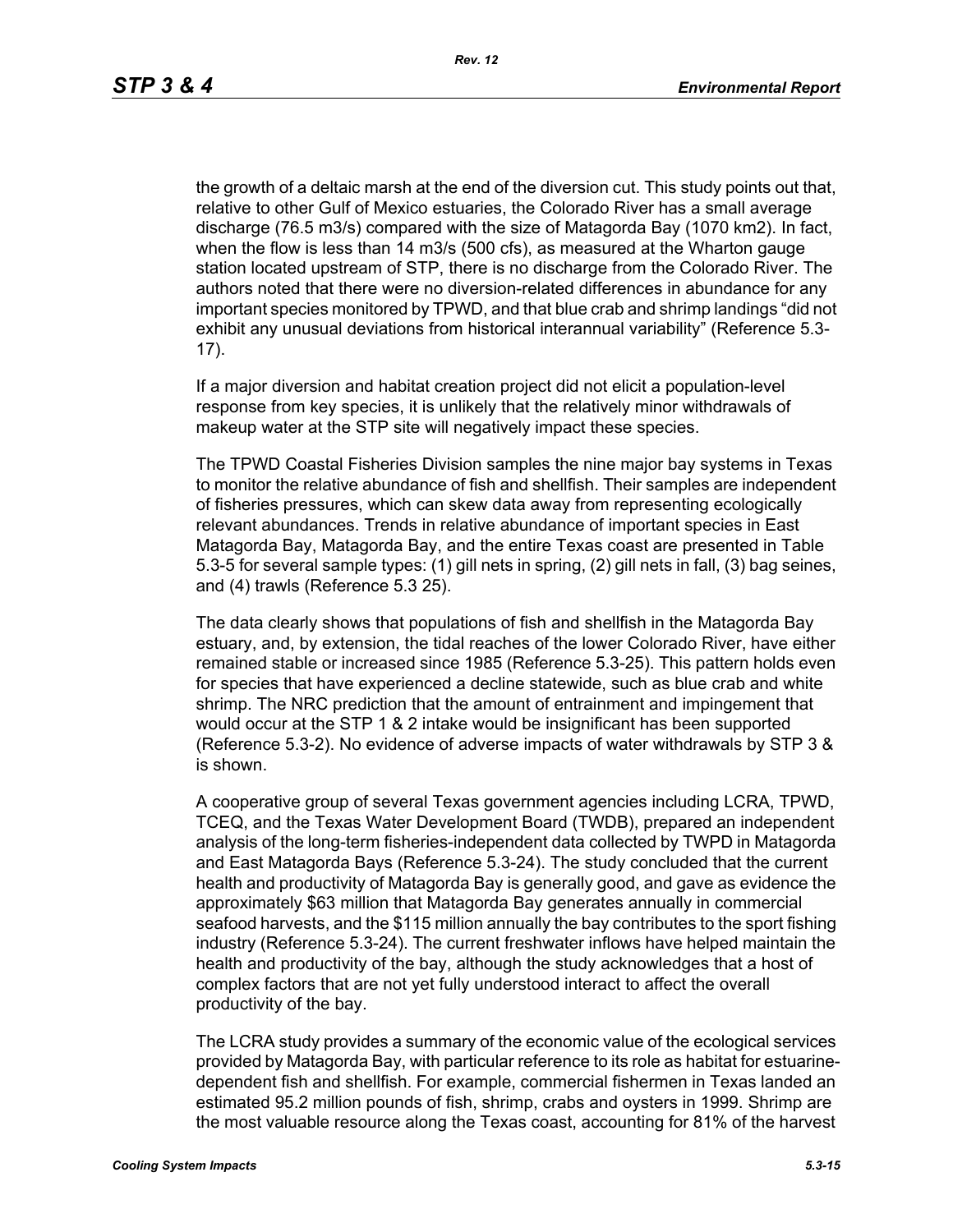and 88% of the dockside value in 1999 (Reference 5.3-24). Commercial shrimpers in the Matagorda Bay system landed one-fourth of the total shrimp catch from all Texas bays, representing 27% of the dockside value, on average, from 1995 to 1999 (total dockside value was 219 million in 1999 dollars). As reported by LCRA, a Texas A&M University study in 1995 estimated that the Matagorda estuary contributed 1847 jobs and \$71.86 million to commercial fishing (gulf and bay). Since the study was published, both landings and economic impact have increased (Reference 5.3-24).

### **5.3.1.3 Conclusions**

NRC assessed impacts of the STP 1 & 2 cooling water intakes in the Final Environmental Statement Related to the Operation of STP 1 & 2 (Reference 5.3-2). NRC concluded that "entrainment impacts appear insignificant when the entire Gulf of Texas coast populations are considered." With regard to lower Colorado River populations, the NRC observed that "there may be considerable variation in the numbers and kinds of species entrained from year to year" due to annual variation in river flow, salinity, and natural population fluctuations. Having said this, the NRC concluded that "entrainment losses…will not constitute a significant impact to their respective populations" because:

- A relatively small percentage of organisms passing the intake would be potentially affected and an even smaller percentage of the biota of the entire lower Colorado River would be potentially affected
- The lower Colorado River did not appear to be a unique nursery area for estuarinemarine organisms
- **The species primarily affected were ubiquitous and abundant along the Texas and** Gulf coast
- Most makeup water withdrawal would occur during periods of high river flow when densities of important estuarine-marine organisms are low in the area of the STP 3 & 4 intake

With respect to impingement, the NRC determined that operation of the RMPF "will result in only minor impingement effects on biota in the Colorado River in the vicinity of the intake structure." The NRC staff based this on the following facts:

- **The densities of fish and shellfish near the site are low compared to downstream** areas
- **The lower Colorado River was not a unique nursery area for estuarine-marine** organisms
- **Species expected to be most affected (e.g., Gulf menhaden, croaker, bay anchovy,** striped mullet) were ubiquitous and abundant along the Texas and Gulf coasts

As discussed previously in this section, the only major change that will be required to the RMPF to support STP 3 & 4 will be the installation of pumps in existing but currently unused pump bays. Because there will be no change in the configuration of the RMPF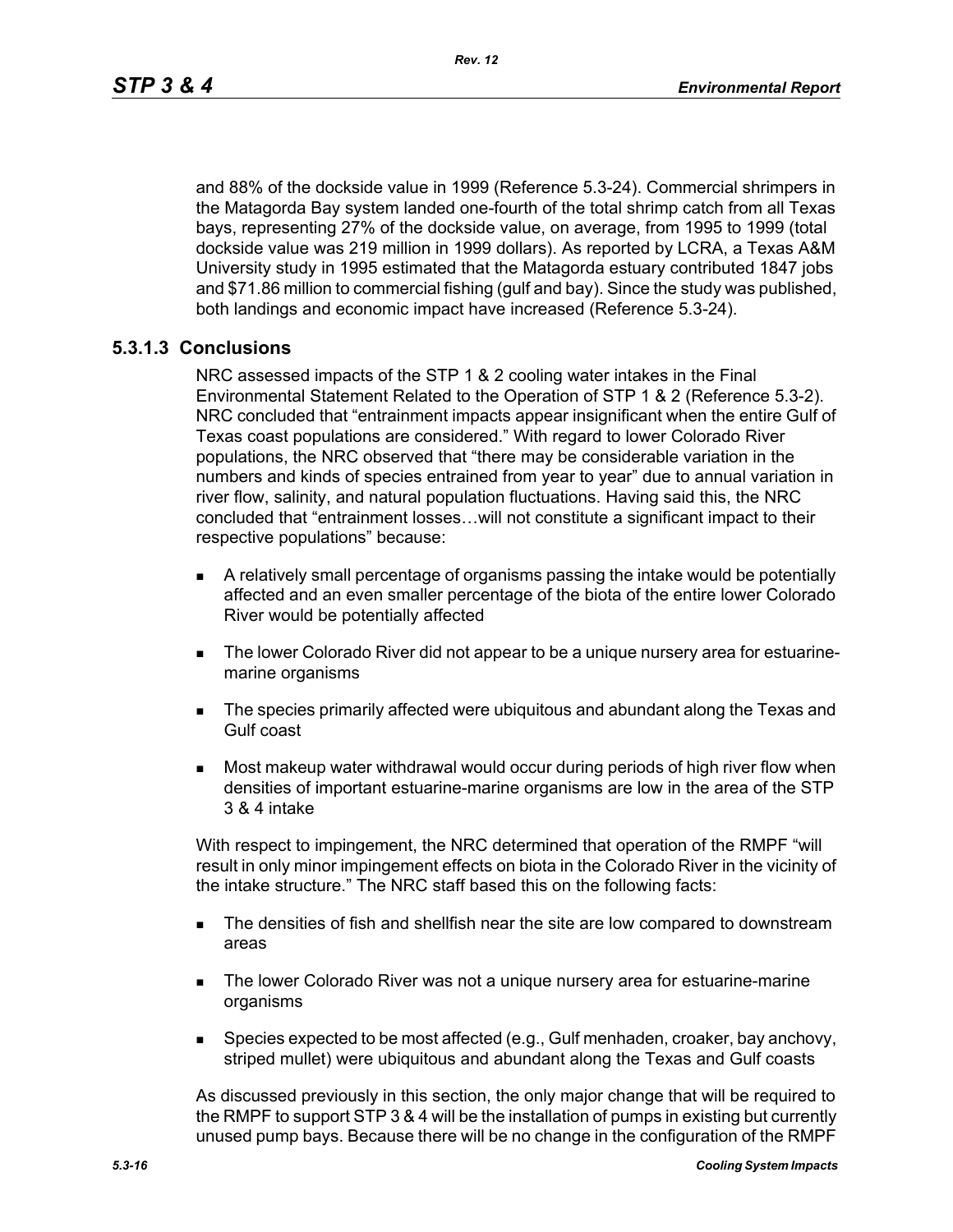(other than installing pumps and traveling screens) and there will be no significant change in intake velocity, the major difference with respect to entrainment and impingement will be the total volume of water pumped annually. The NRC's assessment of impacts in 1986 for STP 1 & 2 operations assumed that 83,900 acrefeet would be withdrawn ("diverted") per annum (Reference 5.3-2). With two additional units online, the volume of water pumped annually could approach (but not exceed) 102,000 acre-feet, the permit limit. Although entrainment and impingement losses are likely to be somewhat higher than projected by the NRC in its FES for operation, the NRC's conclusions relative to SMALL impacts of entrainment and impingement appear to remain valid. These conclusions have been substantiated by long-term monitoring studies conducted by the state of Texas that suggest that important populations in Matagorda Bay and the lower Colorado River are stable, if not expanding.

These long-term studies indicate that operation of the RMPF at STP 3 & 4 has had no measurable impact on any important species in the area. The addition of pumps for STP 3 & 4 is not expected to significantly affect the distribution or abundance of populations of important species in the area, or to cause any measurable communitylevel perturbations. Effects on important aquatic resources will be SMALL.

## **5.3.2 Discharge Systems**

The Final Plant Discharge, which is the existing blowdown facility on the Colorado River, is described in Subsection 3.4.2.1. Designed to reduce total dissolved concentrations in the MCR, it has been used (tested) only once, in 1997. Acceptable water quality has been maintained by selective diversion from the Colorado River during periods of high flow (Reference 5.3-26).

### **5.3.2.1 Thermal and Physical Impacts**

Effluent is discharged from the MCR through Outfall 001 to Segment No. 1401 ("Colorado River Tidal") of the lower Colorado River; the designated uses in Segment No. 1401 are contact recreation and high aquatic life use (Reference 5.3-27). Water quality in high aquatic life use waters is expected to be adequate to support high biotic diversity, high species richness, and a high degree of habitat diversity (Reference 5.3- 27).

The current TPDES permit (No. WQ0001908000, issued July 21, 2005) limits the average daily discharge to the Colorado River to 144,000,000 gallons per day. Outfall 001, the only outfall that discharges to the Colorado River, is equipped with a diffuser to enhance dilution at the point of discharge. Potential thermal, physical, and chemical effects of the discharge on aquatic resources are discussed in the sections that follow.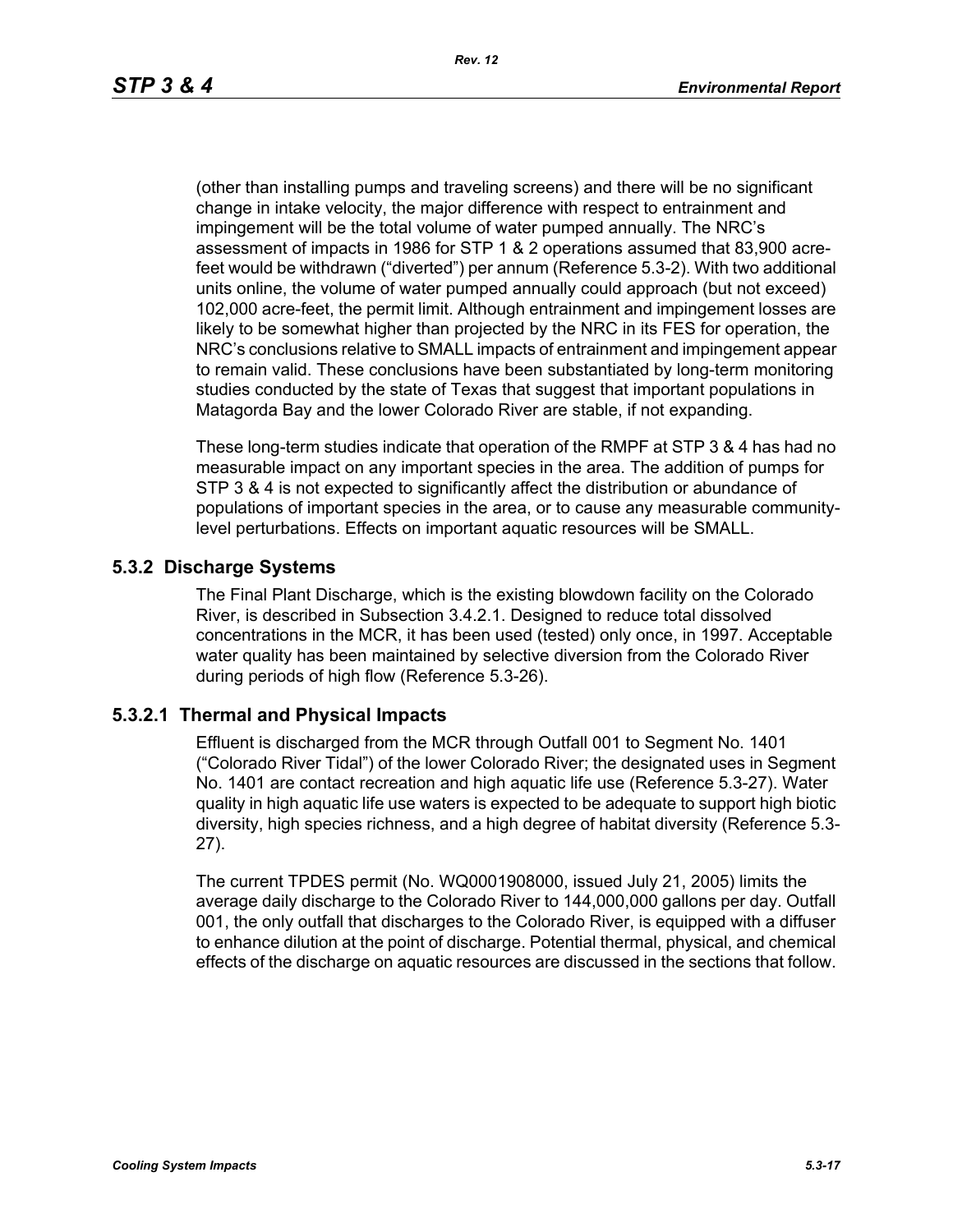# **5.3.2.2 Aquatic Ecosystems**

# **5.3.2.2.1 Thermal Effects**

Section 3.4 describes the cooling system proposed for STP 3 & 4. As discussed in Section 3.4, blowdown will be directed to the Colorado River via the existing blowdown structure, which includes a 1.1-mile-long discharge line that extends downstream along the west bank of the river and is equipped with seven discharge ports. One or more of the ports may be "valved" open, depending on river flows, to promote rapid mixing of the effluent (Reference 5.3-2).

The original NPDES permit (No. TX0064947) for STP 1 & 2, issued by the EPA in 1985, contained requirements on the number of discharge ports that must be opened, given a range of blowdown flow rates, but these port control requirements were removed from the permit when the state of Texas assumed responsibility for the NPDES program. However, STPNOC procedures direct operators to open two to seven blowdown valves, depending on blowdown rate. STPNOC also prescribes a range (80 to 308 cfs) of allowable blowdown rates.

Based on cooling system design and STP 1 & 2 operating experience, it is anticipated that it will be necessary to discharge from the MCR periodically to reduce levels of dissolved solids in the MCR. Blowdown flows will range from 80 to 308 cfs, depending on flows in the Colorado River. The current TPDES permit for STP 1 & 2 contains limits on daily average (95°F) and daily maximum (97°F) discharge temperatures, limits that are anticipated to be extended to the new units as they are based on state water quality standards. The current TPDES permit also stipulates that the discharge from Outfall 001 shall not exceed 12.5% of the flow of the Colorado River at the discharge point and prohibits discharges from Outfall 001 when flow in the Colorado River adjacent to the plant is less than 800 cfs. Because the blowdown flow will be no more than 12.5% of the Colorado River flow (and under normal circumstances will be an even smaller percentage) the effect on temperature downstream in the Colorado River will be negligible, and limited to an area in the immediate vicinity of the blowdown line. No recirculation of heated effluent is expected.

In 1975 and again in 1986, the NRC concluded that potential thermal impacts to aquatic organisms in the Colorado River from operation of STP 1 & 2 would be limited to the area immediately adjacent to the blowdown diffuser ports (References 5.3-2 and 5.3-4). Assuming STP 3 & 4 are held to the same TPDES permit limits and conditions with regard to blowdown (i.e., blowdown flow no greater than 12.5% of Colorado River flow; two to seven discharge port valves open, depending on blowdown rate), thermal impacts to aquatic biota will continue to be SMALL and will not warrant mitigation (beyond the measures already in place).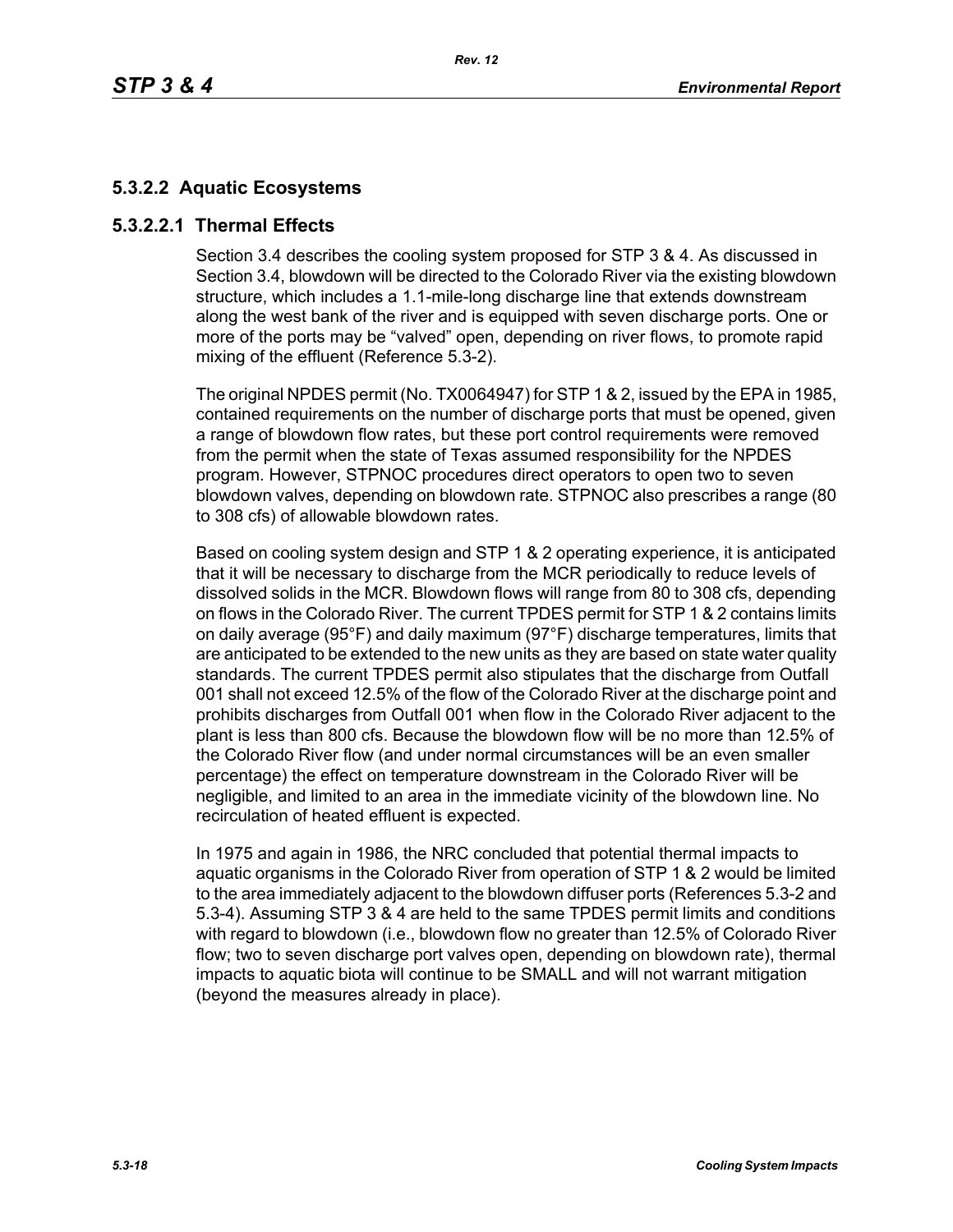# **5.3.2.2.2 Chemical Effects**

TPDES Permit No. WQ0001908000 allows a daily average pH of 6.0, and a daily maximum of 9.0. The permit also allows a daily chlorine limit of up to 0.05 mg/L.

Discharges to the Colorado River will occur only from the MCR. Inputs to the MCR include precipitation, makeup water from the Colorado River, and TPDES permitted discharges from other operations on site (including a mixture of low flow previously monitored effluent, treated sanitary sewage, storm water, and UHS cooling tower blowdown) (Reference 5.3-28). Additional details on the effluent are in Section 3.3.

Dissolved solids make up the majority of the waste discharged into the MCR. Both the construction and operation Environmental Reports for STP 1 & 2 and the NRC construction and operation FESs predicted it would be necessary to periodically blow down the STP 1 & 2 MCR to reduce the buildup of salts and solids (References 5.3-2, 5.3-3, 5.3-5, and 5.3-4). However, it has not been necessary to routinely discharge from the MCR. Acceptable water quality has been maintained by selective diversion from the Colorado River during periods of high flow (Reference 5.3-9). STP 1 & 2 has discharged to the Colorado River from the MCR only once in nearly 20 years of operation, in 1997.

The existing MCR will serve both STP 1 & 2 and STP 3 & 4. The addition of STP 3 & 4 is expected to increase the frequency of blowdown from the MCR to the Colorado River. The FES for operation of STP 1 & 2 assessed impacts of dissolved inorganic chemical substances (measurable as dissolved solids) from the MCR on the water quality of the Colorado River and concluded that the overall effects of reservoir blowdown would not be significant due to dilution by the Colorado River flow (Reference 5.3-2).

This would hold true for STP 3 & 4 as well, because the TPDES requirement that the blowdown flow not exceed 12.5% of the river flow implies a minimum dilution factor of 8 which would continue to be true for operation of four units. Any discharge of dissolved solids will mix quickly with the larger freshwater flow of the Colorado River. Therefore, impacts of dissolved chemical discharges to aquatic communities will be SMALL and will not warrant mitigation.

# **5.3.2.2.3 Physical Effects**

As discussed in the previous sections, TPDES Permit No. WQ0001908000 stipulates that blowdown flow cannot exceed 12.5% of the post-diversion flow of the Colorado River. Once the acceptable blowdown rate has been calculated by subtracting the amount diverted at the RMPF from the flow at Bay City USGS gauging station, an appropriate number of blowdown valves are opened and the blowdown is released. The maximum amount of blowdown that can be released is 308 cfs, which corresponds to a river flow of 2464 cfs.

The FES for construction of STP 1 & 2 assessed blowdown-induced scouring of the seven-port diffuser at blowdown rates of 0 to 308 cfs, and concluded that scouring would be limited to a few feet downstream of each port and would have no significant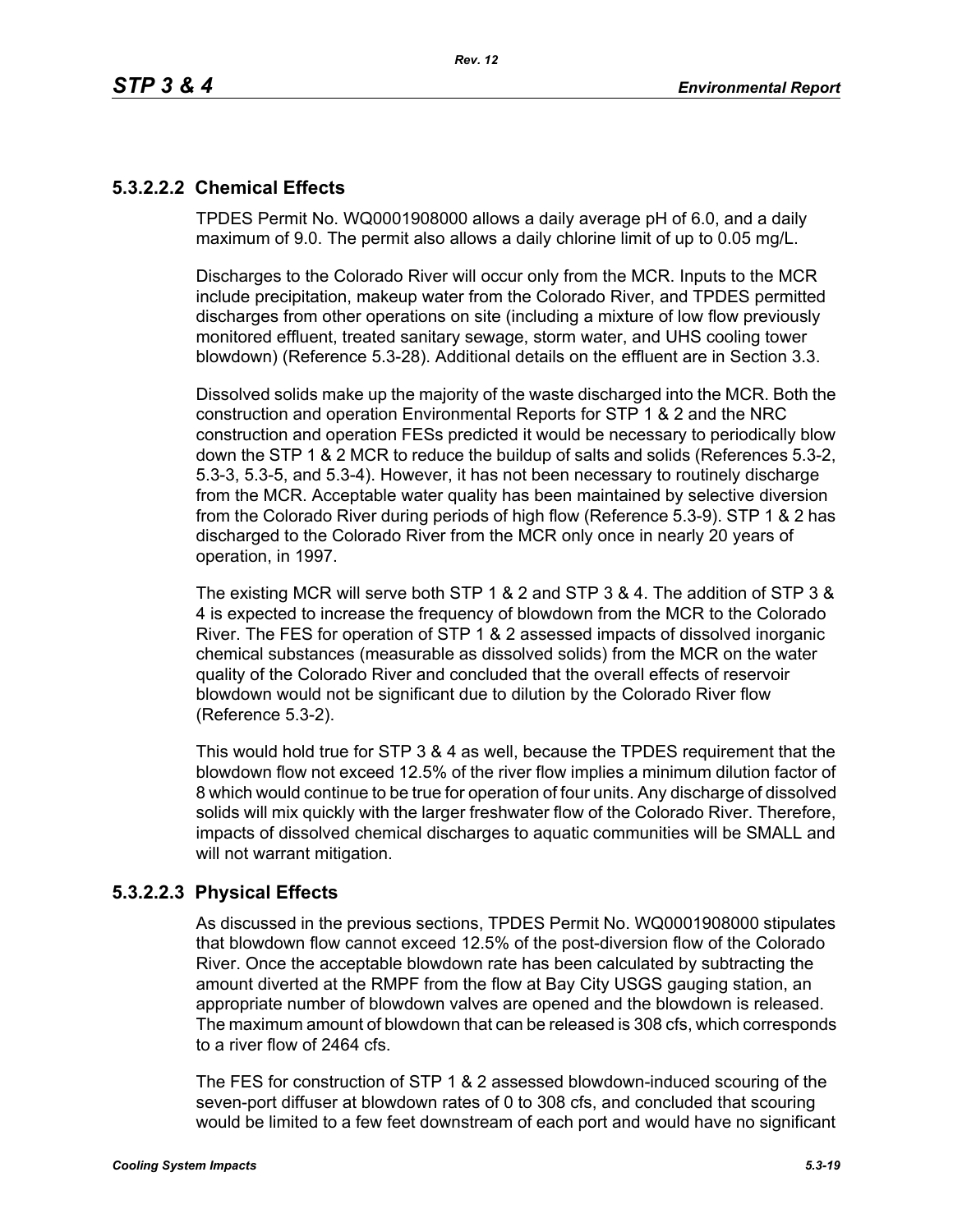adverse impacts on lower Colorado River biota (Reference 5.3-4). Assuming STP 3 & 4 are held to the same TPDES permit limits relative to blowdown and adhere to the same guidelines, blowdown-induced scouring should be SMALL and impacts to biota limited to some scouring in the immediate vicinity of the blowdown line (Reference 5.3- 4). Physical impacts to aquatic communities will therefore be SMALL and will not warrant mitigation.

## **5.3.3 Heat Dissipation Systems**

This section describes the impacts of the heat dissipation system during operation of STP 3 & 4, including the impacts of heat dissipation on the atmosphere and on terrestrial ecosystems. Consideration is given to potential atmospheric phenomena resulting from operation of this heat-dissipation system and the significance of the potential environmental impacts on terrestrial ecosystems and human activities in the STP site vicinity.

### **5.3.3.1 Heat Dissipation to the Atmosphere**

As described in Section 3.4, a closed-cycle cooling system will be used for STP 3 & 4, using the existing MCR. Additionally, mechanical draft cooling towers will be constructed to assist in heat load dissipation and serve as the UHS. Thermal discharges resulting from plant systems will be to the MCR and to the atmosphere. During normal operating conditions, most of the heat load from STP 3 & 4 will be to the MCR, and each of the towers would operate at one-half capacity. The cooling towers would operate at full capacity during emergency reactor shutdown.

### **Main Cooling Reservoir**

The plume from a cooling pond like the MCR would either exist as a ground level fog over the pond that will evaporate close to the edge of the pond, or lift to become stratus for moderate to calm wind conditions. Elevated plumes and the associated shadowing would not be expected from the operation of the MCR. NUREG-1555 concludes that drift from a cooling pond or lake would not need to be considered. Therefore, only fogging and the associated icing impacts are considered for the operation of the MCR.

### **Mechanical Draft Cooling Towers**

Cooling towers evaporate water to dissipate heat to the atmosphere. The evaporation is followed by partial recondensation which creates a visible mist or plume. The plume creates the potential for shadowing, fogging, icing, localized increases in humidity, and possibly water deposition. In addition to evaporation, small water droplets are blown out of the tops of the cooling towers. The water droplets are referred to as drift and can deposit water and dissolved salts on vegetation and surfaces.

For STP 3 & 4, STPNOC modeled the impacts from fogging, icing, shadowing, and drift deposition using the Electric Power Research Institute's Seasonal/Annual Cooling Tower Impact (SACTI) prediction code. This code incorporates the modeling concepts presented by Policastro et al., which were endorsed by the NRC in NUREG-1555 (References 5.3-29 and 5.3-16). The model provides predictions of seasonal and annual cooling tower impacts from mechanical or natural draft cooling towers. It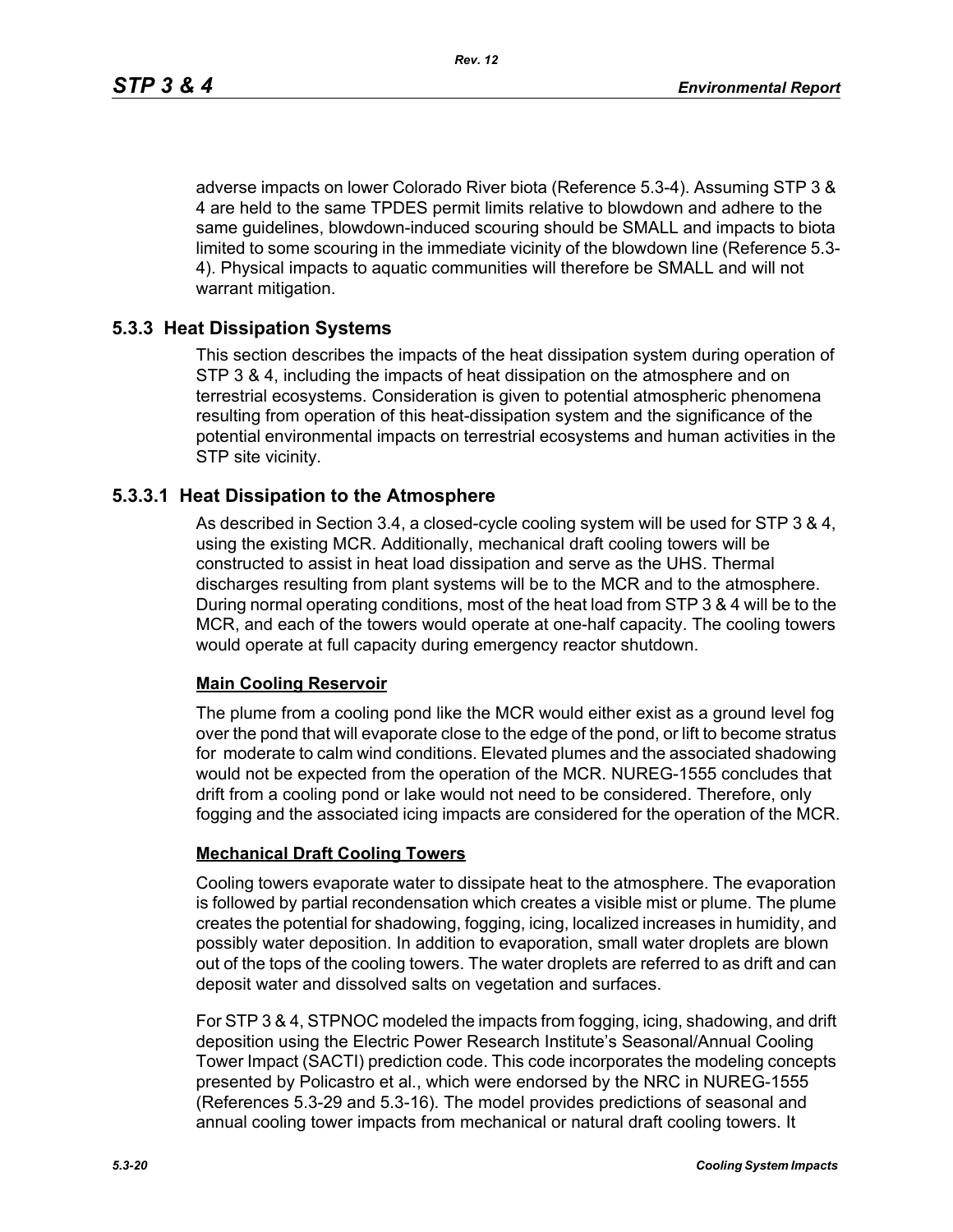predicts average plume length, rise, drift deposition, fogging, icing, and shadowing, providing results that have been validated with experimental data (Reference 5.3-29).

Engineering data for the ABWR was used to develop input to the SACTI model for normal operations. The SACTI model simulated two identical cooling towers, each with a maximum heat rejection rate of 30.5 MW and a maximum circulating water flow of 43,101 gallons per minute. The cooling towers are located south of each unit. The cooling tower height would be 119 feet. Three cycles of concentration were assumed for the analysis. The meteorological data was from the STP 1 & 2 meteorological tower for the years 1997, 1999, and 2000, and from the National Climatic Data Center for the same years from the Palacios Municipal Airport (Reference 5.3-30). Additional physical and performance characteristics of the mechanical draft cooling towers during normal operations would be as follows:

| <b>Parameter</b>                                                  | <b>Value</b>                     |
|-------------------------------------------------------------------|----------------------------------|
| Number of cooling towers                                          | 2                                |
| Tower width                                                       | 52 feet                          |
| Tower length                                                      | 284 feet                         |
| Diameter of individual fan outlet                                 | 28.3 feet                        |
| Number of fans per cooling tower                                  | 63                               |
| Cooling tower height (above surface elevation)                    | 119 feet                         |
| Surface elevation (above MSL)                                     | 34 feet                          |
| Design duty                                                       | 30.5 MW                          |
| Maximum drift rate (percentage of circulating water flow<br>rate) | 0.005%                           |
| Circulating water flow rate                                       | 43,101 gpm                       |
| Cooling range                                                     | 14.4 $\degree$ F                 |
| Approach                                                          | $9.7^{\circ}F$                   |
| Dry bulb temperature                                              | $115^{\circ}$ F                  |
| Wet bulb temperature                                              | 85.3°F                           |
| Air flow rate per fan                                             | 923,200 cubic feet<br>per minute |
| Cycles of concentration                                           | 3                                |
| Salt (NaCl) concentration                                         | 800 mg/L                         |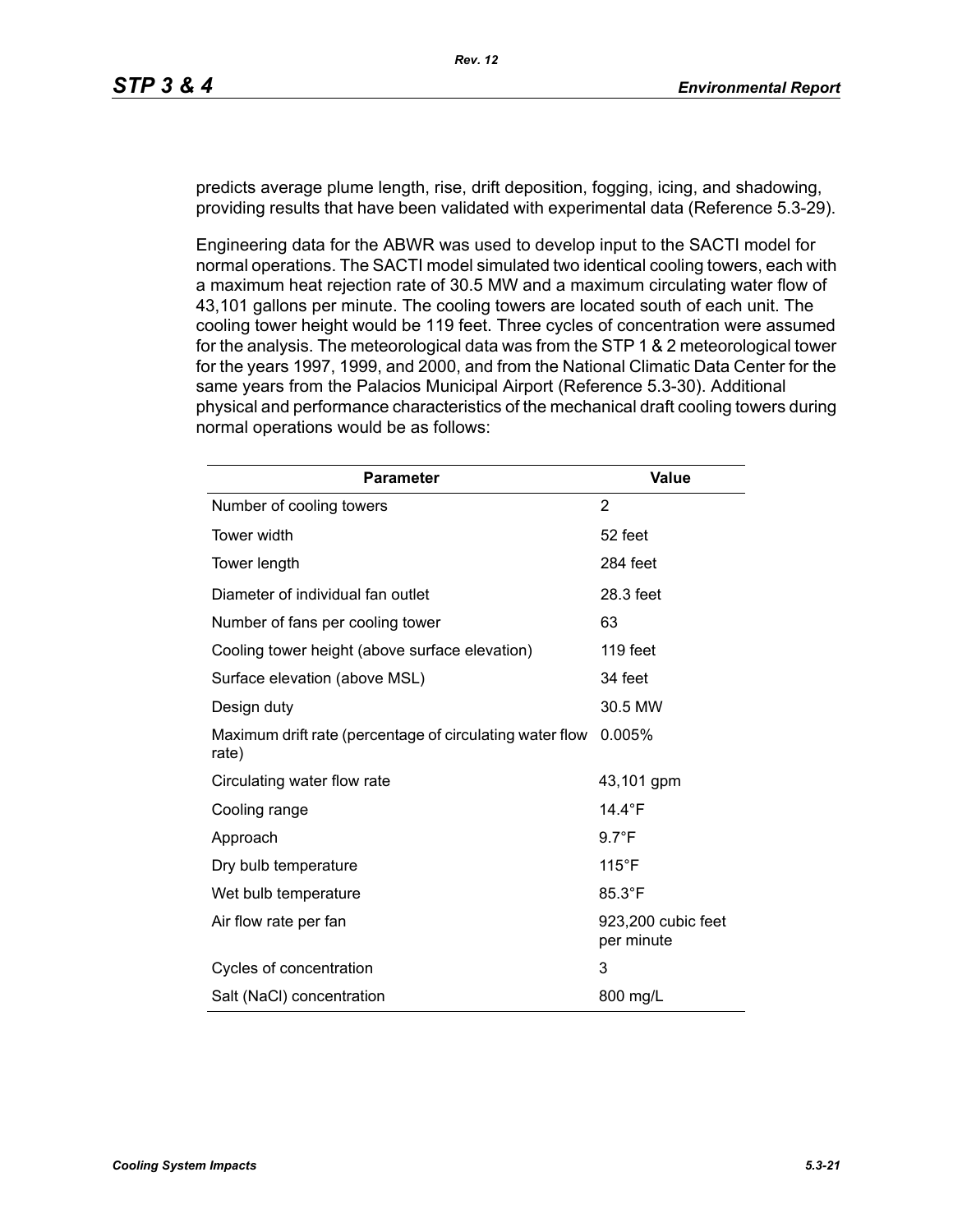# **5.3.3.1.1 Length and Frequency of Elevated Plumes for Mechanical Draft Cooling Towers**

The SACTI code calculated the expected plume lengths by direction for each season for the combined effect of the two mechanical draft cooling towers. The plumes would occur in all compass directions. The average plume length and height was calculated from the frequency of occurrence for each plume based on the distance from the tower. The median plume length and height is the distance where half of all the plumes would be expected to be shorter than that distance.

The average plume length would range from 0.2 miles in the summer season to 4 miles in the winter season. The annual prediction for the average plume length is 3 miles from the cooling towers. The median plume length would be less than two tenths of a mile for each season and annually. The average plume height ranges from 110 feet in the summer season to 720 feet in the winter season. The annual prediction for the average plume height is 180 feet. The median plume height would be 66 feet in every season. The annual prediction for the median plume height would also be 66 feet. The plume would extend beyond the site boundary for a maximum of 30 hours during the winter season to the north of the cooling towers. The annual prediction for the time that the plume extends beyond the site boundary was 43 hours per year in the northnorthwest direction.

The plumes from the cooling towers would occur in each direction of the compass and would be spread over a wide area, reducing the time that the plume would be visible from any particular location. The average plume lengths would be short and would not be long enough to reach the site boundary in most directions. Due to the varying directions and short average plume height and length, impacts from elevated plumes would be SMALL and not warrant mitigation.

|                                                                    | <b>Winter</b> | Spring              | <b>Summer</b>       | Fall                | Annual              |
|--------------------------------------------------------------------|---------------|---------------------|---------------------|---------------------|---------------------|
| Predominant direction                                              | <b>North</b>  | North-<br>northwest | <b>North</b>        | South               | South               |
| Average plume length (miles)                                       | 0.44          | 0.23                | 0.17                | 0.37                | 0.30                |
| Median plume length (miles)                                        | 0.12          | 0.12                | 0.12                | 0.12                | 0.12                |
| Average plume height (feet)                                        | 720           | 140                 | 110                 | 230                 | 180                 |
| Median plume height (feet)                                         | 66            | 66                  | 66                  | 66                  | 66                  |
| Maximum hours the plume<br>extends beyond the site<br>boundary     | 30            | 9                   | ◢                   | 11                  | 43                  |
| Direction of maximum time<br>plume extends beyond site<br>boundary | <b>North</b>  | North-<br>northwest | North-<br>northwest | North-<br>northwest | North-<br>northwest |

As modeled, plumes from the mechanical draft cooling towers would be as follows: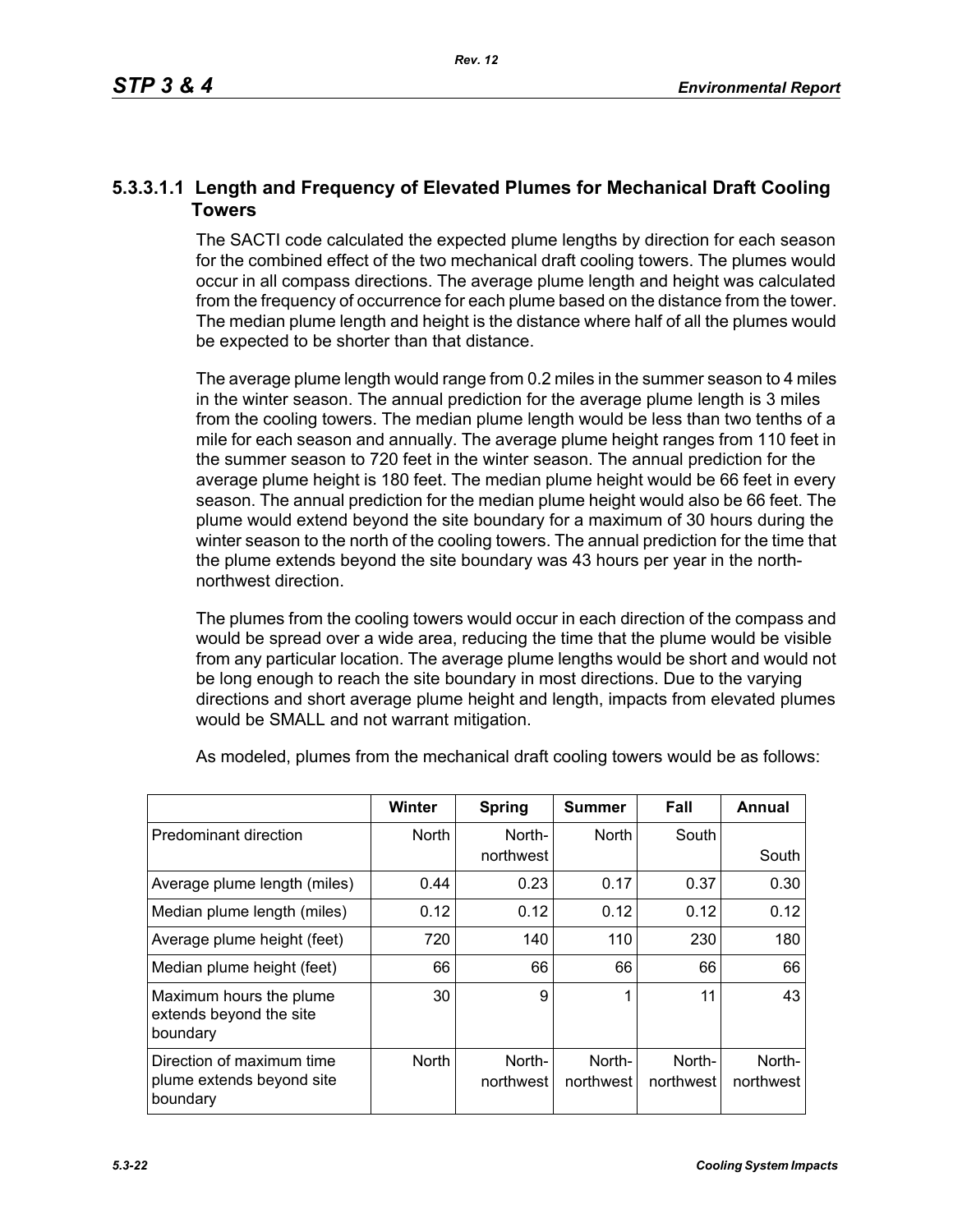# **5.3.3.1.2 Ground-Level Fogging and Icing**

## **Main Cooling Reservoir**

The MCR is an approximately 7000 acre cooling pond that was originally designed to serve as the heat removal system for four nuclear power reactors. Only two of the four originally proposed nuclear power reactors were constructed, and these two reactors (STP 1 & 2) use the MCR for cooling. STPNOC has proposed to construct two ABWR reactors at STP. These new reactors (STP 3 & 4) would also use the MCR for heat removal. Although the MCR was designed for four reactors, the additional heat load from the new units would increase the potential for fogging from the MCR.

A fog monitoring program was initiated before the operation of STP 1 & 2 to assess the impact of operation of the MCR on local meteorology. The monitoring program was conducted in two phases. Phase I (pre-operation) began in May 1987 and continued for one year collecting data before the August 1988 commercial operation of STP Unit 1. Phase II (post-operation) began in June 1989 after commercial operation of STP Unit 2 and continued for one year until June 1990. Fog monitoring was accomplished by operation of two visibility meters. One visibility meter was located on FM 521 approximately one mile northwest of STP 1 & 2. The second visibility meter was located approximately 11 miles west-southwest of STP 1 & 2 to serve as a control site. The pre-operational monitoring results totaled 229 hours per year for the FM 521 monitoring station and 163 hours per year for the control monitoring station. The increase in actual hours of fogging was 33 hours for the FM 521 monitoring station and 56 hours per year at the control monitoring station. The control monitoring station resulted in a greater increase in fogging events, indicating an overall increase in natural fog occurrence in the area during the period of the monitoring program. The results of the fog monitoring program do not indicate that the presence of the MCR significantly increases the fog occurrence over the naturally occurring fog for STP 1 & 2.

To determine the increase in fogging potential once STP 3 & 4 becomes operational, the MCR was modeled using the Gaussian Plume Model to determine the downwind plume concentrations of moisture from MCR water evaporation. Inputs for the Gaussian Plume Model include the receptor height, release height, source strength, wind speed, and vertical and lateral plume dispersion parameters. The vertical and lateral plume dispersion parameters were functions of downwind distance and stability class. The MCR was approximated as a square with each side being 5322-meters long, which corresponds to the square root of the pond area. Because of the size of the MCR in relation to the receptor location, the Gaussian Plume model, which is for a point source, was generalized to describe an area source. The generalization was calculated by integrating the point source solution over the pond area.

Daily evaporation rates in inches were provided from the MCR Thermal Calculation. The MCR Thermal Calculation predicts the water consumption from two unit (existing units) and four unit (existing units plus the proposed new units) operation. One of the outputs of this study is the daily evaporation rates. Values of daily evaporation for both the two unit operation and four unit operation at 93% and 100% load factors were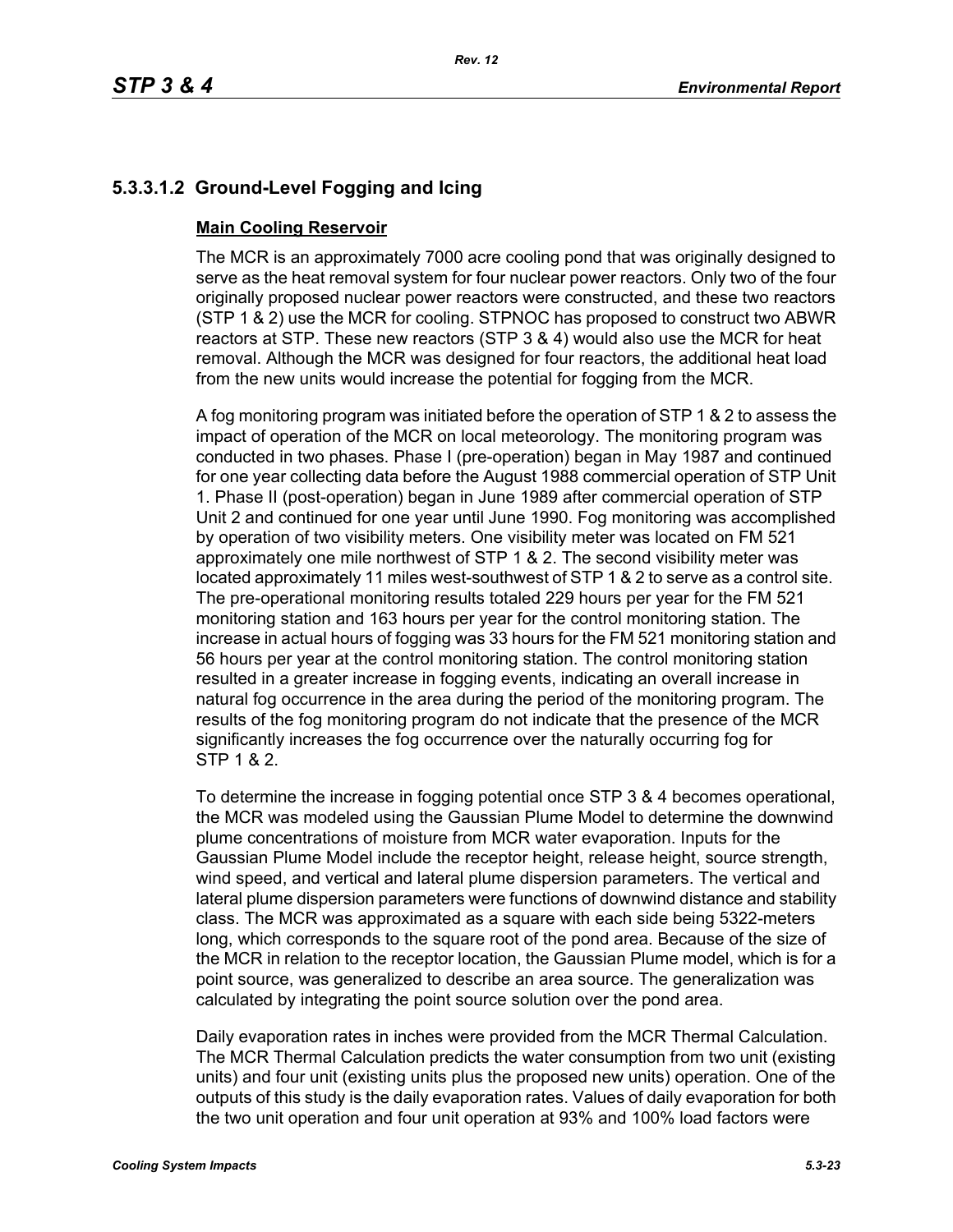provided. The daily evaporation for two and four unit operation at 100% load factor was converted to hourly evaporation rates using the hourly wind speed and relative humidity. Those hourly rates served as the source term in the model. The 100% load factor was assumed for conservatism.

The meteorological data used in the analysis was the same as the data used in other sections of the ER. The data was collected onsite from the STP 1 & 2 meteorological tower for the years 1997, 1999, and 2000. This data included the wind speed, wind direction, and stability class. Additional data was acquired from the National Climatic Data Center for the Palacios Municipal Airport. This data, also for the years 1997, 1999, and 2000, included the dew point temperature and the dry bulb temperature. The relative humidity of the ambient air was calculated from the dry bulb temperature and the dew point temperature.

There were two receptor locations identified, Receptor 1 is 500 meters north of the edge of the MCR on FM 521. Receptor 2 is 1800 meters north of the edge of the MCR along FM 521 where the road arcs around STP 1 & 2. These are expected to be the most sensitive locations to fogging events because of the proximity of these locations to the MCR and because they are in the predominant wind direction. Impacts at these receptor locations would bound any impact at other receptor locations. Because of the size of the MCR, wind blowing from multiple directions could pass over the MCR and reach the receptor locations. For this reason, any wind direction northward from East to West was assumed to pass over the MCR and reach the 500 meter receptor location, and any wind direction northward from Northeast to Northwest was assumed to pass over the MCR and reach the 1800 meter receptor location. The receptor locations were also assumed to be at the ground elevation of STP 1 & 2. The berm around the MCR is approximately 37 feet above the elevation of STP 1 & 2. Therefore, the plume would be released at a higher elevation than the receptor, and this elevation difference is accounted for in the model.

The number of times that the wind was blowing in one of the receptor locations for the entire meteorological period is provided in Table 1. The wind direction is toward Receptor 1 for 64 percent of the year and toward Receptor 2 for 47 percent of the year. This confirms that any impacts observed at these receptor locations would bound other receptor locations. Since the meteorological data was for three years, the total was divided by three to get an average annual number of hours that the wind direction is toward one of the receptors.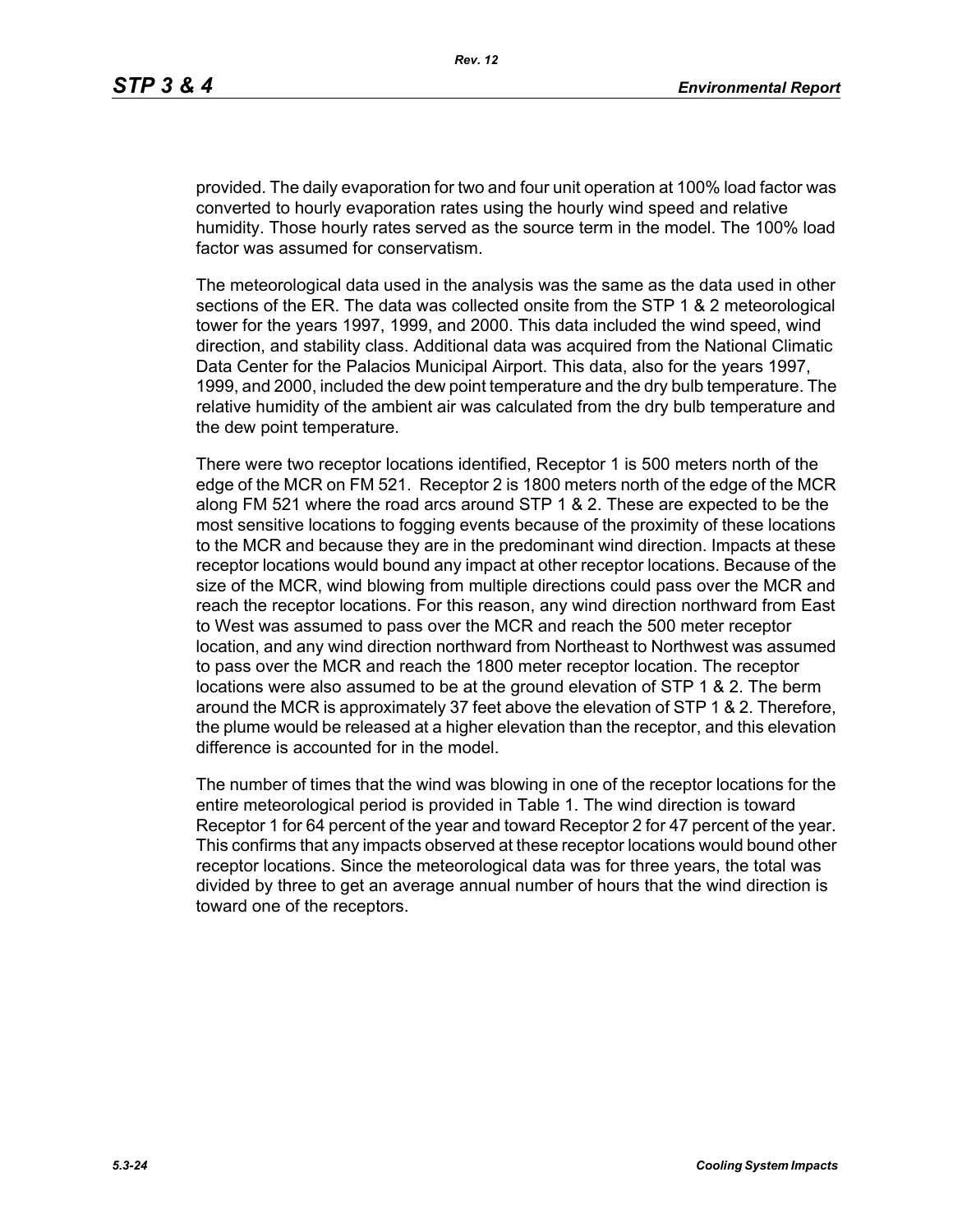|                   | <b>Total</b><br>number of<br>hours that<br>the wind<br>direction is<br><b>toward</b> | Annual<br>number of<br>hours that<br>the wind<br>direction is<br><b>toward</b> | <b>Percentage</b><br>of time that<br>the wind<br>direction is<br><b>toward</b> | <b>Total</b><br>number of<br>hours that<br>the wind<br>direction is<br><b>toward</b> | Annual<br>number of<br>hours that<br>the wind<br>direction is<br><b>toward</b> | Percentage<br>of time that<br>the wind<br>direction is<br><b>toward</b> |
|-------------------|--------------------------------------------------------------------------------------|--------------------------------------------------------------------------------|--------------------------------------------------------------------------------|--------------------------------------------------------------------------------------|--------------------------------------------------------------------------------|-------------------------------------------------------------------------|
| <b>Month</b>      | Receptor 1                                                                           | <b>Receptor 1</b>                                                              | <b>Receptor 1</b>                                                              | <b>Receptor 2</b>                                                                    | <b>Receptor 2</b>                                                              | <b>Receptor 2</b>                                                       |
| <b>January</b>    | 1240                                                                                 | 413                                                                            | 56%                                                                            | 915                                                                                  | 305                                                                            | 41%                                                                     |
| <b>February</b>   | 1239                                                                                 | 413                                                                            | 61%                                                                            | 908                                                                                  | 303                                                                            | 45%                                                                     |
| March             | 1494                                                                                 | 498                                                                            | 67%                                                                            | 954                                                                                  | 318                                                                            | 43%                                                                     |
| <u>April</u>      | 1430                                                                                 | 477                                                                            | 66%                                                                            | 1022                                                                                 | 341                                                                            | 47%                                                                     |
| <b>May</b>        | 1700                                                                                 | 567                                                                            | <u>76%</u>                                                                     | 1398                                                                                 | 466                                                                            | 63%                                                                     |
| <u>June</u>       | 1820                                                                                 | 607                                                                            | 84%                                                                            | 1560                                                                                 | 520                                                                            | 72%                                                                     |
| <u>July</u>       | 1922                                                                                 | 641                                                                            | 86%                                                                            | 1658                                                                                 | 553                                                                            | 74%                                                                     |
| <b>August</b>     | 1730                                                                                 | 577                                                                            | 78%                                                                            | 1428                                                                                 | 476                                                                            | 64%                                                                     |
| <b>September</b>  | 1200                                                                                 | 400                                                                            | 56%                                                                            | 810                                                                                  | 270                                                                            | 38%                                                                     |
| October           | 1168                                                                                 | 389                                                                            | 52%                                                                            | 625                                                                                  | 208                                                                            | 28%                                                                     |
| <b>November</b>   | 937                                                                                  | <u>312</u>                                                                     | 43%                                                                            | 588                                                                                  | <u> 196</u>                                                                    | 27%                                                                     |
| December          | 849                                                                                  | 283                                                                            | 38%                                                                            | 496                                                                                  | 165                                                                            | 22%                                                                     |
| <b>All Months</b> | 16729                                                                                | 5576                                                                           | 64%                                                                            | 12362                                                                                | 4121                                                                           | 47%                                                                     |

Table 1. Number of hours that the wind direction is towards a receptor.

The model simulation then used the inputs described above to determine the number of hours that the relative humidity of the plume from the MCR would be 100 percent when only the heat load from the existing units was applied to the MCR. This value was then divided by three, the number of years in the meteorological period, to determine the average number of hours per year that the plume would have a relative humidity of 100 percent at one of the receptor locations. These would be hours where the potential for fogging would be significantly increased. Table 2 provides this information by month and annually.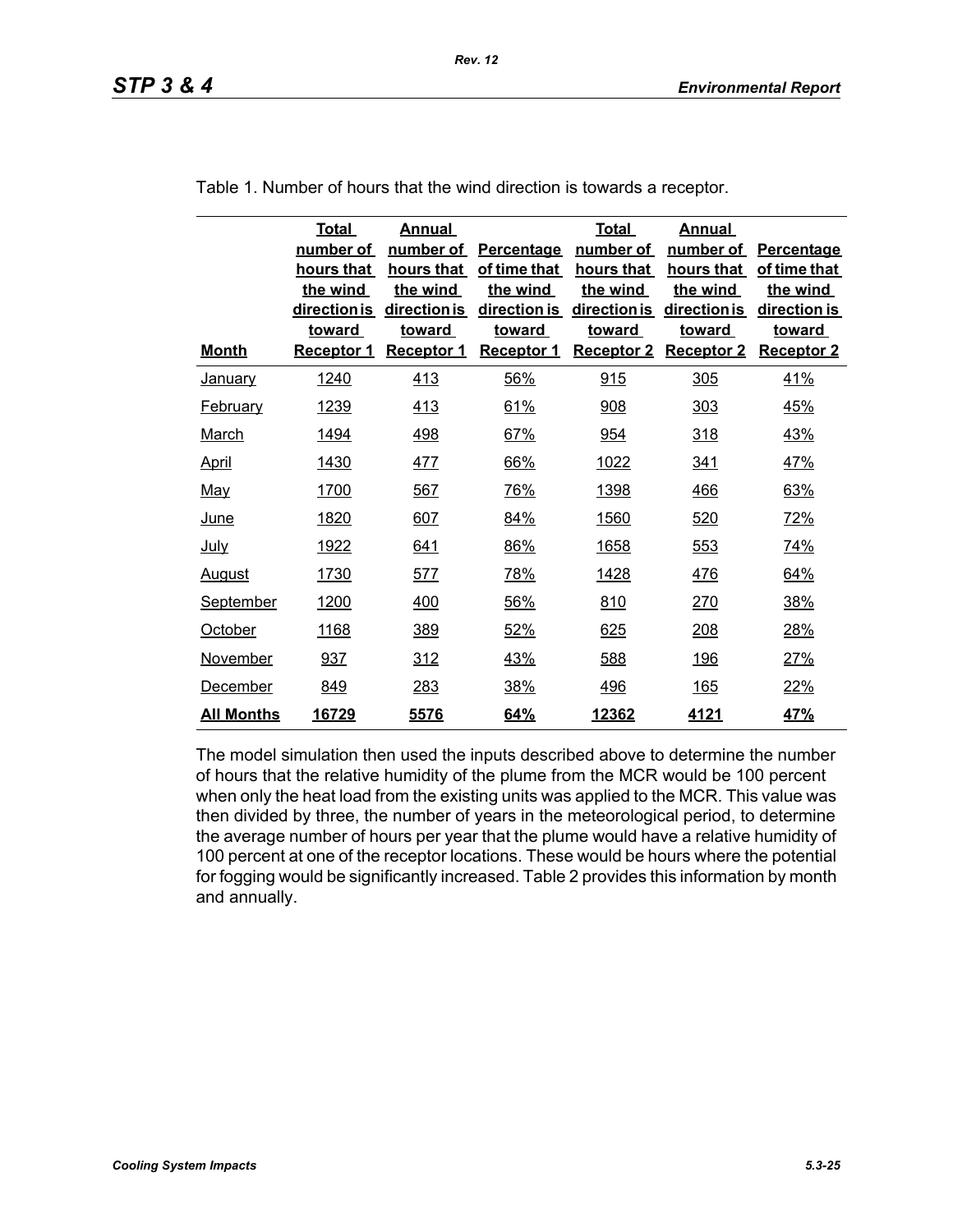| <b>Month</b>    | <b>Hours predicted</b><br>with 100%<br><b>Relative</b><br><b>Humidity at</b><br><b>Receptor 1</b> | Percentage of<br>the time with<br>100% Relative<br>Humidity <sup>a</sup> | <b>Hours predicted</b><br>with 100%<br><b>Relative</b><br><b>Humidity at</b><br><b>Receptor 2</b> | Percentage of<br>the time with<br>100% Relative<br><b>Humidity<sup>a</sup></b> |
|-----------------|---------------------------------------------------------------------------------------------------|--------------------------------------------------------------------------|---------------------------------------------------------------------------------------------------|--------------------------------------------------------------------------------|
| January         | 19                                                                                                | 3%                                                                       | 9                                                                                                 | 1%                                                                             |
| February        | 19                                                                                                | 3%                                                                       | 5                                                                                                 | 1%                                                                             |
| March           | 27                                                                                                | 4%                                                                       | 7                                                                                                 | 1%                                                                             |
| April           | 20                                                                                                | 3%                                                                       | 3                                                                                                 | $0\%$                                                                          |
| May             | 11                                                                                                | $1\%$                                                                    | 1                                                                                                 | 0%                                                                             |
| June            | 25                                                                                                | 3%                                                                       | 7                                                                                                 | $1\%$                                                                          |
| July            | 30                                                                                                | 4%                                                                       | 5                                                                                                 | $1\%$                                                                          |
| August          | 22                                                                                                | 3%                                                                       | 4                                                                                                 | 0%                                                                             |
| September       | 32                                                                                                | 4%                                                                       | 7                                                                                                 | 1%                                                                             |
| October         | 28                                                                                                | 4%                                                                       | 5                                                                                                 | $1\%$                                                                          |
| November        | 42                                                                                                | 6%                                                                       | 15                                                                                                | 2%                                                                             |
| December        | 39                                                                                                | 5%                                                                       | 12                                                                                                | 2%                                                                             |
| <b>Annually</b> | 314                                                                                               | 4%                                                                       | 81                                                                                                | 1%                                                                             |

Table 2. Number of hours predicted at each receptor location where the Relative Humidity of the plume would be 100 percent for STP 1 & 2.

a. Compared to the total number of hours.

The total number of discrete events associated with the above information was also determined. If two or more consecutive hourly outputs resulted in the relative humidity of 100 percent, these were counted as a single discrete event. The total number of hours presented in Table 2 could then be divided by the number of discrete events to determine the average amount of time that each event lasts. Table 3 provides this information by month and annually. It can be seen that the average time for each event is fairly constant throughout the year.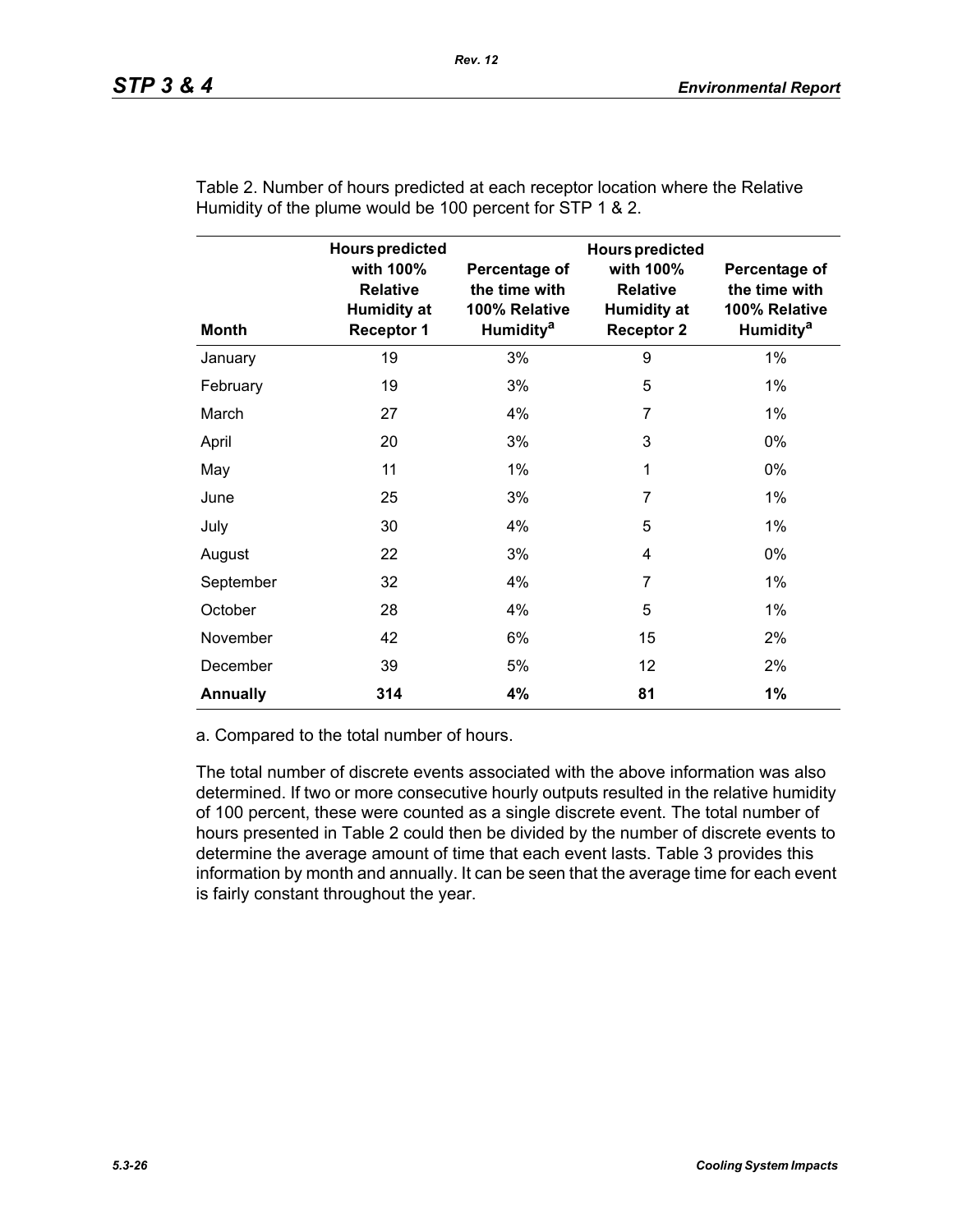| <b>Month</b>    | <b>Number of</b><br>discrete events<br>where the<br><b>Relative</b><br><b>Humidity is</b><br>100% at<br><b>Receptor 1</b> | Average<br>number of<br>hours that each<br>discrete event<br>lasts at<br><b>Receptor 1</b> | <b>Number of</b><br>discrete events<br>where the<br><b>Relative</b><br><b>Humidity is</b><br>100% at<br><b>Receptor 2</b> | Average<br>number of<br>hours that each<br>discrete event<br>lasts at<br><b>Receptor 2</b> |
|-----------------|---------------------------------------------------------------------------------------------------------------------------|--------------------------------------------------------------------------------------------|---------------------------------------------------------------------------------------------------------------------------|--------------------------------------------------------------------------------------------|
| January         | 9                                                                                                                         | $\overline{2}$                                                                             | 5                                                                                                                         | $\overline{2}$                                                                             |
| February        | $\overline{7}$                                                                                                            | 3                                                                                          | 3                                                                                                                         | $\overline{2}$                                                                             |
| March           | 9                                                                                                                         | 3                                                                                          | 4                                                                                                                         | $\overline{2}$                                                                             |
| April           | 9                                                                                                                         | $\overline{2}$                                                                             | 3                                                                                                                         | 1                                                                                          |
| May             | 5                                                                                                                         | $\overline{2}$                                                                             | 1                                                                                                                         | 1                                                                                          |
| June            | 10                                                                                                                        | $\overline{2}$                                                                             | 4                                                                                                                         | $\overline{2}$                                                                             |
| July            | 15                                                                                                                        | 2                                                                                          | 4                                                                                                                         | 1                                                                                          |
| August          | 10                                                                                                                        | 2                                                                                          | $\overline{2}$                                                                                                            | 2                                                                                          |
| September       | 13                                                                                                                        | 2                                                                                          | 3                                                                                                                         | $\overline{2}$                                                                             |
| October         | 12                                                                                                                        | 2                                                                                          | 3                                                                                                                         | 2                                                                                          |
| November        | 15                                                                                                                        | 3                                                                                          | 6                                                                                                                         | 3                                                                                          |
| December        | 11                                                                                                                        | 4                                                                                          | 5                                                                                                                         | 2                                                                                          |
| <b>Annually</b> | 125                                                                                                                       | 3                                                                                          | 42                                                                                                                        | 2                                                                                          |

Table 3. Average time that the Plume Relative Humidity is 100 percent at each receptor location for STP 1 & 2.

The Gaussian Plume Model described above does not predict when or if fogging may occur. The output of the model is the number of hours that the relative humidity at a receptor location is 100 percent. Fogging is dependent on a number of meteorological factors and is not easily calculated. For this determination, an approximation between the number of hours of high relative humidity and the number of hours of observed fogging was determined. Five years of additional data from the National Climatic Data Center for the Palacios Municipal Airport was acquired. The data was for the years 2002 through 2006 and contained the dry bulb temperature, the dew point temperature, the number of hours of observed fog, and observations of visibility. The number of observations where the relative humidity of this data set was equal to 100 percent (determined by the difference between the dry bulb and dew point temperatures being zero) was determined to be 3,325. Of these observations, the total number of records that also contained observations of fog was determined to be 1,379. Therefore, 41 percent of the time that the Relative Humidity at the Palacios Municipal Airport was equal to 100 percent, there was also fogging. Although this is not an ideal way to determine the relationship between fogging and relative humidity, it should give an approximation that is realistic. Further statistics with this data set were calculated,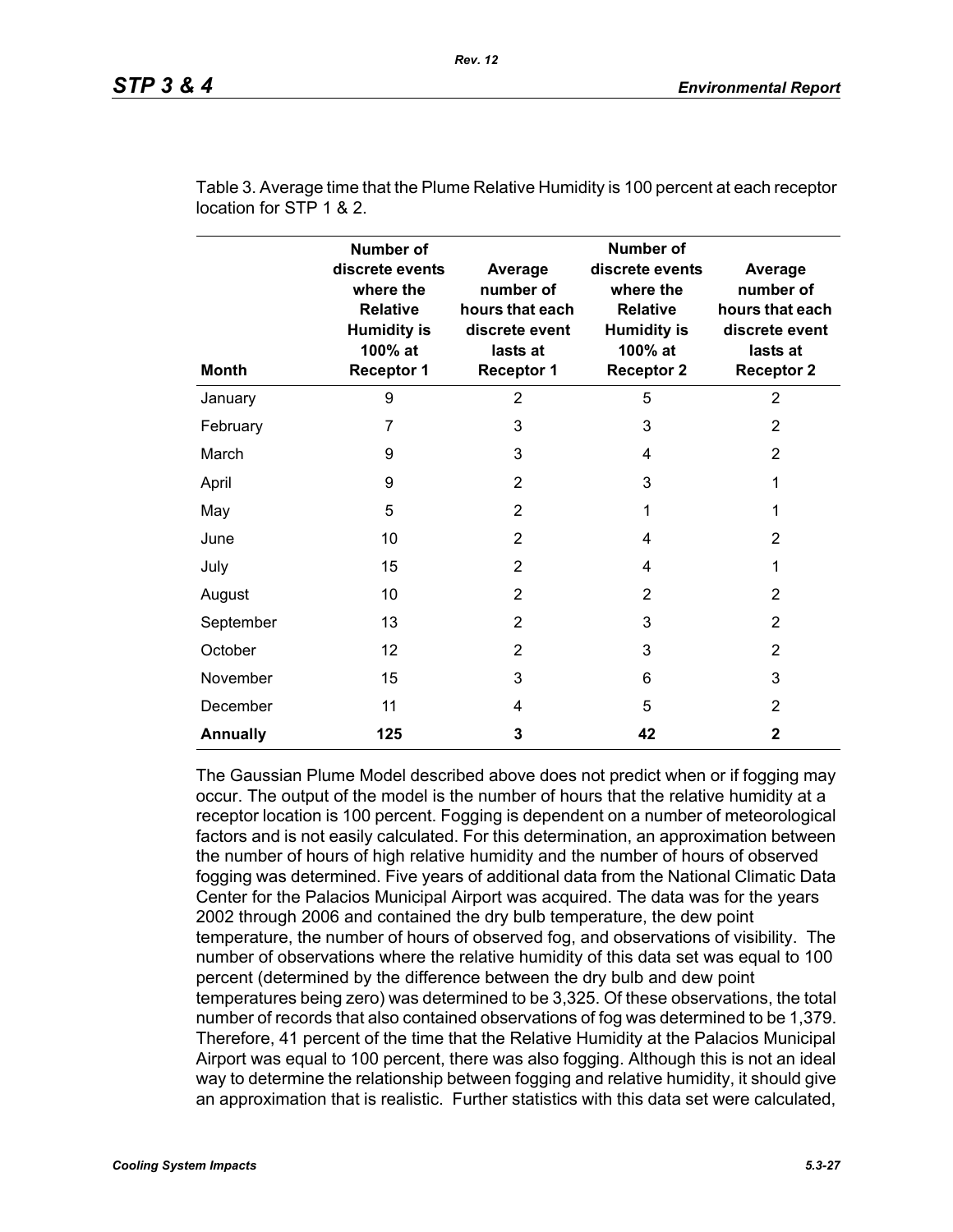and it was determined that 87 percent of all fogging observations occurred when the difference between the dry bulb and dew point was less than or equal to 2°F.

The number of events where visibility was impaired, where the visibility was less than 0.3 miles, was also determined from the 2002 through 2006 Palacios Municipal Airport meteorological data. Similar to the observed fogging events determination described above, the number of times that visibility was less than 0.3 miles and the relative humidity was equal to 100 percent was determined to be 214 hours. Therefore, 6 percent of the time that the relative humidity was 100 percent, the visibility was impaired.

Both the percentage of fogging and percentage of time that the visibility was impaired was applied to the number of times that the predicted relative humidity would be 100 percent from the MCR plume at the receptor locations. Table 4 presents the predicted fogging and impaired visibility for the two unit operation.

| <b>Month</b>                | <b>Hours of</b><br>predicted<br>fogging events<br>at Receptor 1 | <b>Hours of</b><br>predicted<br>fogging events<br>where the<br>visibility is less<br>than 0.3 miles<br>at Receptor 1 | Hours of<br>predicted<br>fogging events<br>at Receptor 2 | <b>Hours of</b><br>predicted<br>fogging events<br>where the<br>visibility is less<br>than 0.3 miles<br>at Receptor 2 |
|-----------------------------|-----------------------------------------------------------------|----------------------------------------------------------------------------------------------------------------------|----------------------------------------------------------|----------------------------------------------------------------------------------------------------------------------|
| January                     | 8                                                               |                                                                                                                      | 4                                                        |                                                                                                                      |
| February                    | 8                                                               | 1                                                                                                                    | $\overline{2}$                                           | 0                                                                                                                    |
| March                       | 11                                                              | $\overline{2}$                                                                                                       | 3                                                        | 0                                                                                                                    |
| April                       | 8                                                               | 1                                                                                                                    | 1                                                        | 0                                                                                                                    |
| May                         | 5                                                               | 1                                                                                                                    | 1                                                        | 0                                                                                                                    |
| June                        | 10                                                              | 2                                                                                                                    | 3                                                        | 0                                                                                                                    |
| July                        | 12                                                              | $\overline{2}$                                                                                                       | 2                                                        | 0                                                                                                                    |
| August                      | 9                                                               | 1                                                                                                                    | $\overline{2}$                                           | 0                                                                                                                    |
| September                   | 13                                                              | 2                                                                                                                    | 3                                                        | 0                                                                                                                    |
| October                     | 12                                                              | $\overline{2}$                                                                                                       | 2                                                        | 0                                                                                                                    |
| November                    | 18                                                              | 3                                                                                                                    | 6                                                        | 1                                                                                                                    |
| December                    | 16                                                              | 3                                                                                                                    | 5                                                        | 1                                                                                                                    |
| <b>Annually<sup>a</sup></b> | 130                                                             | 20                                                                                                                   | 33                                                       | 5                                                                                                                    |

Table 4. Predicted fogging and impaired visibility at the downwind receptor locations for STP 1 & 2.

a Number of annual hours may not equal sum of monthly hours due to roundoff.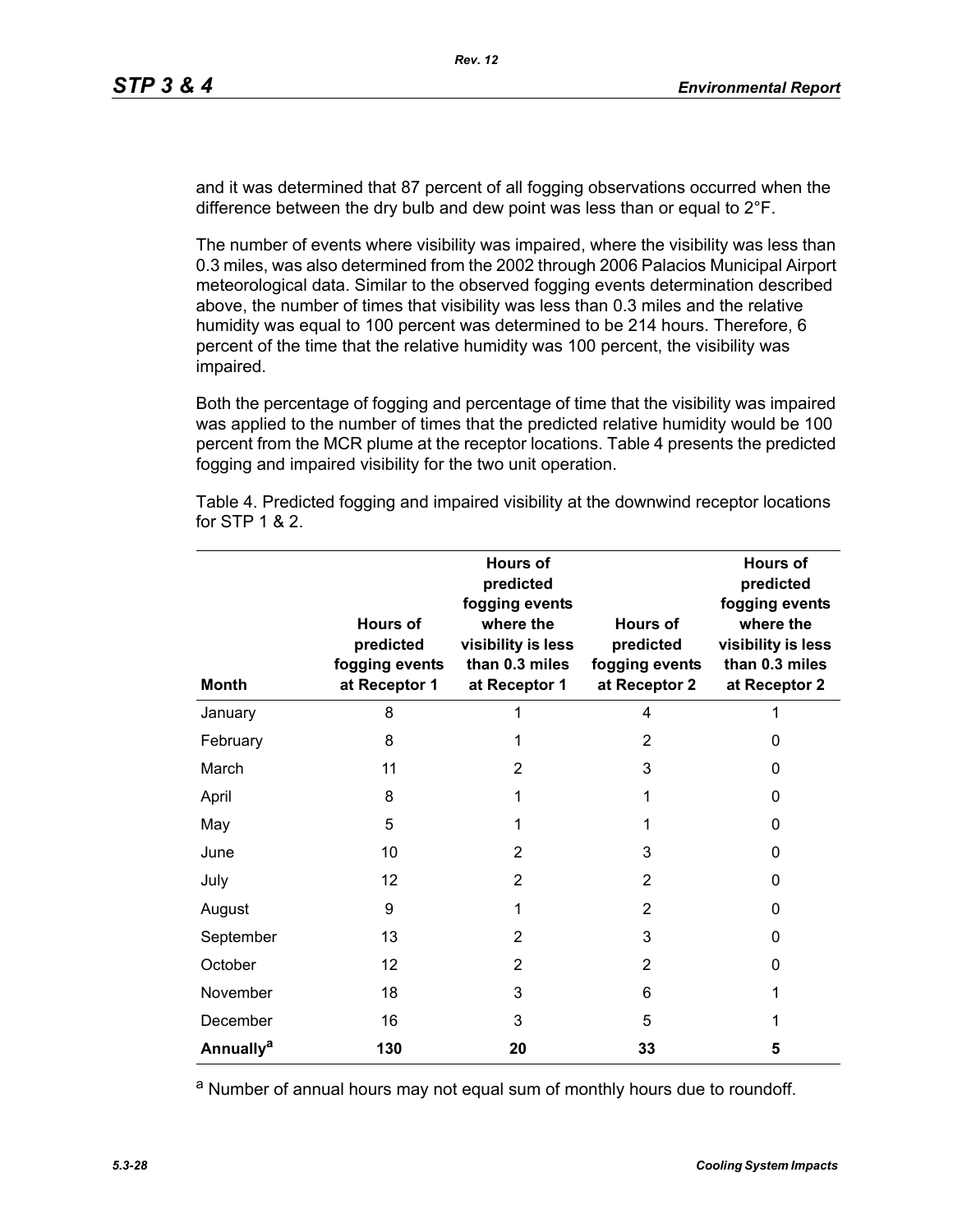Annually, 130 hours of fogging was predicted for locations northward between the East and West and within 500 meters of the edge of the MCR. This would approximate the closest approaches of FM 521. Fogging was predicted to occur for 33 hours annually for locations farther from the MCR, such as along FM 521 north of STP. The receptor location for the fog monitoring program discussed above for STP 1 & 2 is similar to the location of Receptor 2 of this analysis. The results of the fog monitoring program were that 33 additional hours of fogging were observed at that location. Coincidentally, 33 hours of fogging were also predicted at that location using the Gaussian Plume Model described and used in this analysis.

This model was then applied to the MCR with the heat load from STP 1 & 2 and STP 3 & 4. Table 5 presents the same information from Table 2 with the addition of STP 3 & 4. The number of times that the relative humidity at each receptor location is 100 percent increased by nearly a factor of two. This would be expected from an increase in heat load on the MCR by approximately a factor of two. In addition, Table 6 presents the average number of hours that the discrete relative humidity events occur. The number of discrete events increased, but the total average time that the events occur remained similar to the prediction for two unit operation, with 3 hours for Receptor 1 and 2 hours for Receptor 2.

|                 | <b>Hours predicted</b>                                                  |                                                                          | <b>Hours predicted</b>                                                  |                                                                                |
|-----------------|-------------------------------------------------------------------------|--------------------------------------------------------------------------|-------------------------------------------------------------------------|--------------------------------------------------------------------------------|
| <b>Month</b>    | with 100%<br><b>Relative</b><br><b>Humidity at</b><br><b>Receptor 1</b> | Percentage of<br>the time with<br>100% Relative<br>Humidity <sup>a</sup> | with 100%<br><b>Relative</b><br><b>Humidity at</b><br><b>Receptor 2</b> | Percentage of<br>the time with<br>100% Relative<br><b>Humidity<sup>a</sup></b> |
| January         | 32                                                                      | 4%                                                                       | 12                                                                      | 2%                                                                             |
| February        | 31                                                                      | 5%                                                                       | 11                                                                      | 2%                                                                             |
| March           | 45                                                                      | 6%                                                                       | 17                                                                      | 2%                                                                             |
| April           | 31                                                                      | 4%                                                                       | 10                                                                      | $1\%$                                                                          |
| May             | 33                                                                      | 4%                                                                       | $\overline{7}$                                                          | $1\%$                                                                          |
| June            | 45                                                                      | 6%                                                                       | 15                                                                      | 2%                                                                             |
| July            | 60                                                                      | 8%                                                                       | 18                                                                      | 2%                                                                             |
| August          | 61                                                                      | 8%                                                                       | 21                                                                      | 3%                                                                             |
| September       | 70                                                                      | 10%                                                                      | 24                                                                      | 3%                                                                             |
| October         | 43                                                                      | 6%                                                                       | 10                                                                      | $1\%$                                                                          |
| November        | 56                                                                      | 8%                                                                       | 21                                                                      | 3%                                                                             |
| December        | 49                                                                      | 7%                                                                       | 20                                                                      | 3%                                                                             |
| <b>Annually</b> | 554                                                                     | 6%                                                                       | 185                                                                     | 2%                                                                             |

Table 5. Number of hours predicted at each receptor location where the Relative Humidity of the plume would be 100 percent for STP 1 & 2 and STP 3 & 4.

a. Compared to the total number of hours.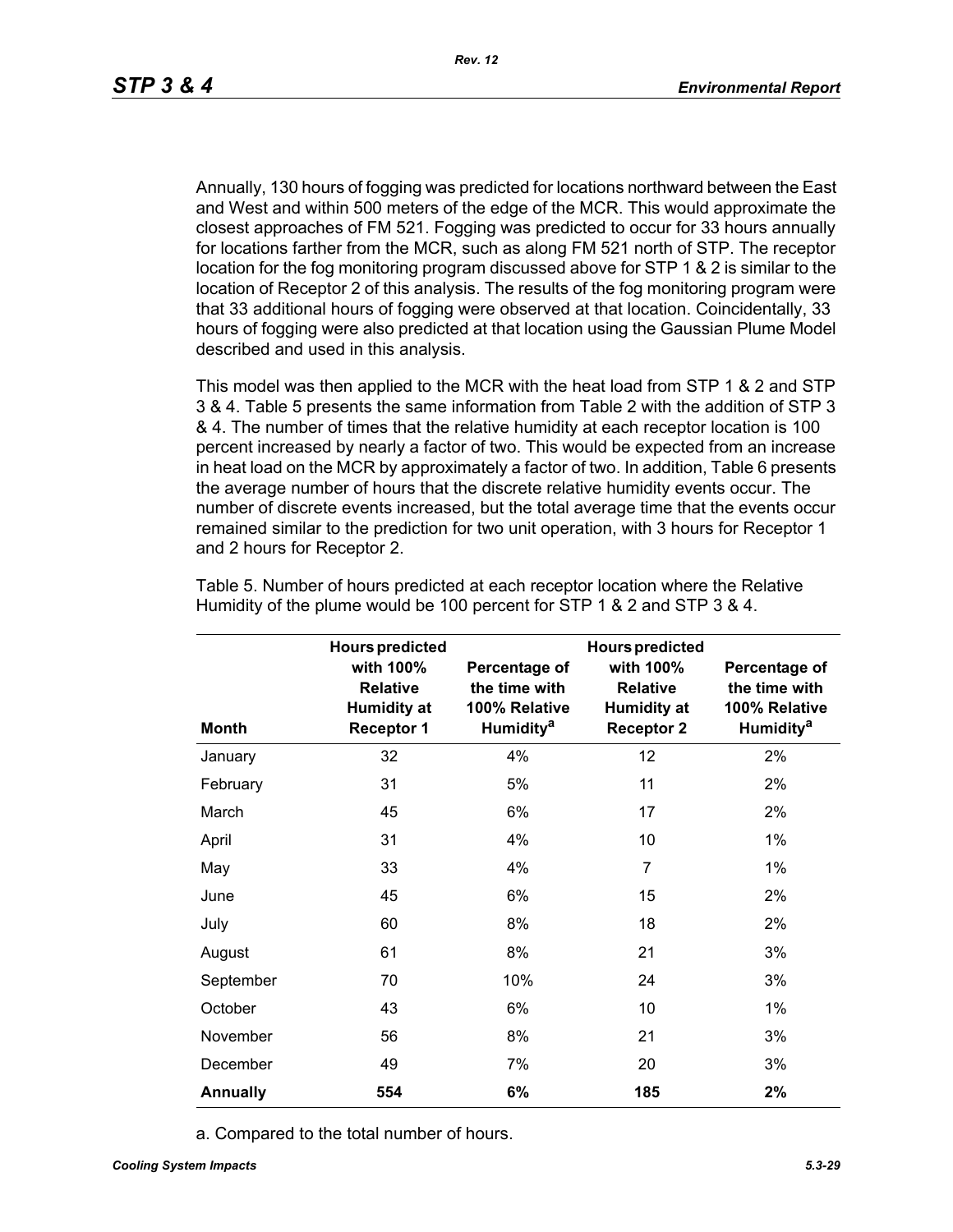| <b>Month</b>    | Number of<br>discrete events<br>with 100%<br><b>Relative</b><br><b>Humidity at</b><br><b>Receptor 1</b> | Average<br>number of<br>hours that each<br>discrete event<br>lasts at<br><b>Receptor 1</b> | <b>Number of</b><br>discrete events<br>with 100%<br><b>Relative</b><br><b>Humidity at</b><br><b>Receptor 2</b> | Average<br>number of<br>hours that each<br>discrete event<br>lasts at<br><b>Receptor 2</b> |
|-----------------|---------------------------------------------------------------------------------------------------------|--------------------------------------------------------------------------------------------|----------------------------------------------------------------------------------------------------------------|--------------------------------------------------------------------------------------------|
| January         | 15                                                                                                      | $\overline{2}$                                                                             | 7                                                                                                              | $\overline{2}$                                                                             |
| February        | 10                                                                                                      | 3                                                                                          | 6                                                                                                              | $\overline{2}$                                                                             |
| March           | 15                                                                                                      | 3                                                                                          | 8                                                                                                              | 2                                                                                          |
| April           | 12                                                                                                      | 3                                                                                          | 6                                                                                                              | $\overline{2}$                                                                             |
| May             | 13                                                                                                      | 3                                                                                          | 5                                                                                                              | 1                                                                                          |
| June            | 17                                                                                                      | 3                                                                                          | 8                                                                                                              | $\overline{2}$                                                                             |
| July            | 28                                                                                                      | $\overline{2}$                                                                             | 13                                                                                                             | 1                                                                                          |
| August          | 22                                                                                                      | 3                                                                                          | 10                                                                                                             | 2                                                                                          |
| September       | 22                                                                                                      | 3                                                                                          | 11                                                                                                             | 2                                                                                          |
| October         | 16                                                                                                      | 3                                                                                          | 6                                                                                                              | 2                                                                                          |
| November        | 19                                                                                                      | 3                                                                                          | 7                                                                                                              | 3                                                                                          |
| December        | 15                                                                                                      | 3                                                                                          | 7                                                                                                              | 3                                                                                          |
| <b>Annually</b> | 202                                                                                                     | 3                                                                                          | 94                                                                                                             | $\mathbf{2}$                                                                               |

Table 6. Average time that the Relative Humidity of the plume is 100 percent at each receptor location for STP 1 & 2 and STP 3 & 4

The same methodology described above to predict the number of hours of fogging and impaired visibility was used to determine the impacts from operation of STP 1 & 2 and STP 3 & 4 on the MCR. The ratios of 41 percent fogging and 6 percent impaired visibility were applied to the results of the modeling at each receptor location. Table 7 presents the results. The number of hours of predicted fogging and impaired visibility approximately double for the four unit operation.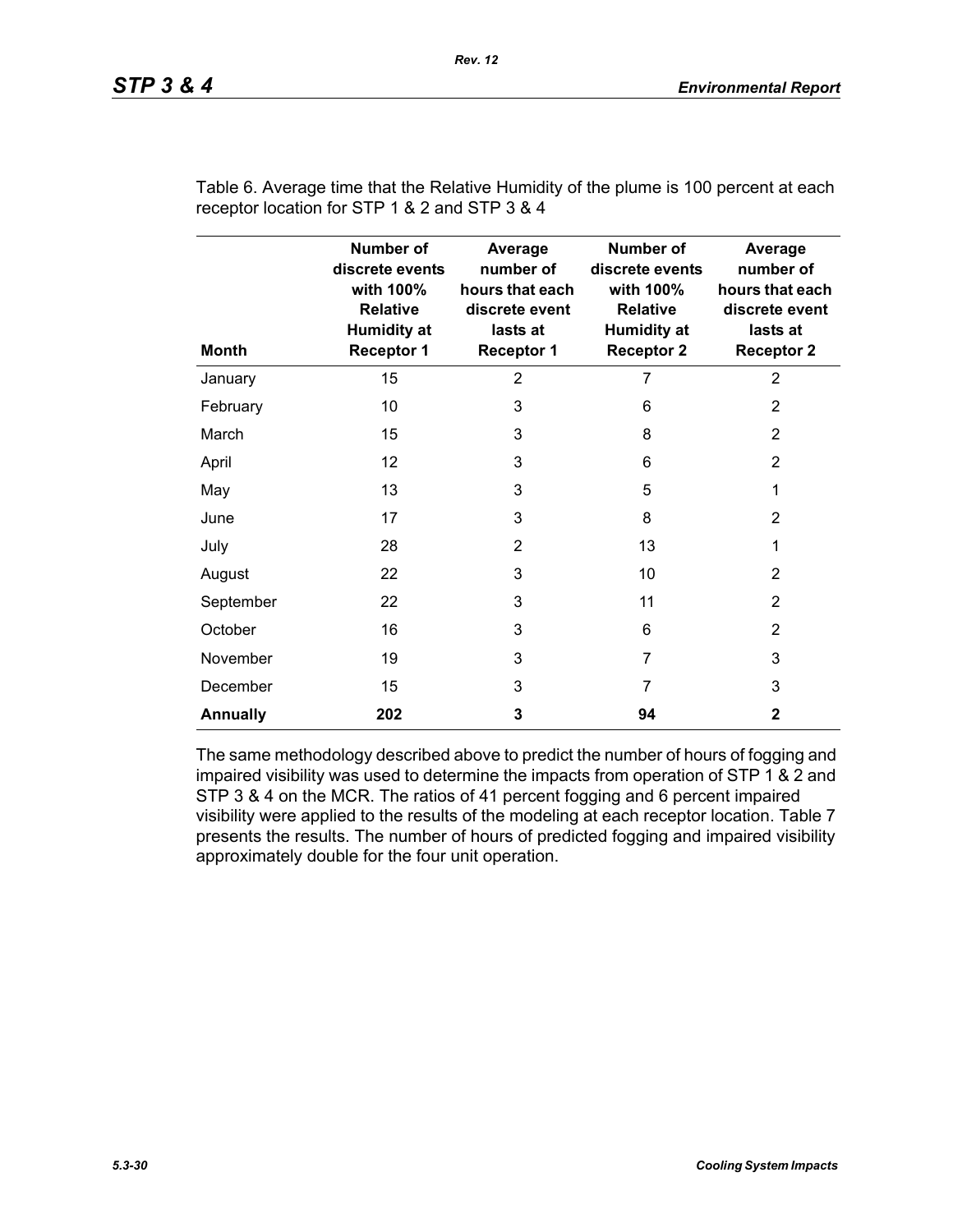| <b>Month</b>    | <b>Hours of</b><br>predicted<br>fogging events<br>at Receptor 1 | <b>Hours of</b><br>predicted<br>fogging events<br>where the<br>visibility is less<br>than 0.3 miles<br>at Receptor 1 | <b>Hours of</b><br>predicted<br>fogging events<br>at Receptor 2 | <b>Hours of</b><br>predicted<br>fogging events<br>where the<br>visibility is less<br>than 0.3 miles<br>at Receptor 2 |
|-----------------|-----------------------------------------------------------------|----------------------------------------------------------------------------------------------------------------------|-----------------------------------------------------------------|----------------------------------------------------------------------------------------------------------------------|
| January         | 13                                                              | $\overline{2}$                                                                                                       | 5                                                               |                                                                                                                      |
| February        | 13                                                              | $\overline{2}$                                                                                                       | 4                                                               |                                                                                                                      |
| March           | 19                                                              | 3                                                                                                                    | 7                                                               | 1                                                                                                                    |
| April           | 13                                                              | $\overline{2}$                                                                                                       | 4                                                               | 1                                                                                                                    |
| May             | 14                                                              | $\overline{2}$                                                                                                       | 3                                                               | $\Omega$                                                                                                             |
| June            | 19                                                              | 3                                                                                                                    | 6                                                               | 1                                                                                                                    |
| July            | 25                                                              | 4                                                                                                                    | 8                                                               | 1                                                                                                                    |
| August          | 25                                                              | 4                                                                                                                    | 9                                                               | 1                                                                                                                    |
| September       | 29                                                              | 4                                                                                                                    | 10                                                              | 2                                                                                                                    |
| October         | 18                                                              | 3                                                                                                                    | 4                                                               | 1                                                                                                                    |
| November        | 23                                                              | 4                                                                                                                    | 9                                                               | 1                                                                                                                    |
| December        | 20                                                              | 3                                                                                                                    | 8                                                               | 1                                                                                                                    |
| <b>Annually</b> | 230                                                             | 36                                                                                                                   | 77                                                              | 12                                                                                                                   |

Table 7. Predicted fogging and impaired visibility at the downwind receptor locations for STP 1 & 2 and STP 3 & 4.

As described above, the results of the fog monitoring program indicate that the presence of the MCR does not significantly increase the natural fog occurrence for STP 1 & 2 operation. Since the operation of the MCR with STP 1 & 2 does not increase the observable fogging over naturally occurring fogging, this level of fogging could be considered consistent with background levels, or levels without an observable impact. Furthermore, fogging from the MCR with STP 1 & 2 has not created an impact to any onsite or offsite areas. However, any amount of fogging over that level, such as the additional fogging from four-unit operation, could be noticeable and potentially cause an impact. The difference between the predicted fogging for four-unit operation and two-unit operation is 100 hours per year at Receptor 1 and 44 hours per year at Receptor 2. The hours where visibility would be impaired above existing levels would be 16 hours per year at Receptor 1 and 7 hours per year at Receptor 2.

Residents of the area near the MCR and commuters on FM 521 may notice the increase in localized fogging after STP 3 & 4 is operational. The fogging, especially near bodies of water, would often occur in the early morning hours. However, the total number of additional hours of fogging from the MCR would only be a fraction of the number of hours of naturally occurring fogging. The number of hours of impaired visibility from the operation of the MCR would also be small.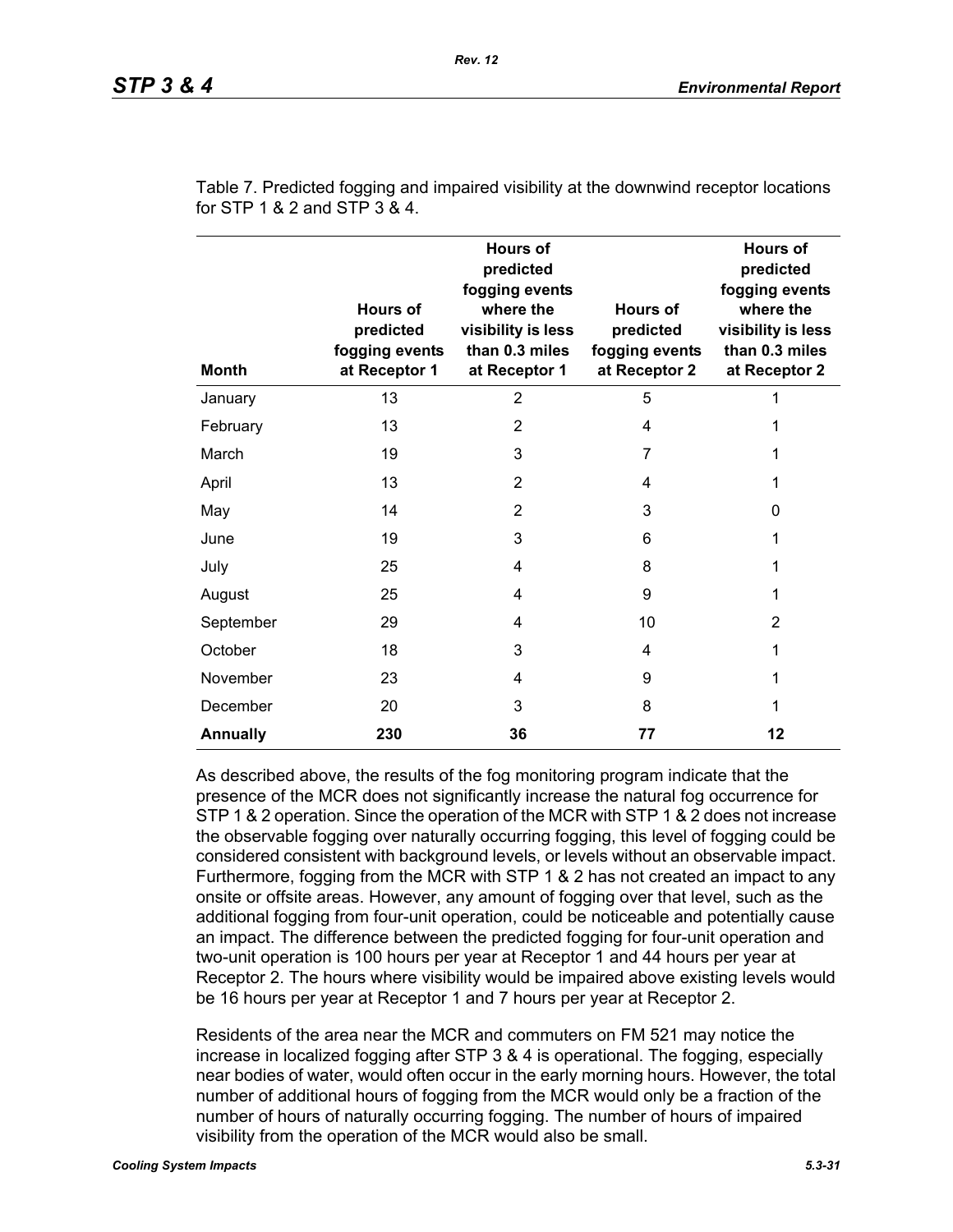Impacts from fogging of the MCR would be SMALL and would not warrant mitigation. Since the climate in the region is typically too warm for frequent and persistent freezing temperatures, impacts from icing would be SMALL and would not warrant mitigation.

## **Mechanical Draft Cooling Tower**

Fogging from the mechanical draft cooling towers occurs when the visible plume intersects with the ground, appearing like fog to an observer. Analysis of results from the SACTI code did not predict fogging to occur from the operation of the cooling towers.

Icing from the mechanical draft cooling towers would be the result of ground-level fogging when ambient temperatures are below freezing. Icing is also not predicted to occur from the operation of the cooling towers since minimal fogging from the operation of the mechanical draft cooling towers is predicted to occur and since the climate of the region is typically too warm for frequent freezing temperatures to occur.

# **5.3.3.1.3 Salt Deposition**

Water droplets blown from the mechanical draft cooling towers would have the same concentration of salts as the water in the cooling tower basin. Groundwater wells would be used for normal makeup water for the cooling towers. This would be supplemented by the MCR in the unlikely event that unanticipated peak site water demands would require additional water sources. Hydrogeochemical data for wells in the vicinity of STP 3 & 4 is provided in Table 2.3.1-20, and includes sodium and chloride concentrations in the groundwater. The maximum concentration of sodium from any of the wells was conservatively used to determine the corresponding maximum concentration of sodium chloride that could potentially be in the makeup water. As the water droplets blown from the towers evaporate, either in the air or on vegetation or equipment, salts are deposited.

The maximum predicted salt deposition is to the north of the cooling towers, less than or equal to 660 feet from the centerline of both of the cooling towers combined. The maximum deposition is 160 pounds per acre per month and occurs during the summer season. The maximum predicted salt deposition during each of the other seasons would also be within 660 feet from the cooling towers. The winter, spring and fall maximum salt deposition would be 81, 120, and 9 pounds per acre per month, respectively. Annually, the maximum salt deposition is 98 pounds per acre per month, also in the north direction and less than or equal to 660 feet from the cooling towers. This is greater than the NUREG-1555 significance level for possible visible effects to vegetation of 8.9 pounds per acre per month. Further discussion of the potential impacts of salt deposition on vegetation is provided in Subsection 5.3.3.2.

The summer season has the maximum deposition rates and the greatest extent of salt deposition. Each of the other seasons and annual salt deposition rates would be bounded by the summer season. As shown in Figure 5.3-1, the rate of salt deposition from the operation of the mechanical draft cooling towers rapidly decreases as the distance from the towers increases. The salt deposition rate falls below the NRC significance limit of 8.9 pounds per acre per month for all locations greater than 1600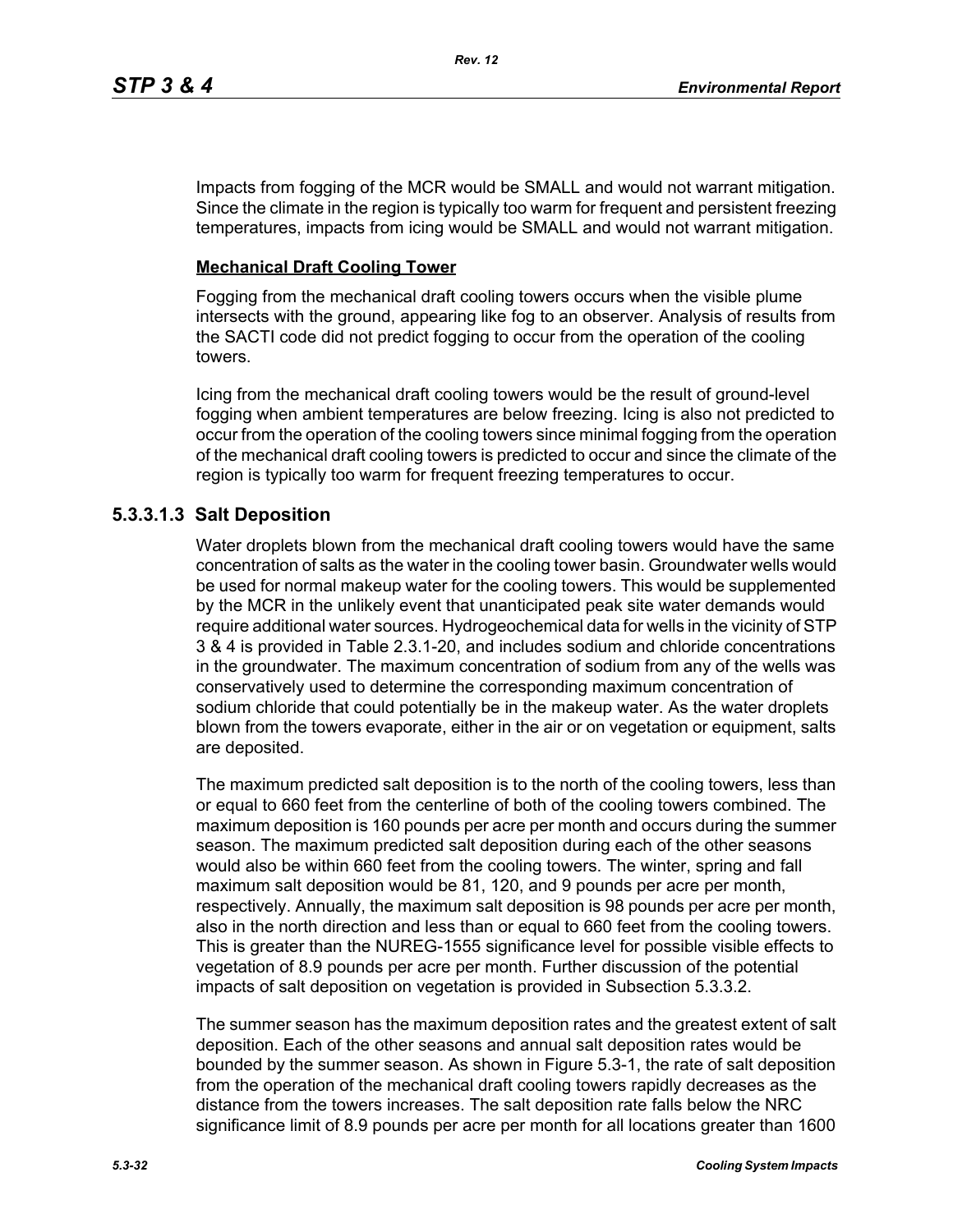feet from the towers. The salt deposition rates are greater than 1 pound per acre per month for some locations as far away from the towers as 4300 feet. The salt deposition rate for all distances greater than 4300 feet would be below 1 pound per acre per month. Salt deposition is only predicted to occur for locations up to two miles from the towers.

The NRC reports that visible damage from salt deposition to terrestrial vegetation at operating nuclear power plants with mechanical draft cooling towers has not been observed (Reference 5.3-32). Therefore, the impacts from the two mechanical draft cooling towers are not expected to be different from the impacts of the currently operating nuclear power plants.

The electrical switchyard for STP 3 & 4 is located approximately 1700 feet to the north of the proposed location of the cooling towers. A maximum predicted salt deposition of 8.8 pound per acre per month would be expected at this location during the summer season and 5.0 pound per acre per month annually. The electrical switchyard for STP 1 & 2 is located approximately 1400 feet to the east of the proposed location of the cooling towers. The salt deposition at this location is 0.65 pound per acre per month in the winter season and 0.43 pound per acre per month annually.

The predicted salt deposition from the operation of the cooling towers at locations away from the immediate vicinity of the mechanical draft cooling towers would be less than the NUREG-1555 significance level where visible effects to vegetation may be observed. Impacts to vegetation from salt deposition are described in Subsection 5.3.3.2. Salt deposition in other potentially sensitive areas, including at the STP 1 & 2 switchyard and STP 3 & 4 switchyard are not expected to impact these facilities. Therefore, the impact from salt deposition from the cooling towers would be SMALL and would not require mitigation.

### **5.3.3.1.4 Cloud Formation, Cloud Shadowing, and Additional Precipitation**

Vapor from cooling towers can create clouds or contribute to existing clouds. The SACTI code predicted the precipitation expected from the two mechanical draft cooling towers. The maximum precipitation would occur during the summer season, with a monthly total of less than an inch of precipitation within 660 feet north of the towers. The precipitation during each of the other seasons would be less than the summer season maximum. Annually, 2.2 inches of rain is predicted to occur, also 660 feet to the north of the cooling towers. This value is very small compared to the average annual rainfall for the South Texas region of 48 inches for the period 1971–2000 (Reference 5.3-33). Impacts from precipitation would be SMALL and would not require mitigation.

The formation of clouds could also prevent sunlight from reaching the ground, or cloud shadowing. This is especially important for agricultural fields or other sensitive areas. As shown in Figure 2.2-2, there are many agricultural areas in the vicinity of the STP site. Shadowing in the vicinity of the cooling towers and in these agricultural areas is predicted to occur for a maximum of 69 hours during the winter season, 64 hours during the fall season, 37 hours during the the spring season and 31 hours during the summer season at any location. The annual prediction was for a maximum of 158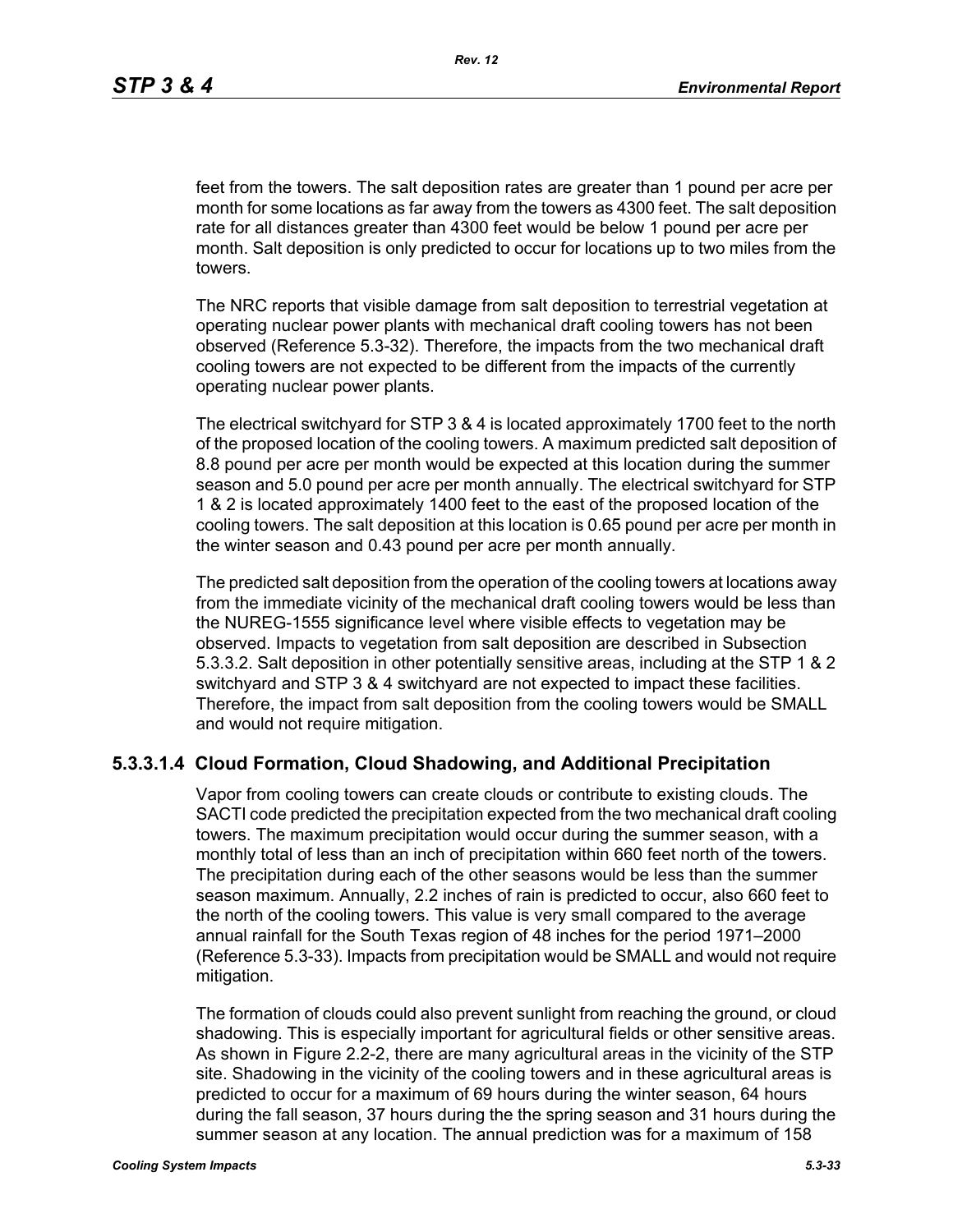hours of shadowing at any location. Shadowing in areas beyond the site boundaries would occur for less than 18 hours per season and 35 hours annually at any location. This represents a very small percentage of the total hours of each season and per year. Therefore, the impacts from cloud shadowing would be SMALL and would not require mitigation.

## **5.3.3.1.5 Interaction with Existing Pollution Sources**

No other sources of pollution occur within two kilometers of the STP site. Therefore, there would be no interaction with existing pollution sources.

### **5.3.3.1.6 Ground-Level Humidity Increase**

Increases in the absolute and relative humidity could result from the operation of the two mechanical draft cooling towers. The majority of the water evaporated in the cooling tower is buoyant and dissipates into the atmosphere. A small fraction of this evaporated water may not be as buoyant and could increase the ground level humidity. Specific meteorological conditions could also limit the dissipation into the atmosphere, but would be infrequent. The humidity in the region is typically high, and increases in the humidity would not be noticeable. In addition, the ground level increases in humidity would occur in the immediate vicinity of the cooling towers. The impacts from increases in absolute and relative humidity would be SMALL and mitigation would not be warranted.

# **5.3.3.2 Terrestrial Ecosystems**

As discussed in Section 3.4, STP 3 & 4 would use the existing MCR for condenser cooling. Two mechanical draft cooling towers, extending approximately 119.0 feet above grade (El. 153 ft. MSL), would be constructed to serve as the UHS for STP 3 & 4. As planned during MCR construction, inclusion of STP 3 & 4 in the existing cooling reservoir system will lead to an increase in operating water level, potentially impacting existing shoreline vegetation and terrestrial biota using the reservoir. The only important terrestrial species as defined in NUREG-1555 that use the MCR other than the federally listed brown pelican, which is listed as threatened, are the bald eagle and common game species such as ducks (see Subsection 2.4.1) (Reference 5.3-16). The brown pelican nests in other locations of Matagorda County, but currently uses the MCR only for resting, a source of freshwater, and possibly foraging.

Impacts from cooling tower operation on terrestrial biota can result from salt drift, vapor plumes, icing, precipitation modifications, noise, and avian collisions with structures (e.g., cooling towers). Each of these topics is discussed in Subsection 5.3.3.2.2. Overall, there are no important terrestrial habitats as defined in NUREG-1555 in the area encompassed by construction of the two mechanical draft cooling towers.

## **5.3.3.2.1 Main Cooling Reservoir**

The addition of STP 3 & 4 will result in an increase in the normal operating water level of the MCR from 47 feet MSL to 49 feet MSL, which could impact terrestrial biota associated with this impoundment. However, the reservoir side of the berm outlining the MCR is lined with "soil-cement" to prevent erosion and has largely prevented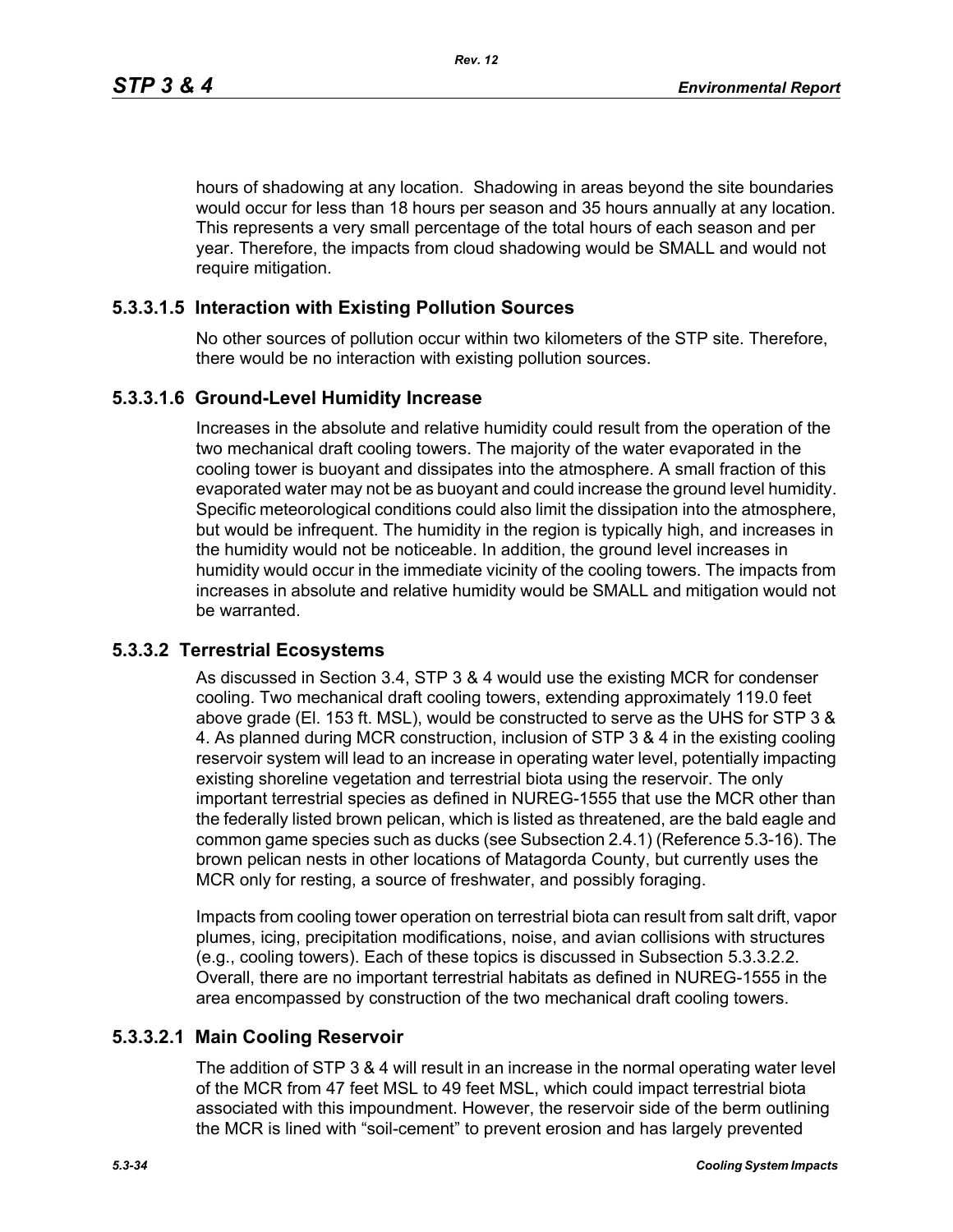establishment of vegetation on this side (Reference 5.3-34). Recent reconnaissance indicates that shoreline vegetation is extremely sparse and thus the water level increase would have a negligible impact on terrestrial biota.

As stated in Subsection 2.4.1, several species of water birds have nested on the terminal ends of the "Y-dike" in the MCR since the mid-1980s (Figure 2.4-1, Table 2.4- 1). These birds tend to nest on the road bed positioned on the crown of the dike and areas immediately adjacent to this road. An increase in water level of 2 feet will not encroach on these nests. Also, most of the 7-mile-long dike system is not being used by these nesting birds and is available as nesting habitat.

Wintering waterfowl and other water birds (recent reconnaissance) use this reservoir for foraging and resting (see Subsection 2.4.1) (Reference 5.3-35). Baker and Greene noted a shift from dabbling to diving ducks as the reservoir was initially filled (Reference 5.3-35). Diving ducks typically feed in waters less than 10 feet (3 meters) deep (References 5.3-36 and 5.3-37). Depending on the depth, some species that forage on benthos may lose a portion of the reservoir floor as foraging habitat due to the increased reservoir depth, but some of this loss should eventually be replaced as mollusks and other invertebrates colonize the newly flooded portions of the reservoir shoreline. Most piscivorous birds, such as eagles, ospreys, pelicans, herons, and gulls, forage on or near the surface of the reservoir and along its banks and will not be affected by a water level increase. These conclusions are based on the assumption that the fish populations are not affected (see Subsection 5.3.2).

### **5.3.3.2.2 Cooling Towers**

#### **Salt Drift**

The two mechanical draft cooling towers will be positioned immediately south of Units 3 & 4 in an industrial/developed area. Vegetation adjacent to this area includes relatively open habitats: mowed areas and other areas dominated by bluestem grasses, dewberry, and sea myrtle, all plants common to disturbed or abandoned agricultural land in this region (Reference 5.3-34). Vegetation near the cooling towers could be subjected to salt deposition attributable to drift from the towers. Salt deposition could potentially cause vegetation stress, either directly by deposition of salts onto foliage or indirectly from accumulation of salts in the soil.

To evaluate salt deposition on plants, an order-of-magnitude approach was used since some plant species are more sensitive to salt deposition than others, and tolerance levels of most species are not well known. Deposition of sodium chloride at rates of approximately 1 to 2 pounds per acre per month is typically not damaging to plants, while deposition rates approaching or exceeding 9 pounds per acre per month in any month during the growing season could cause leaf damage in many species (Reference 5.3-16). An alternate approach for evaluating salt deposition is to use 9 to 18 pounds per acre per month of sodium chloride deposited on leaves during the growing season as a general threshold for visible leaf damage (Reference 5.3-16).

As presented in Subsection 5.3.3.1.3, the maximum expected salt deposition rate from the combination of both towers would be 160 pounds per acre per month during the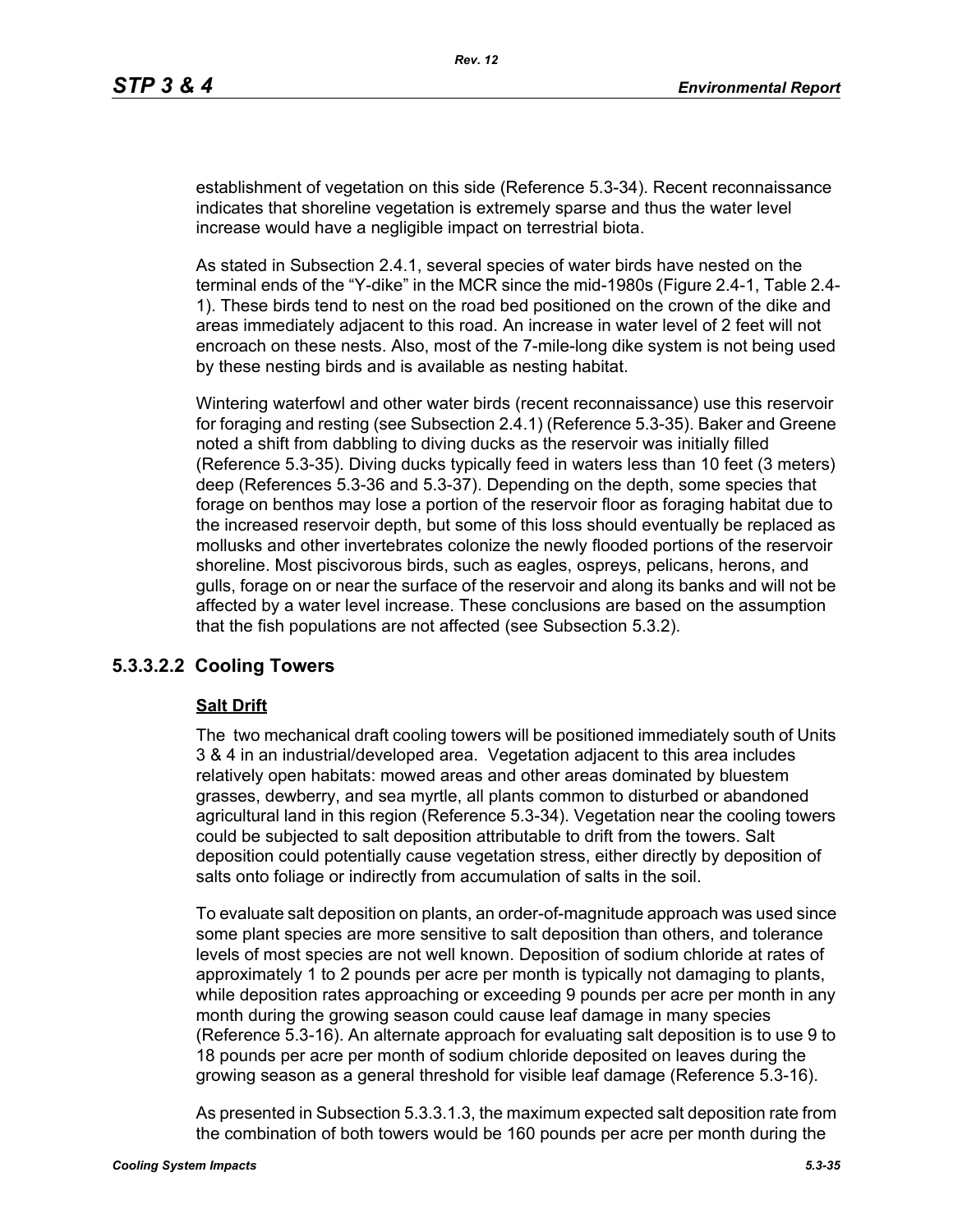summer. This maximum rate is approximately 18 times greater than the approximately 9 pounds per acre per month rate that is considered a threshold value for leaf damage in many species. However, the distance to the maximum deposition is only 0.12 mile (660 feet) from the center of the towers (Figure 5.3-1). No deposition greater than 8.9 pounds per acre per month would occur beyond 1600 feet (0.3 mile), thus all deposition above 8.9 pounds will occur within the site boundary and most of the deposition will occur on facilities rather than vegetation. As previously discussed, the vegetative cover in the vicinity of the cooling towers is either mowed areas or bluestem/sea myrtle habitat found on previously disturbed agricultural lands, both marginal habitat for most wildlife. Any impacts from salt drift on the local terrestrial ecosystems would therefore be SMALL and would not warrant mitigation. Cumulative impacts are discussed in Section 10.5.

### **Vapor Plumes and Icing**

As discussed in Subsection 5.3.3.1.1, the expected average plume length would range from 0.2 to 0.4 miles and the expected median plume length would be less than 0.2 miles (all seasons). As discussed in Subsection 5.3.3.1.2, ground level fogging as a result of cooling tower operation is not predicted to occur. Similarly, icing resulting from the cooling towers is not predicted to occur. Therefore the impacts of fogging and icing on terrestrial ecosystems would be SMALL and would not warrant mitigation.

#### **Precipitation Modifications**

As discussed in Subsection 5.3.3.1.4, the predicted maximum precipitation from the cooling towers would be approximately 2 inches of rain per year at 660 feet north of the towers. This amount is very small compared to the average annual precipitation of approximately 48 inches for the South Texas region over the 1971 to 2000 period (Reference 5.3-33). Thus, additional precipitation resulting from operation of the proposed units on local terrestrial ecosystems would be SMALL and would not warrant mitigation.

### **Noise**

Noise from the operation of each cooling tower would be approximately 65 dBA at 50 feet from the tower, according to vendor-supplied data. This noise level is below 80 to 85 dBA, the sound level at which some birds and small mammals are startled or frightened (Reference 5.3-38). Thus, it is unlikely that noise from each tower would disturb wildlife at distances greater than 50 feet from the tower. The incremental increase in noise resulting from simultaneous operation of the two cooling towers would be insignificant. Given that estimated noise level (51 dBA at 400 feet) associated with the new cooling towers is below the 60-65 dBA the NRC considers of small significance (Reference 5.3-32), noise impacts to terrestrial ecosystems would be SMALL and would not warrant mitigation.

### **Avian Collisions**

As discussed in Subsection 5.3.3.1, the two mechanical draft cooling towers associated with STP 3 & 4 will be 119 feet high. While tall natural draft cooling towers have been associated with bird kills, there have been no reported bird kills on the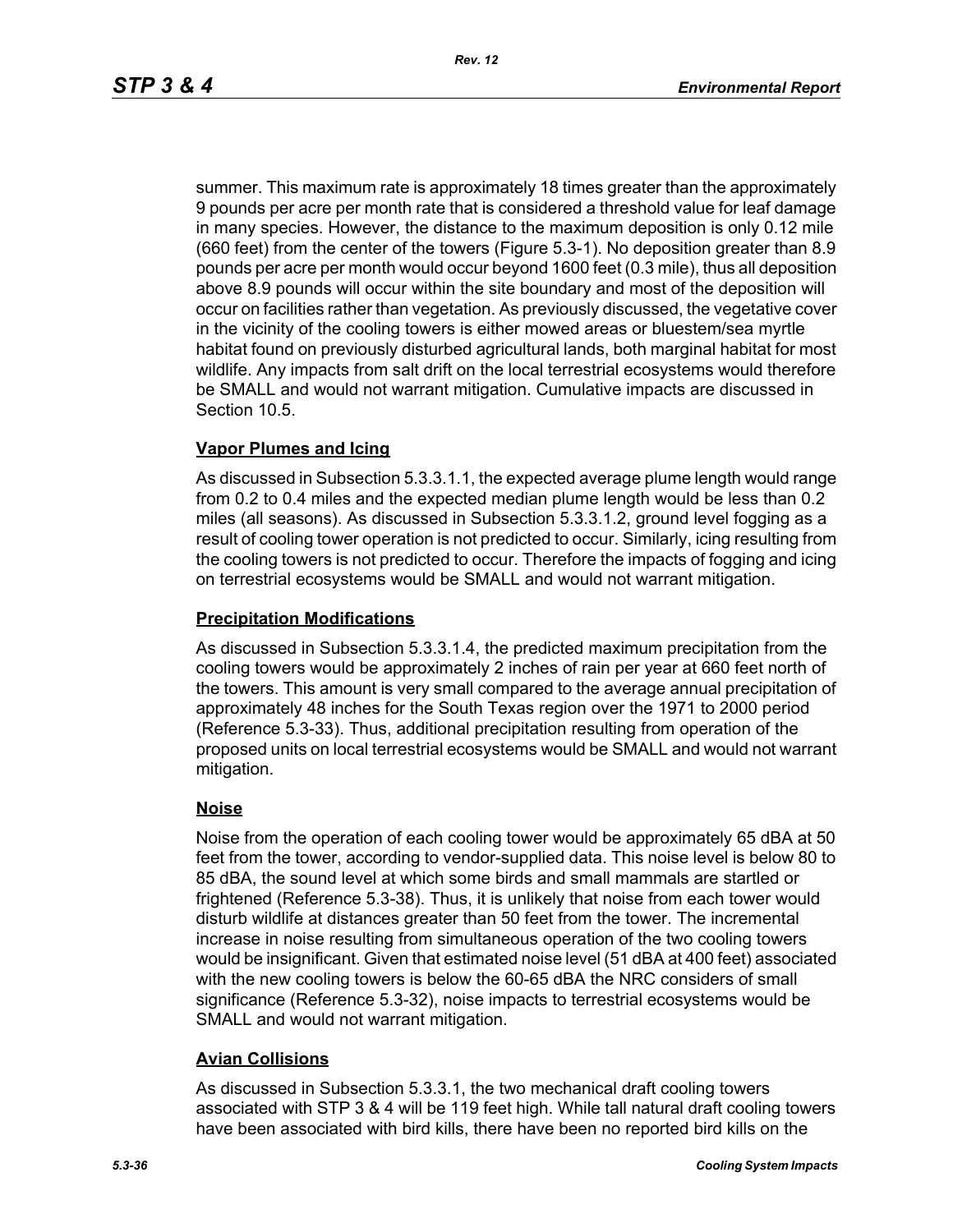existing STP 1 & 2 buildings and the relatively lower height of mechanical draft cooling towers pose little risk to migrating birds and cause negligible mortality (Reference 5.3- 32). Therefore, impacts to birds from collisions with the cooling towers would be SMALL and would not warrant mitigation.

In summary, there are SMALL impacts to terrestrial ecosystems or biota as a result of operation of the heat dissipation systems.

# **5.3.4 Impacts to Members of the Public**

This section describes the potential health impacts associated with the cooling system for the new units. Specifically, impacts to human health from thermophilic microorganisms and from noise resulting from operation of the cooling system are addressed.

As described in Section 3.4, the existing MCR will be used as a closed-cycle cooling system for STP 3 & 4. Mechanical draft cooling towers will be constructed to assist in heat load dissipation and serve as the UHS. Thermal discharges will result from the following systems:

- Circulating Water System discharge to the MCR
- **Turbine Service Water discharge to the MCR**
- Mechanical draft cooling tower blowdown to the MCR

# **5.3.4.1 Thermophilic Microorganism Impacts**

Consideration of the impacts of microorganisms on public health are important for facilities using cooling ponds, lakes, canals, or small rivers, because use of such water bodies may significantly increase the presence and numbers of microorganisms. "Microorganisms that are associated with cooling towers and thermal discharges can have negative impacts on human health. The presence and numbers of these organisms can be increased by the addition of heat; thus they are called thermophilic organisms. These microorganisms include the enteric pathogens *Salmonella sp*. and *Shigella sp.* as well as *Pseudomonas aeruginosa* and thermophilic fungi. They also include the bacteria *Legionella sp*., which causes Legionnaires' disease, and freeliving amebae of the genera *Naegleria* and *Acanthamoeba*. Exposure to these microorganisms, or in some cases the endotoxins or exotoxins produced by the organisms, can cause illness or death" (Reference 5.3-39).

These microorganisms are the causative agents of potentially serious human infections, the most serious of which is attributed to *Naegleria fowleri*. *Naegleria fowleri* is a free-living ameba that occurs worldwide. It is present in soil and virtually all natural surface waters such as lakes, ponds, and rivers. *Naegleria fowleri* grows and reproduces well at high temperatures (104º to 113ºF) and has been isolated from waters with temperatures as low as 79.7ºF (Reference 5.3-16). *Naegleria fowleri* thrives in warm, fresh water, particularly if the water is stagnant or slow moving. These protozoa are found in a variety of water bodies, including lakes, ponds, and poorly maintained swimming pools and hot tubs. Since a primary food source for the amebae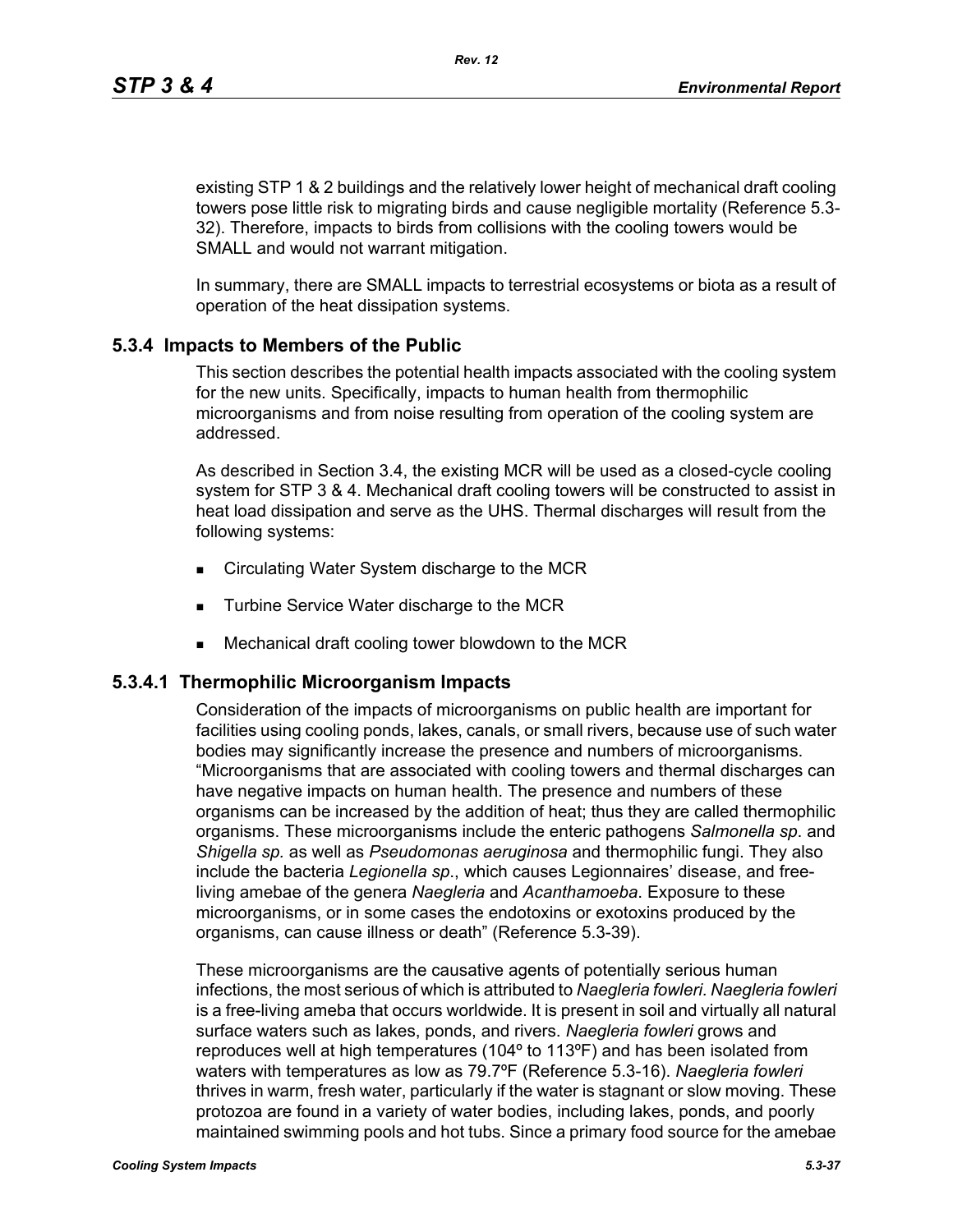is coliform bacteria, the presence of significant numbers of coliform bacteria will promote growth of this ameba. Although exposure to this organism is very common, the chance is less than 1 in 100 million that a person exposed to water inhabited by *Naegleria* will become infected. The route of infection is through the nasal passages, then on to the brain and spinal cord. The few cases reported in Texas have occurred in the months of May through September. Symptoms include changes in the ability to taste or smell, rapidly followed by headache, fever, nausea, and vomiting. While the disease is not transmissible from person to person, it is usually fatal (Reference 5.3-40).

On a routine frequency, the Center for Disease Control (CDC) compiles statistical data regarding waterborne disease and outbreaks in the United States. A review of reported data from 1997 through the most recent reporting cycle (2004) indicates that there have been seven reported cases of primary amebic meningoencephalitis associated with recreational waters (References 5.3-40, 5.3-41, 5.3-42, and 5.3-43). In addition, one case was reported by Texas Department of State Health Services (TDSHS) in 2005 (Reference 5.3-44). All cases were from water bodies in the central and northwestern portions of the state. None of the reported cases were in the vicinity of STP 3 & 4.

There are no regulations that could be tied to microorganisms that are associated with cooling towers or thermal discharges. No Occupational Safety and Health Administration (OSHA) or other legal standards for exposure to microorganisms exist at the present time.

Personnel access to the MCR is strictly controlled per administrative controls and security patrols. The MCR is located within the fenced site boundary, precluding access by members of the public. The anticipated usage frequency of the blowdown system has not been experienced during the years of operating STP 1 & 2. A single blowdown system test was performed in 1997. The capability for blowdown is to be retained, as the addition of the heat load from STP 3 & 4 may require this operation (see Subsection 3.4.2.4). All blowdowns will be within limits set in the TPDES wastewater discharge permit. TPDES discharge temperature limits would result in effluent temperatures between 95º–97ºF. Blowdowns would occur during high river flow periods (winter and spring) when river temperatures are significantly lower than the discharge temperature and not conducive to *Naegleria* blooms.

The risk to public health from thermophilic microorganisms associated with the potential discharge of MCR water via blowdown system operation would be SMALL and would not warrant mitigation.

### **5.3.4.2 Noise Impacts**

The principal sources of noise related to cooling system operations are the mechanical draft cooling towers and pumps to supply cooling water. As described in Subsection 4.4.1, there are no applicable state or local noise regulations for unincorporated areas of Matagorda County, where STP is located. As discussed in Subsection 2.2.1.2, the nearest full-time residence is approximately one and a half miles west-southwest from the exclusion area boundary (EAB) or approximately two and a third miles west-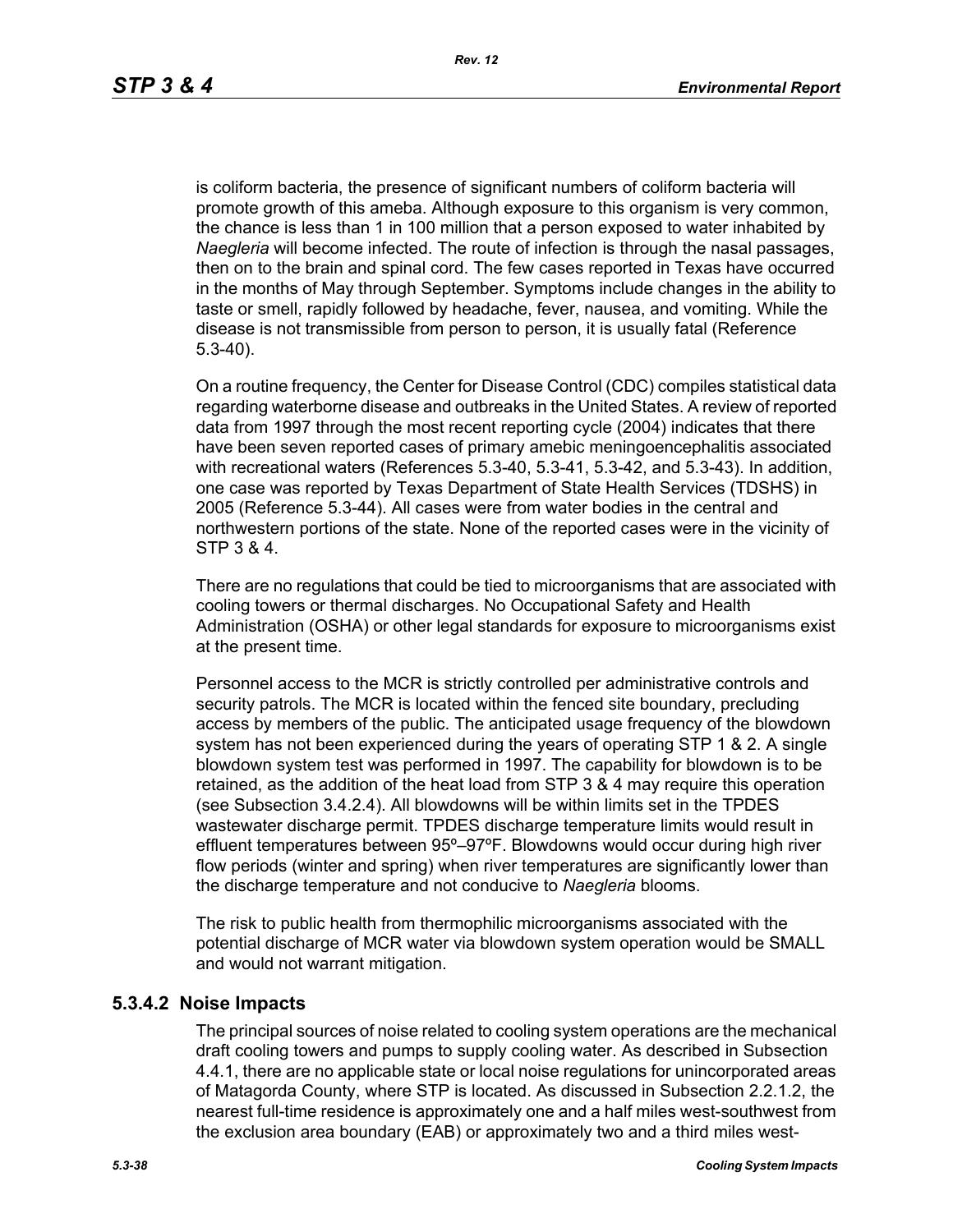southwest from the site of the new units (Figure 2.1-1), and distance and vegetation will attenuate any noise. Relative to the location of the nearest full-time residence, STP 3 & 4 cooling towers would be located approximately 0.6 mile from the site boundary. STPNOC has not received complaints about the noise of the existing units.

The overall cooling tower noise emissions are predicted to be 71 dBA 5 feet from the inlet and 51 dBA 400 feet from the inlet. Although there is no data available on RMPF noise levels, it is anticipated that these levels will not increase above existing STP 1 & 2 levels, which have not presented noise issues. Additionally, the RMPF is oriented to the east, away from the nearest full-time residence. As reported in the Generic Environmental Statement for License Renewal of Nuclear Power Plants (NUREG-1437) and referenced in NUREG-1555, noise levels below 65 dBA are considered of small significance (References 5.3-32 and 5.3-16). The day-night noise levels that are anticipated from the plant's cooling towers and cooling systems are less than 65 dBA at the site boundary, which is considered to be of small significance to the public. Thus, the impacts due to noise would be SMALL and would not warrant mitigation.

### **5.3.4.3 References**

- 5.3-1 What Is the "Texas Pollutant Discharge Elimination System (TPDES)"? TCEQ 2007. Available at http://www.tceq.state.tx.us/permitting/water\_quality/wastewater/pretreatm ent/tpdes\_definition.html.
- 5.3-2 "Final Environmental Statement Related to the Operation of STP 1 & 2," NRC (U.S. Nuclear Regulatory Commission), Office of Nuclear Reactor Regulation, Washington, D.C., August 1986.
- 5.3-3 HL&P (Houston Lighting & Power Company). Environmental Report Construction Phase, STP 1 & 2, 1974.
- 5.3-4 "Final Environmental Statement Related to the Proposed STP 1 & 2," NRC, Office of Nuclear Reactor Regulation, Washington, D.C., March 1975.
- 5.3-5 HL&P (Houston Lighting & Power Company), Environmental Report Operating License Stage, 1978.
- 5.3-6 "Annual Water Use Reports 2001," Reliant Energy, submitted to Texas Natural Resource Conservation Commission by Reliant Energy, Houston, February 22, 2002.
- 5.3-7 "Annual Water Use Reports 2002," Reliant Energy, 2003, submitted to TCEQ by Reliant Energy, Houston, February 14, 2002.
- 5.3-8 "Annual Water Use Reports 2003," STPNOC, submitted to TCEQ by STPNOC, Wadsworth, Texas, February 24, 2004.
- 5.3-9 "Annual Water Use Reports 2004," STPNOC, submitted to TCEQ by STPNOC, Wadsworth, Texas, February 23, 2005.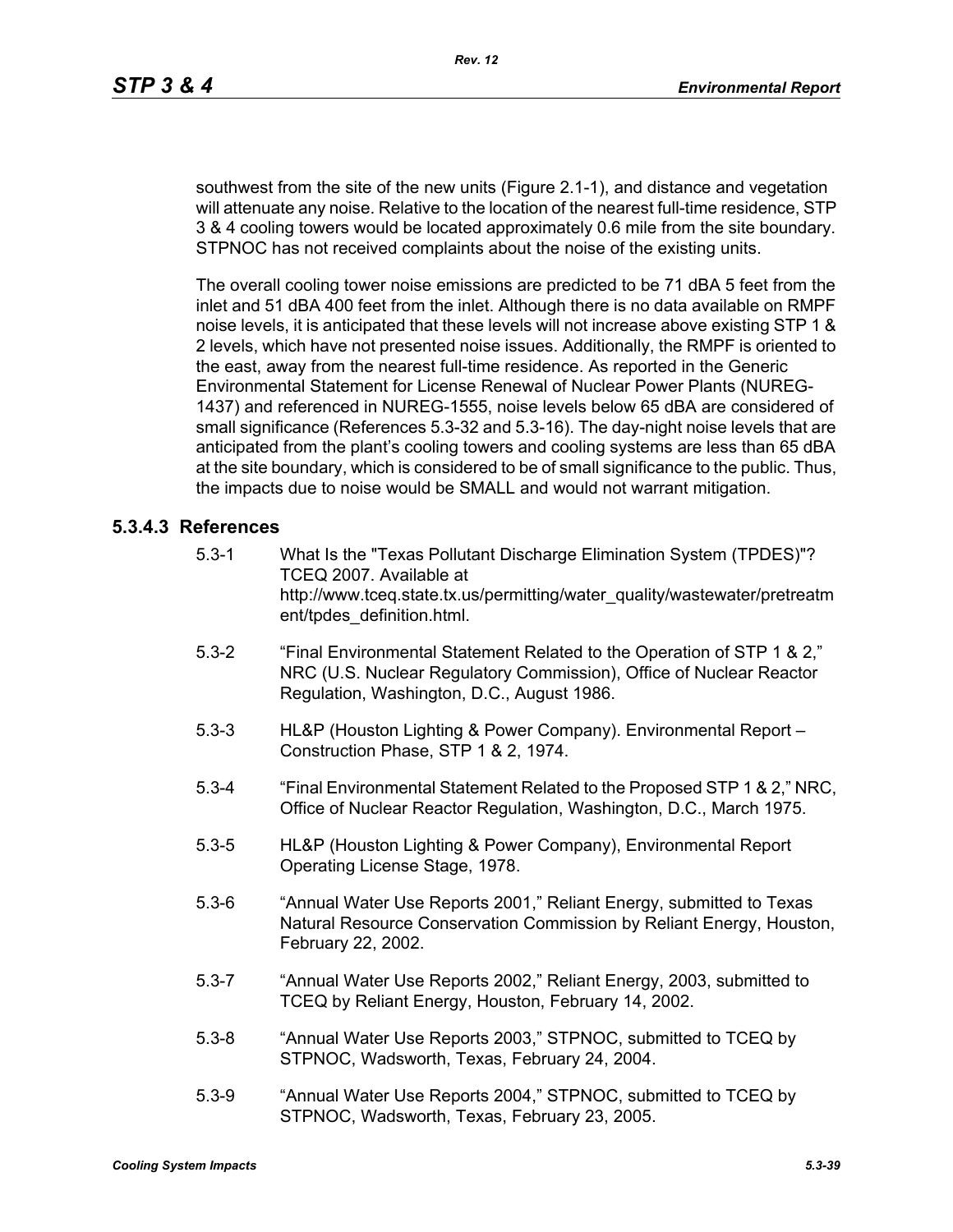- 5.3-10 "Annual Water Use Reports 2005," STPNOC, submitted to TCEQ by STPNOC, Wadsworth, Texas, February 22, 2006.
- 5.3-11 "Annual Water Use Reports 2006, STPNOC, submitted to TCEQ by STPNOC, Wadsworth, Texas, February 22, 2007.
- 5.3-12 USGS (U.S. Geological Survey), Water Resources Data Texas, Water Year 2006, Volume 4: Colorado River Basin, Lavaca River Basin, and Intervening Coastal Basins, 2007.
- 5.3-13 Nelson, D.M. and M.E. Monaco. National Overview of Evolution of NOAA's ELMR Program, NOAA Technical Memorandum NOS NCCOS CCMA 144, Silver Spring, Maryland, 2000.
- 5.3-14 Nelson, D. M.. Distribution and Abundance of Fish and Invertebrates in Gulf of Mexico Estuaries, Volume I: Data Summaries, ELMR Rep. No. 10. NOAA/NOS Strategic Environmental Assessments Division, Rockville, Maryland, 1992.
- 5.3-15 Patillo, M.E., T. E. Czapla, D.M. Nelson, and M.E. Monaco. Distribution and Abundance of Fish and Invertebrates in Gulf of Mexico Estuaries, Volume II: Species Life History Summaries, ELMR Rep. No. 11, NOAA/NOS Strategic Environmental Assessments Division, Rockville, Maryland, 1997.
- 5.3-16 "Standard Review Plans for Environmental Reviews of Nuclear Power Plants," NRC, NUREG-1555. Office of Nuclear Reactor Regulation, October 1999.
- 5.3-17 Wilbur, D. H. and R. Bass. "Effect of the Colorado River Diversion on Matagorda Bay Epifauna, Estuarine, Coastal, and Shelf Science," 47(3), 1998.
- 5.3-18 "Trends in Finfish Landings of Sport-Boat anglers in Texas Marine Waters," Green, L. M. and R. P. Campbell, May 1974–May 2003, Texas Parks and Wildlife Management Data Series No. 234, 2005.
- 5.3-19 "Colorado River Entrainment and Impingement Monitoring Program, Phase Two Studies," McAden, D.C., G. N. Greene, and W. B. Baker, July 1983–June 1984 (Report #1), Prepared for South Texas Project by Ecology Division, Environmental Protection Department, HL&P, October 1984.
- 5.3-20 NUS Corporation, Colorado River Entrainment Monitoring Program, Phase One Studies—April, 1975–March, 1976. South Texas Project, December 1976.
- 5.3-21 "Entrainment and Impingement Monitoring Program, Phase Two Studies," McAden, D. C., G. N. Greene, and W. B. Baker, Colorado River July-December 1984 (Report #2), Prepared for South Texas Project by Ecology Division, Environmental Protection Department, HL&P, April 1985.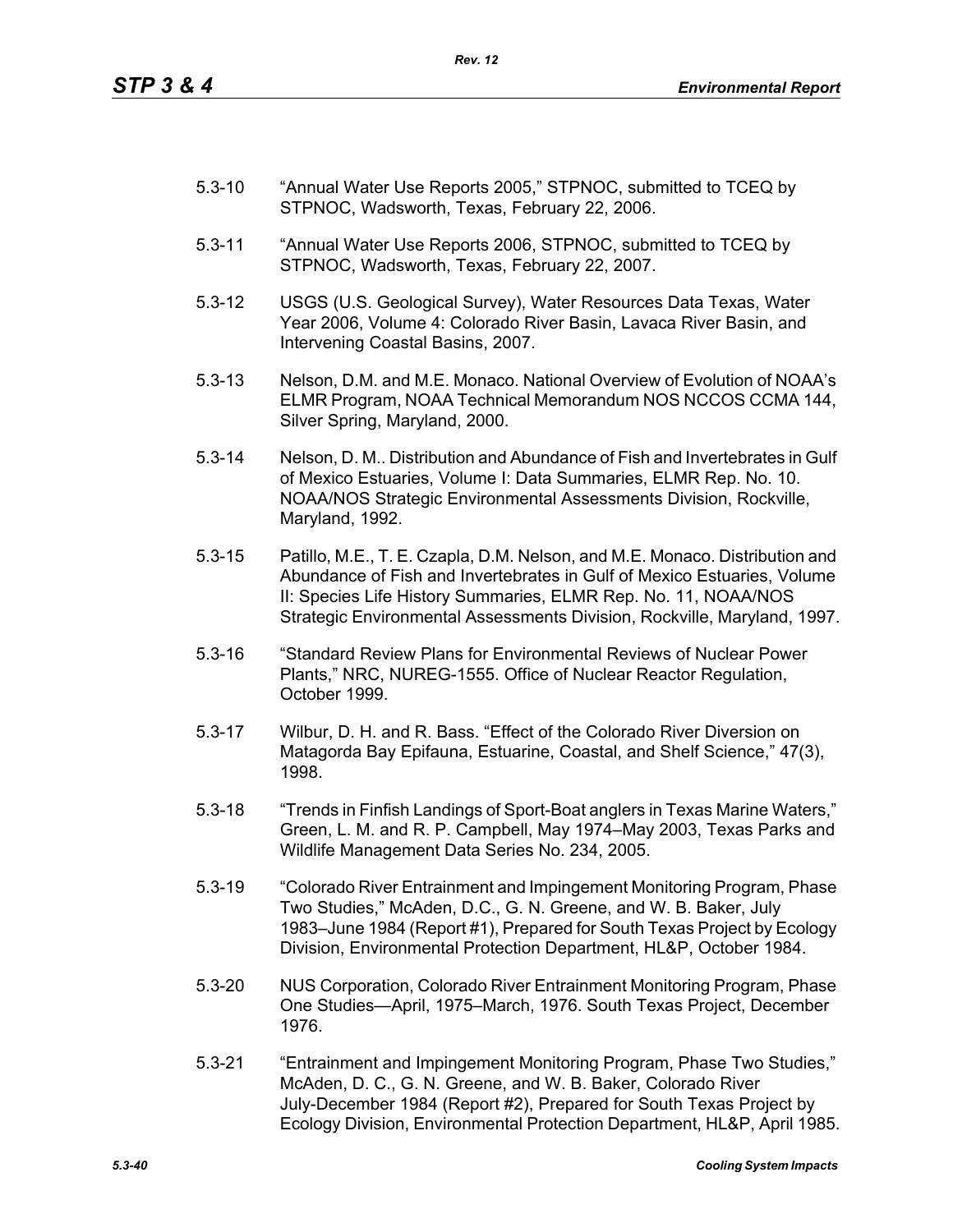- 5.3-22 "Fish of the Gulf of Mexico: Texas, Louisiana, and Adjacent Waters," Hoese, H. D. and R. H. Moore, 2nd. Edition, Texas A&M University Press, 1998.
- 5.3-23 Grumbles, B., Memorandum to Regional Administrators regarding Implementation of the Decision in Riverkeeper, Inc. v. EPA, Remanding the Cooling Water Intake Structures Phase II Regulation, U.S. Environmental Protection Agency Office of Water, Washington, D.C., March 20, 2007.
- 5.3-24 "Matagorda Bay Freshwater Inflow Needs Study (FINS)," LCRA 2006. TCEQ, Texas Parks and Wildlife, and TWDB, August 2006.
- 5.3-25 "Trends in Relative Abundance and Size of Selected Finfish and Shellfish Along the Texas Coast: November 1975–December 2003," Martinez-Andrate, F., P. Campbell, and B. Fuls. Texas Parks and Wildlife Management Data Series No. 232, 2005.
- 5.3-26 "Water Conservation Plan," STPNOC, STP Electric Generating Station, Revision 1, July 1, 2005.
- 5.3-27 "Texas Surface Water Quality Standards," TCEQ, adopted July 26, 2000. Available at http://www.tceq.state.tx.us/nav/eq/eq\_swqs.html.
- 5.3-28 "Fact Sheet and Executive Director's Preliminary Decision for proposed TPDES Permit No. WQ0001908000 to discharge to Water in the State," TCEQ 2005, prepared by J. O. Onyenobi, Wastewater Permitting Section, Water Quality Division, April 8, 2005.
- 5.3-29 "A Model for Seasonal and Annual Cooling Tower Impacts," Policastro, A. J., W. E. Dunn, and R. A. Carhart 1994, Atmospheric Environment Vol. 28, No. 3, Elsevier Science Ltd, Great Britain.
- 5.3-30 "Hourly Surface Meteorological Observations from the Palacios Municipal Airport," NCDC (National Climactic Data Center). Available at http://www.ncdc.noaa.gov/oa/ncdc.html, accessed on April 16, 2007.
- 5.3-31 HL&P, South Texas Project Electric Generating Station Fog Monitoring Program, October 1990.
- 5.3-32 "Generic Environmental Statement for License Renewal of Nuclear Power Plants," NRC, NUREG 1437, May 1996.
- 5.3-33 NWS (National Weather Service) 2007. Houston Extremes, Normals and Annual Summaries. Available at http://www.srh.noaa.gov/hgx/climate/iah/ normals/iah\_summary.htm, accessed April 25, 2007.
- 5.3-34 HL&PC, 1974. South Texas Project, Units 1 and 2, Environmental Report, Docket Nos. 50-498 and 50-499, July 1, 1974, and subsequent amendments.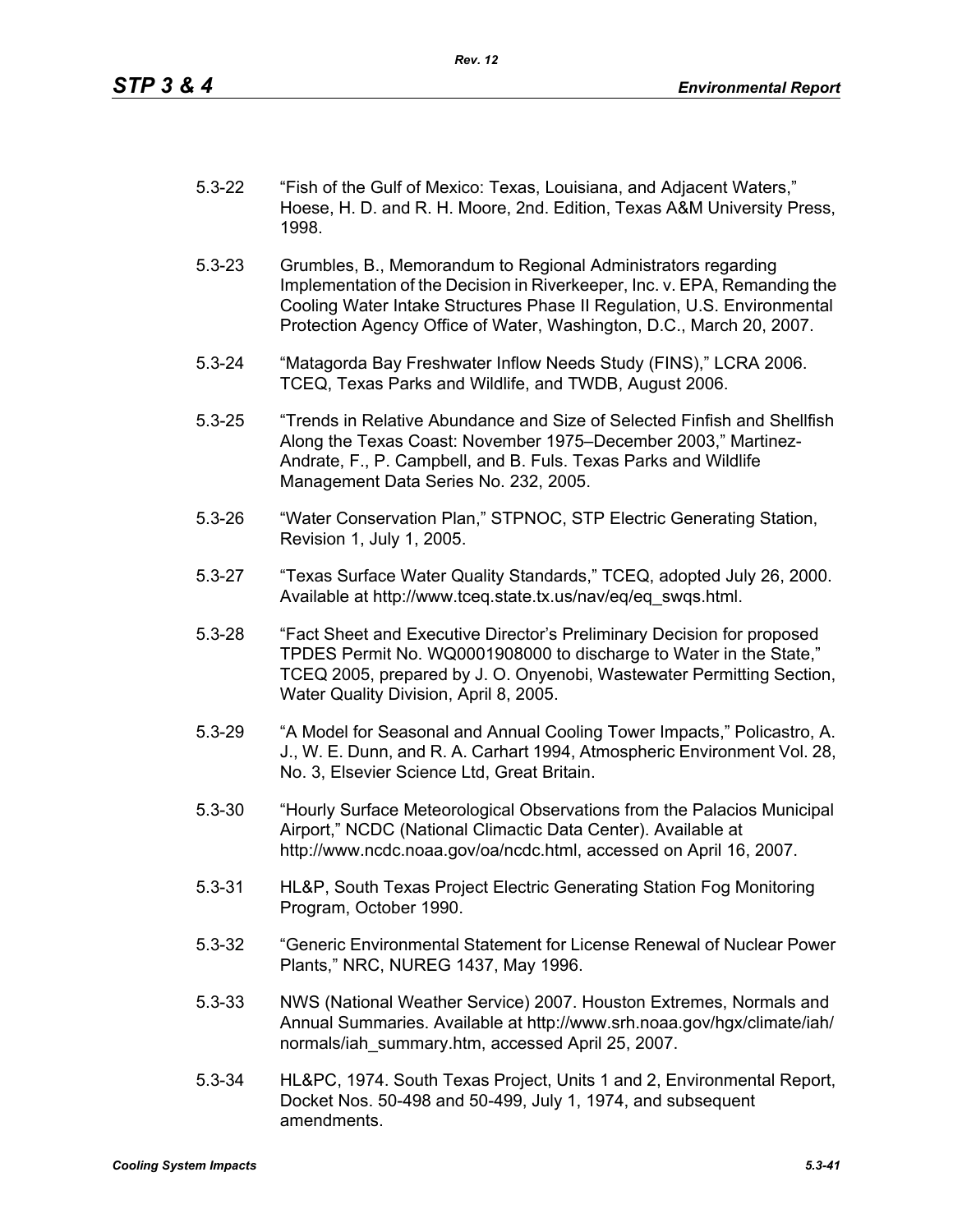| $5.3 - 35$ | "1987–1988 Special ecological studies for the South Texas Project, |
|------------|--------------------------------------------------------------------|
|            | Matagorda County, Texas," Baker, W. B. Jr. and G. N. Greene, HL&P, |
|            | Environmental Department, Houston, Texas, 1989.                    |

- 5.3-36 "Ring-necked duck (Aythya collaris) In The Birds of North America," Hohman, W.L., and R.T. Eberhardt, No. 329 (A. Poole and F. Gill, eds.). The Birds of North America, Inc., Philadelphia, Pennsylvania, 1998.
- 5.3-37 "Habitat suitability index models: Lesser scaup (wintering)," Mulholland, R., U.S. Fish and Wildlife Service Biological Report 82, 1985.
- 5.3-38 "Chapter 8: Noise In Environmental Impact Data Book." Golden, J.,Ouellette, R. P, Saari, S., and Cheremisinoff, P. N., Second Printing. Ann Arbor Science Publishers, Inc., Ann Arbor, Michigan, 1980.
- 5.3-39 GBRA Emphasizes Importance of Water Quality in Water Recreation," GBRA (Guadalupe-Blanco River Authority). Guadalupe-Blanco River Authority News Release, Seguin, Texas May 17, 2002.
- 5.3-40 "Morbidity and Mortality Weekly Review, Surveillance for Waterborne-Disease Outbreaks—United States, 1997–1998," CDC, Vol. 49/No. SS-4, Atlanta, Georgia, May 26, 2000.
- 5.3-41 "Morbidity and Mortality Weekly Review, Surveillance for Waterborne-Disease Outbreaks—United States, 1999–2000," CDC, Vol. 51/No. SS-8, Atlanta, Georgia, November 22, 2002.
- 5.3-42 "Morbidity and Mortality Weekly Review, Surveillance for Waterborne-Disease Outbreaks Associated with Recreational Water—United States, 2001–2002 and Surveillance for Waterborne-Disease Outbreaks Associated with Drinking Water-United States, 2001–2002," CDC, Vol. 53/No. SS-8, Atlanta, Georgia, October 22, 2004.
- 5.3-43 "Morbidity and Mortality Weekly Review, Surveillance for Waterborne Disease and Outbreaks Associated with Recreational Water—United States, 2003–2004 and Surveillance for Waterborne Disease and Outbreaks Associated with Drinking Water and Water not Intended for Drinking–United States, 2003-2004," CDC, Vol. 55/No. SS-12, Atlanta, Georgia, December 22, 2006.
- 5.3-44 "Rare Amebic Illness Confirmed," TDSHS (Texas Department of State Health Services), News Release, September 14, 2005.
- 5.3-45 TCEQ, Letter from Kelly Holligan (TCEQ) to R. A. Gangluff (STPNOC) Re: Cooling Water Intake Structures Phase II Rules; South Texas Project Electric Generating Station, TPDES Permit No. WQ0001908000, June 27, 2007.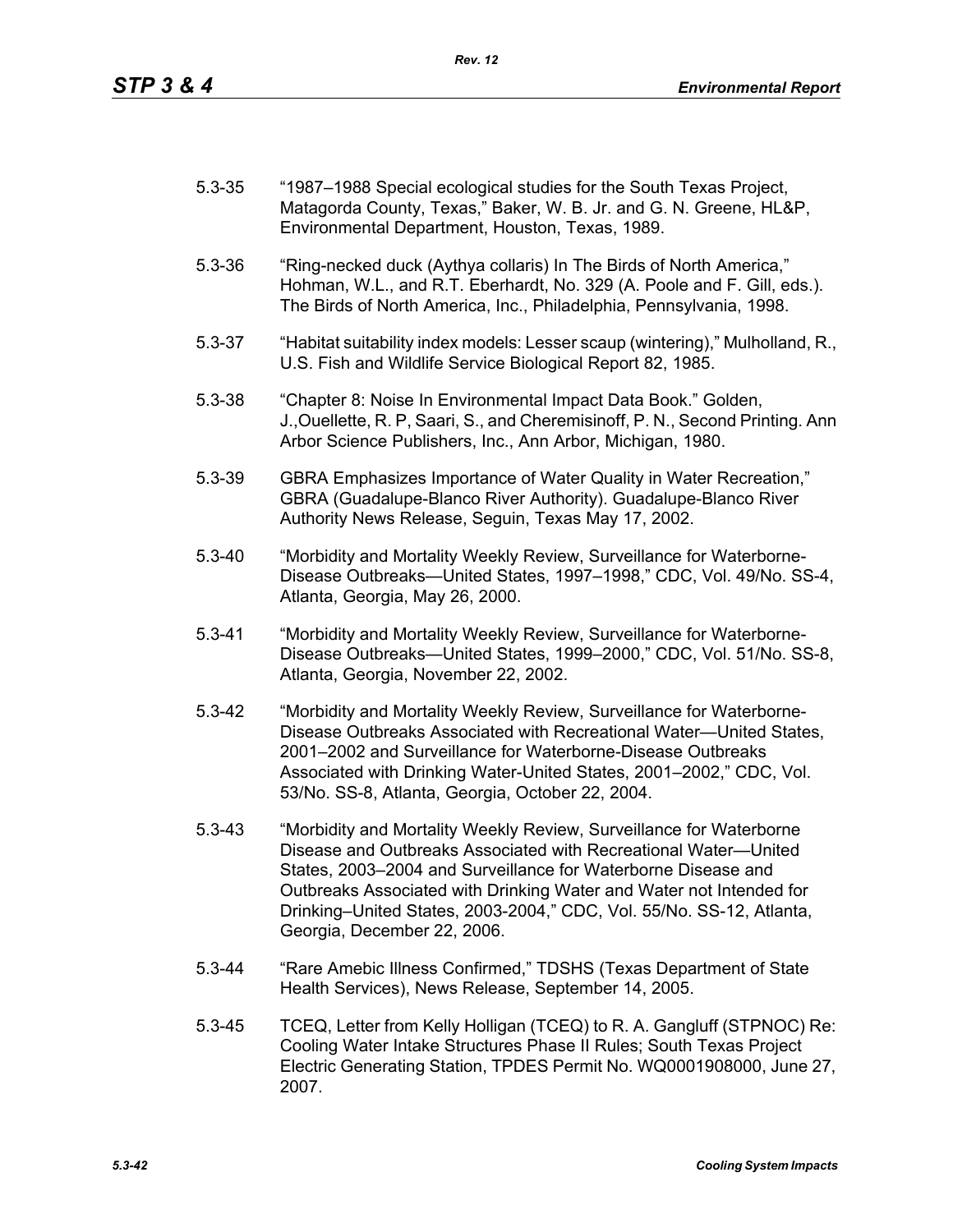|                      | <b>NOAA ELMR [1]</b> | <b>TPWD</b><br>"principal | <b>TPWD</b><br>"recreationally |                |                 |
|----------------------|----------------------|---------------------------|--------------------------------|----------------|-----------------|
| <b>Species</b>       |                      | fisheries" [2]            | important" [3]                 | <b>NRC [4]</b> | <b>LCRA [5]</b> |
| American oyster      | $\checkmark$         | $\checkmark$              |                                |                | $\checkmark$    |
| Brown shrimp         | $\checkmark$         |                           |                                | $\checkmark$   | $\checkmark$    |
| White shrimp         | $\checkmark$         | $\checkmark$              |                                | ✓              | $\checkmark$    |
| Blue crab            |                      |                           |                                |                |                 |
| Gulf menhaden        | $\checkmark$         |                           |                                | $\checkmark$   | $\checkmark$    |
| Bay anchovy          | ✓                    |                           |                                | ✓              |                 |
| Sheepshead           | $\checkmark$         | $\checkmark$              |                                |                |                 |
| Sand sea trout       | $\checkmark$         |                           | $\checkmark$                   | $\checkmark$   |                 |
| Spotted sea<br>trout | $\checkmark$         |                           | $\checkmark$                   | $\checkmark$   | $\checkmark$    |
| Atlantic croaker     | $\checkmark$         |                           |                                | $\checkmark$   | $\checkmark$    |
| Black drum           | $\checkmark$         | $\checkmark$              |                                | ✓              | ✓               |
| Red drum             | $\checkmark$         |                           | $\checkmark$                   | $\checkmark$   | ✓               |
| Striped mullet       | $\checkmark$         | $\checkmark$              |                                |                | $\checkmark$    |
| Southern<br>flounder | $\checkmark$         | $\checkmark$              |                                | $\checkmark$   | $\checkmark$    |

## **Table 5.3-1 General Concurrence on "Important Species" in Lower Colorado River/Matagorda Bay Estuarine System**

 $\checkmark$  These species are not among the important finfish species listed in Table B.7 of NRC (1975), but receive considerable attention in the impact assessments of both NRC documents.

[1] References 5.3-14 and 5.3-15.

[2] Reference 5.3-17.

[3] Reference 5.3-18.

[4] References 5.3-2 and 5.3-9.

[5] Reference 5.3-24.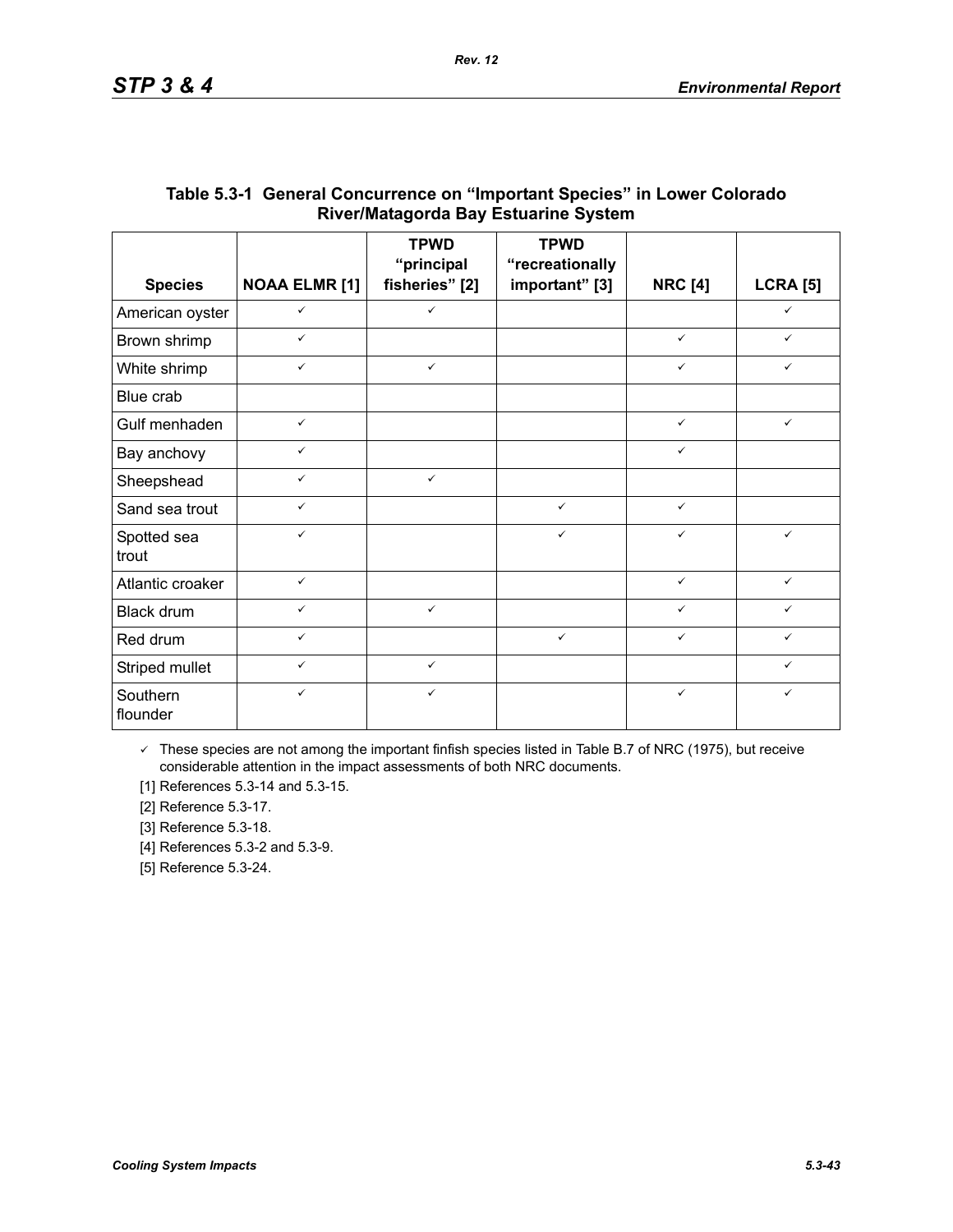|                                   | <b>Relative Abundance in Salinity Zones</b> |                                        |                                   |                                  |
|-----------------------------------|---------------------------------------------|----------------------------------------|-----------------------------------|----------------------------------|
| <b>Species</b>                    | <b>Life Stage</b>                           | <b>Tidal Fresh</b><br>$( <0.5$ ppt $)$ | <b>Mixing</b><br>$(0.5 - 25$ ppt) | <b>Seawater</b><br>$(25$ ppt $)$ |
| American oyster                   | Adult                                       | Rare                                   | Common                            | Rare                             |
| Crassostrea<br>virginica          | Spawning adults                             |                                        | Common                            |                                  |
|                                   | <b>Juveniles</b>                            | Rare                                   | Common                            | Rare                             |
|                                   | Larvae                                      | Rare                                   | Common                            | Rare                             |
|                                   | Eggs                                        | $\qquad \qquad$                        | Common                            |                                  |
| Brown shrimp                      | Adult                                       |                                        | Common                            | <b>Highly Abundant</b>           |
| Farfantepenaeus<br>aztecus        | Spawning adults                             |                                        |                                   |                                  |
|                                   | Juveniles                                   | Common                                 | <b>Highly Abundant</b>            | Common                           |
|                                   | Larvae                                      | Common                                 | <b>Highly Abundant</b>            | <b>Highly Abundant</b>           |
|                                   | Eggs                                        |                                        |                                   |                                  |
| White shrimp<br>Penaeus setiferus | Adult                                       | Rare                                   | Abundant                          | Common                           |
|                                   | Spawning adults                             |                                        |                                   |                                  |
|                                   | <b>Juveniles</b>                            | <b>Highly Abundant</b>                 | Abundant                          | Common                           |
|                                   | Larvae                                      | <b>Highly Abundant</b>                 | <b>Highly Abundant</b>            | <b>Highly Abundant</b>           |
|                                   | Eggs                                        |                                        |                                   |                                  |
| Blue crab                         | Adult                                       | Common                                 | Abundant                          | Common                           |
| Callinectes sapidus               | Spawning adults                             | Common                                 | Rare                              |                                  |
|                                   | Juveniles                                   | Common                                 | Abundant                          | Common                           |
|                                   | Larvae                                      | <b>Highly Abundant</b>                 | Abundant                          | Common                           |
|                                   | Eggs                                        |                                        | Rare                              | Common                           |
| Gulf menhaden                     | Adult                                       |                                        | Abundant                          | <b>Highly Abundant</b>           |
| Brevoortia patronus               | Spawning adults                             |                                        |                                   |                                  |
|                                   | <b>Juveniles</b>                            | <b>Highly Abundant</b>                 | <b>Highly Abundant</b>            | <b>Highly Abundant</b>           |
|                                   | Larvae                                      |                                        |                                   |                                  |
|                                   | Eggs                                        |                                        |                                   |                                  |
| Bay anchovy                       | Adult                                       | Abundant                               | <b>Highly Abundant</b>            | Common                           |
| Anchoa mitchelli                  | Spawning adults                             | Common                                 | <b>Highly Abundant</b>            | Common                           |
|                                   | Juveniles                                   | Abundant                               | Abundant                          | Common                           |
|                                   | Larvae                                      | Abundant                               | Common                            | Common                           |
|                                   | Eggs                                        | Common                                 | Common                            | Common                           |

## **Table 5.3-2 Relative Abundance of Important Estuarine Organisms in Matagorda Bay**

*5.3-44 Cooling System Impacts*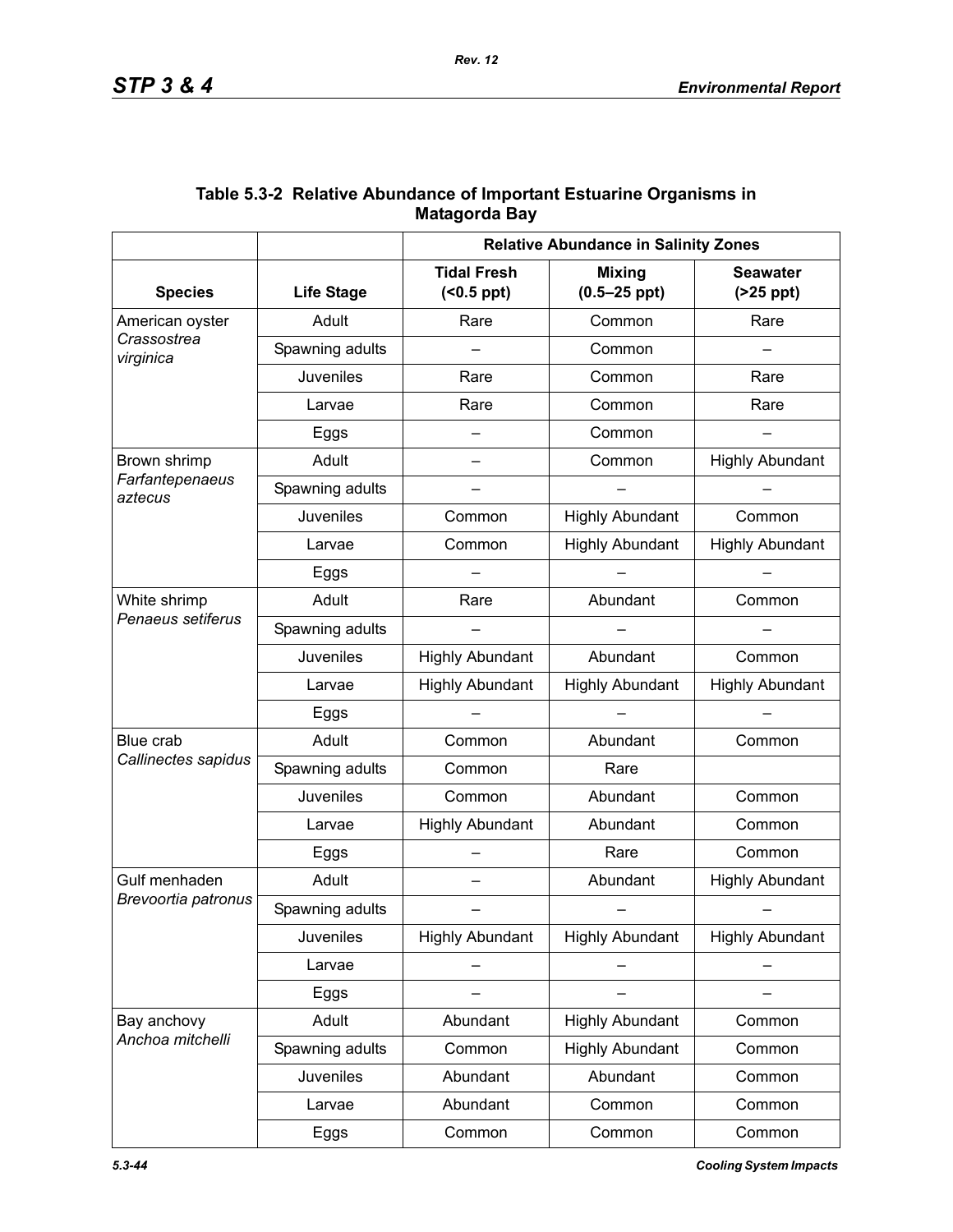|                                |                   | <b>Relative Abundance in Salinity Zones</b> |                                   |                               |  |
|--------------------------------|-------------------|---------------------------------------------|-----------------------------------|-------------------------------|--|
| <b>Species</b>                 | <b>Life Stage</b> | <b>Tidal Fresh</b><br>$( < 0.5$ ppt $)$     | <b>Mixing</b><br>$(0.5 - 25$ ppt) | <b>Seawater</b><br>$(25$ ppt) |  |
| Sheepshead                     | Adult             | Common                                      | Abundant                          | Abundant                      |  |
| Archosargus<br>probatocephalus | Spawning adults   |                                             |                                   |                               |  |
|                                | <b>Juveniles</b>  | Common                                      | Abundant                          | Common                        |  |
|                                | Larvae            |                                             |                                   |                               |  |
|                                | Eggs              |                                             |                                   |                               |  |
| Sand sea trout                 | Adult             |                                             | Common                            | Common                        |  |
| Cynoscion<br>arenarius         | Spawning adults   |                                             |                                   |                               |  |
|                                | Juveniles         | Common                                      | Common                            | Common                        |  |
|                                | Larvae            |                                             |                                   |                               |  |
|                                | Eggs              |                                             |                                   |                               |  |
| Spotted sea trout              | Adult             | Rare                                        | Common                            | Common                        |  |
| Cynoscion<br>nebulosus         | Spawning adults   |                                             | Common                            | Common                        |  |
|                                | <b>Juveniles</b>  | Rare                                        | Common                            | Common                        |  |
|                                | Larvae            |                                             | Common                            | Common                        |  |
|                                | Eggs              |                                             | Common                            | Common                        |  |
| Atlantic croaker               | Adult             | Abundant                                    | Abundant                          | Abundant                      |  |
| Micropogonias<br>undulatus     | Spawning adults   |                                             |                                   |                               |  |
|                                | <b>Juveniles</b>  | Abundant                                    | <b>Highly Abundant</b>            | Abundant                      |  |
|                                | Larvae            |                                             |                                   |                               |  |
|                                | Eggs              | —                                           |                                   |                               |  |
| Black drum                     | Adult             | —                                           | Common                            | Common                        |  |
| Pogonias cromis                | Spawning adults   |                                             |                                   | Common                        |  |
|                                | Juveniles         | Common                                      | Common                            | Common                        |  |
|                                | Larvae            |                                             |                                   | Common                        |  |
|                                | Eggs              |                                             |                                   | Common                        |  |
| Red drum                       | Adult             | Rare                                        | Rare                              | Common                        |  |
| Sciaenops<br>ocellatus         | Spawning adults   |                                             |                                   | Common                        |  |
|                                | Juveniles         | Common                                      | Common                            | Common                        |  |
|                                | Larvae            |                                             |                                   | Common                        |  |
|                                | Eggs              | —                                           |                                   | Common                        |  |

| Table 5.3-2 Relative Abundance of Important Estuarine Organisms in |
|--------------------------------------------------------------------|
| <b>Matagorda Bay (Continued)</b>                                   |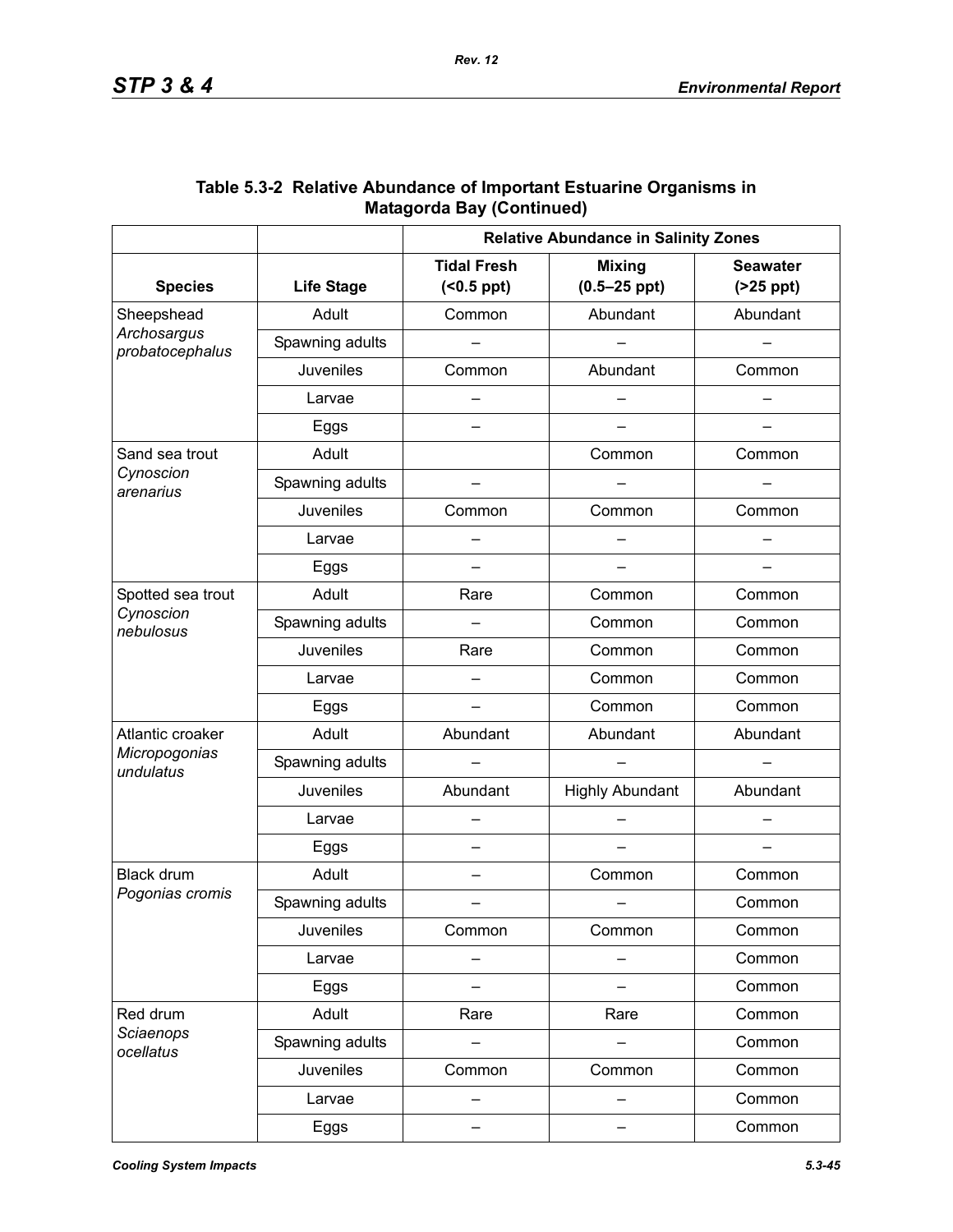|                                                  |                   | <b>Relative Abundance in Salinity Zones</b> |                                   |                               |  |
|--------------------------------------------------|-------------------|---------------------------------------------|-----------------------------------|-------------------------------|--|
| <b>Species</b>                                   | <b>Life Stage</b> | <b>Tidal Fresh</b><br>(                     | <b>Mixing</b><br>$(0.5 - 25$ ppt) | <b>Seawater</b><br>$(25$ ppt) |  |
| Striped mullet                                   | Adult             | Common                                      | Abundant                          | Abundant                      |  |
| Mugil cephalus                                   | Spawning adults   |                                             |                                   |                               |  |
|                                                  | Juveniles         | Abundant<br>Abundant                        |                                   | Abundant                      |  |
|                                                  | Larvae            |                                             |                                   | Abundant                      |  |
|                                                  | Eggs              |                                             |                                   | Abundant                      |  |
| Southern flounder<br>Paralichthys<br>lethostigma | Adult             | Abundant<br>Common                          |                                   | Common                        |  |
|                                                  | Spawning adults   |                                             |                                   |                               |  |
|                                                  | Juveniles         | Common<br>Common                            |                                   | Common                        |  |
|                                                  | Larvae            |                                             |                                   |                               |  |
|                                                  | Eggs              |                                             |                                   |                               |  |

### **Table 5.3-2 Relative Abundance of Important Estuarine Organisms in Matagorda Bay (Continued)**

Source: Reference 5.3-14.

Note:

Rare = Present but not frequently encountered.

Common = Frequently encountered but not in large numbers: does not imply a uniform distribution throughout the salinity zone.

Abundant = Often encountered in substantial numbers relative to other species.

Highly Abundant = Numerically dominant relative to other species.

Blank Cell = Absent.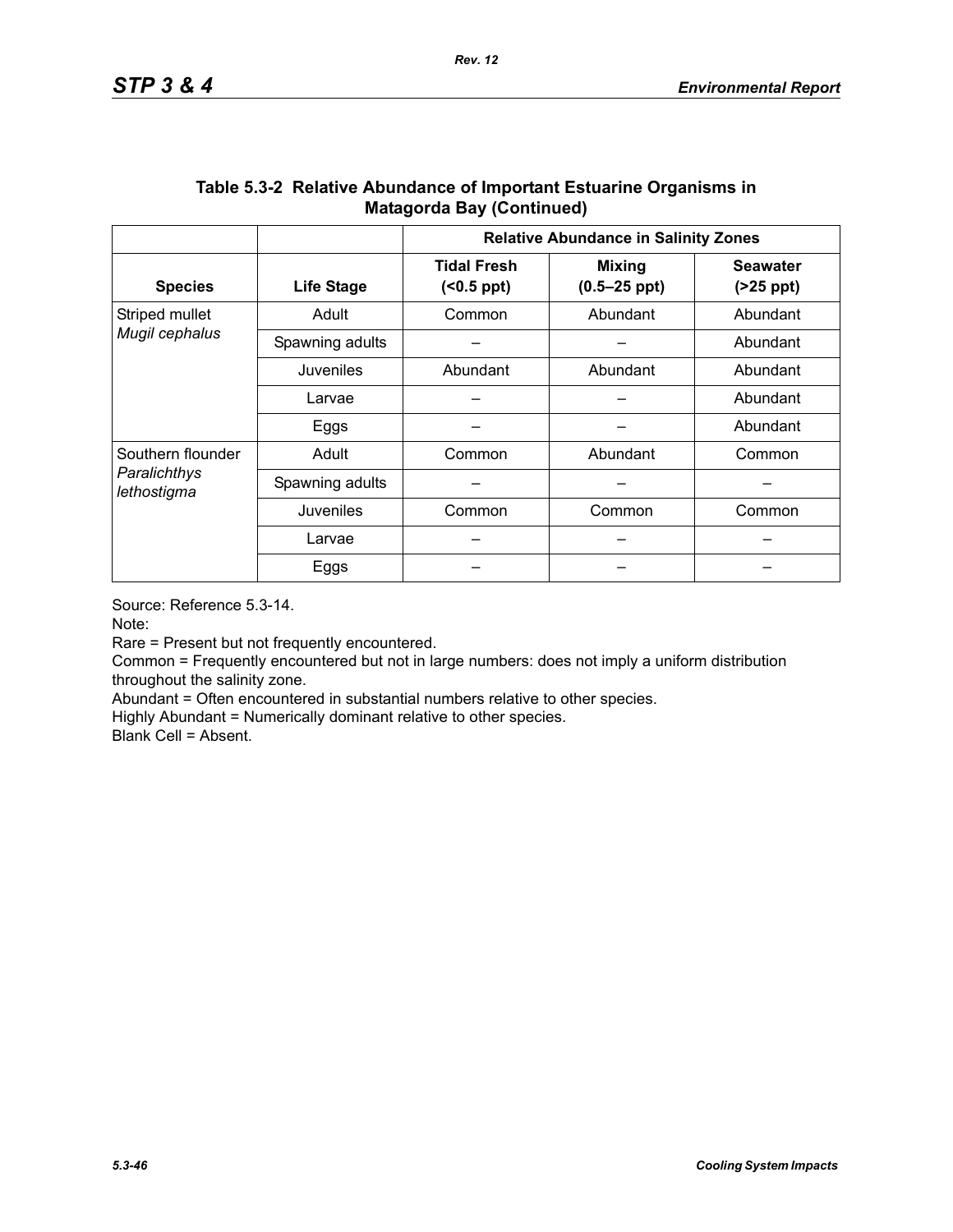|                                                                                                            | <b>Start Date (sampling occurred overnight)</b> |           |            |            |            |
|------------------------------------------------------------------------------------------------------------|-------------------------------------------------|-----------|------------|------------|------------|
|                                                                                                            | 14-Jul-83                                       | 27-Jul-83 | $9-Aug-83$ | 15-Sep-83  | 5-Sep-84   |
| Mean Number of Macroplankton per<br>100 m <sup>3</sup> water in Colorado River (mid-<br>$depth)$ [1]       | 388.15                                          | 316.05    | 2,835.2    | 8,446.47   | 726.83     |
| Mean Number of Ichthyoplankton per<br>100 m <sup>3</sup> water in Colorado River (mid-<br>depth) $m^3$ [1] | 7.4                                             | 148.35    | 6.17       | 19.42      | 3.4        |
| Volume of water pumped through the<br>RMPF $(m^3)$ (daily average of 2<br>sampling days)                   | 358,227                                         | 373,393   | 592,240    | 644,269    | 389,887.00 |
| Number of Macroplankton entrained<br>per 24 hours                                                          | 1,390,458                                       | 1,180,109 | 16,791,188 | 54,417,988 | 2,833,816  |
| Number of Ichthyoplankton entrained<br>per 24 hours                                                        | 26,509                                          | 553,929   | 36,541     | 125,117    | 13,256     |
| <b>Other Parameters</b>                                                                                    |                                                 |           |            |            |            |
| Maximum salinity at screens: surface<br>(ppt)                                                              | 1.7                                             | 0.3       | 3.4        | 1.2        | 4.2        |
| Maximum salinity at screens: bottom<br>(ppt)                                                               | 2.1                                             | 0.3       | 8          | 3.3        | 15.7       |
| Average of 2-day river flow (cfs)                                                                          | 2,086                                           | 769       | 1,356.5    | 824        | 692        |

# **Table 5.3-3 Entrainment of Macroplankton and Ichthyoplankton (1983–1984)**

Sources: Reference 5.3-19.

Data collected in 1984 are from McAden et al (Reference 5.3-21).

[1] Sum of all taxa, averaged over four sampling events during a 24-hour period.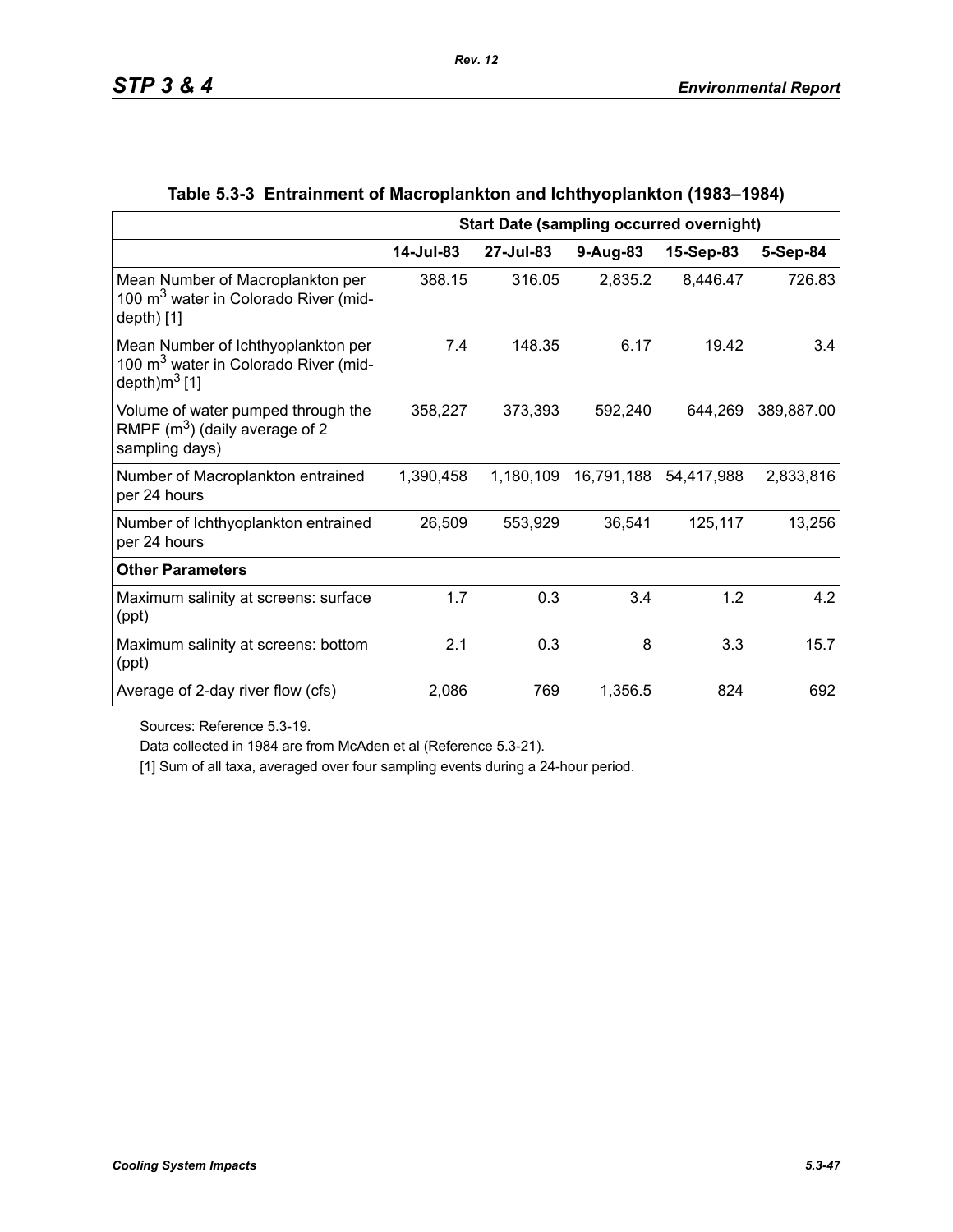|                                                                                         | <b>Start Date (sampling occurred overnight)</b> |                |                |          |                |             |
|-----------------------------------------------------------------------------------------|-------------------------------------------------|----------------|----------------|----------|----------------|-------------|
| <b>Species</b>                                                                          | 13-Jul-83                                       | 21-Jul-83      | 27-Jul-83      | 9-Aug-83 | 15-Sep-83      | 5-Sep-84    |
| Palaemonetes paludosus                                                                  |                                                 | 14             | $\overline{2}$ |          | 0              | 0           |
| Palaemonetes<br>kadiakensis                                                             | 0                                               | $\Omega$       | 1              |          | $\overline{0}$ | $\Omega$    |
| Palaemonidae sp.                                                                        | $\Omega$                                        | $\mathbf 0$    | $\overline{2}$ | 0        | $\overline{0}$ | 0           |
| Macrobrachium ohione                                                                    | 21                                              | 4              | 3              | 4        | 1              | 4           |
| Penaeus setiferus                                                                       | $\Omega$                                        | $\mathbf 0$    | 0              | 3        | 13             | 4           |
| Penaeus duorarum                                                                        | 0                                               | $\mathbf 0$    | $\overline{0}$ | 0        | $\overline{0}$ | 1           |
| Callinectes sapidus                                                                     | 55                                              | 6              | 10             | 44       | 4              | 6           |
| Caranx hippos                                                                           | 1                                               | $\overline{0}$ | 0              | 0        | $\overline{0}$ | $\mathbf 0$ |
| Menidia beryllina                                                                       | 0                                               | 1              | $\mathbf 0$    | 0        | $\mathbf 0$    | $\mathbf 0$ |
| Lepomis cyanellus                                                                       | 0                                               | 1              | $\Omega$       | 0        | $\overline{0}$ | $\mathbf 0$ |
| Total number of<br>individuals impinged [1]                                             | 78                                              | 26             | 18             | 53       | 18             | 15          |
| Total number of<br>individuals impinged on<br>all screens for 24 hours =<br>(n)(12)(16) | 14976                                           | 4992           | 3456           | 10176    | 3456           | 2880        |
| <b>Other Parameters</b>                                                                 |                                                 |                |                |          |                |             |
| Maximum salinity at<br>screens: surface (ppt)                                           | 2.7                                             | 0.2            | 0.3            | 3.4      | 1.2            | 4.2         |
| Maximum salinity at<br>screens: bottom (ppt)                                            | 3.3                                             | 0.2            | 0.4            | 8        | 2.8            | 15.7        |
| Average of 2-day river<br>flow (cfs)                                                    | 757                                             | 1907.5         | 769            | 1356.5   | 824.5          | 692         |
| Average of 2 day<br>pumpage (m <sup>3</sup> )                                           | 210,219                                         | 1,048,919      | 373,392        | 592,240  | 644,269        | 398,887     |

|  | Table 5.3-4 Impingement on RMPF Screens (1983–1984) |  |  |  |
|--|-----------------------------------------------------|--|--|--|
|--|-----------------------------------------------------|--|--|--|

Sources: Reference 5.3-19.

Reference 5.3-21.

[1] Values in cells = Number impinged on 2 screens for 90 minutes. To get total impingement, multiply by 12 for total screens and by 16 for full day.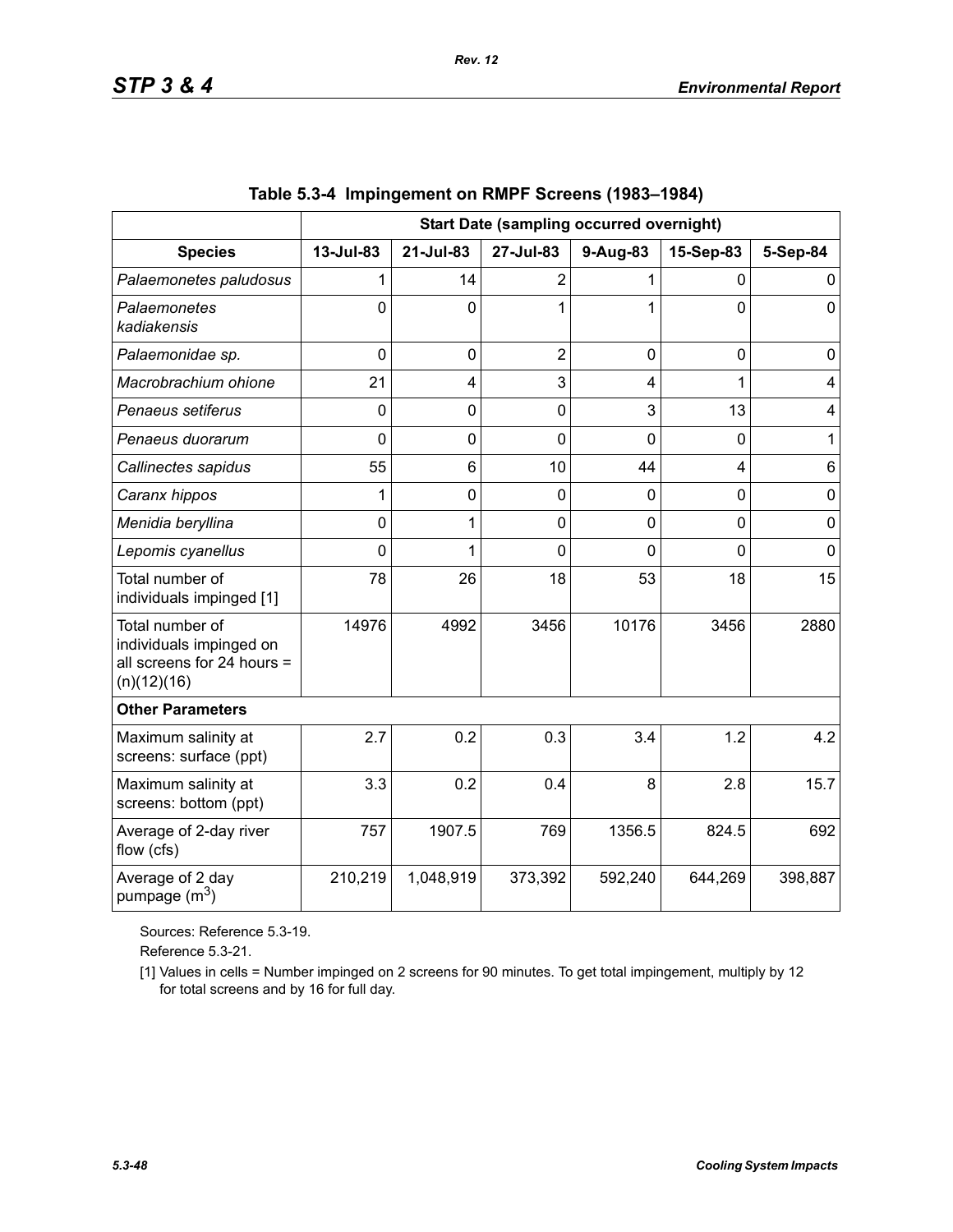|                     |                                 | <b>East Matagorda</b>    | <b>Matagorda Bay</b>     |                          |
|---------------------|---------------------------------|--------------------------|--------------------------|--------------------------|
|                     | <b>Gear Type</b>                | <b>Bay [2]</b>           | [1]                      | Coast-wide [3]           |
| Brown shrimp        | Gill net - spring               | <b>ND</b>                | <b>ND</b>                | <b>ND</b>                |
| Farfantepenaeus     | Gill net - fall                 | <b>ND</b>                | <b>ND</b>                | <b>ND</b>                |
| aztecus             | Bag seine                       | $\ddot{}$                | $=$                      | $+$                      |
|                     | Trawl                           | $=$                      | $=$                      | $\ddot{}$                |
| White shrimp        | $\overline{G}$ ill net - spring | <b>ND</b>                | <b>ND</b>                | <b>ND</b>                |
| Penaeus setiferus   | Gill net - fall                 | <b>ND</b><br><b>ND</b>   |                          | <b>ND</b>                |
|                     | Bag seine                       | $=$<br>$=$               |                          |                          |
|                     | Trawl                           | $\ddot{}$                | $=$                      | $\overline{\phantom{0}}$ |
| Blue crab           | $\overline{G}$ ill net - spring | $=$                      | =                        |                          |
| Callinectes sapidus | Gill net - fall                 | $=$                      | $=$                      |                          |
|                     | Bag seine                       | $=$                      | $\overline{\phantom{0}}$ |                          |
|                     | Trawl                           | $\overline{\phantom{0}}$ | $=$                      | $\qquad \qquad -$        |
| Gulf menhaden       | Gill net - spring               | $=$                      | =                        | <b>ND</b>                |
| Brevoortia patronus | Gill net - fall                 | $=$                      | $=$                      | <b>ND</b>                |
|                     | Bag seine                       | $=$                      | $=$                      | <b>ND</b>                |
|                     | Trawl                           | $=$                      | $=$                      | <b>ND</b>                |
| Bay anchovy         | $\overline{G}$ ill net - spring | <b>ND</b>                | <b>ND</b>                | <b>ND</b>                |
| Anchoa mitchelli    | Gill net - fall                 | <b>ND</b>                | <b>ND</b>                | <b>ND</b>                |
|                     | Bag seine                       | <b>ND</b>                | <b>ND</b>                | <b>ND</b>                |
|                     | Trawl                           | <b>ND</b>                | <b>ND</b>                | <b>ND</b>                |
| Sheepshead          | Gill net - spring               | $=$                      | $\ddot{}$                |                          |
| Archosargus         | Gill net - fall                 | $=$                      | $=$                      |                          |
| probatocephalus     | Bag seine                       | $=$                      | $=$                      | <b>ND</b>                |
|                     | Trawl                           | $=$                      | $=$                      | <b>ND</b>                |
| Sand sea trout      | Gill net - spring               | <b>ND</b>                | <b>ND</b>                | <b>ND</b>                |
| Cynoscion arenarius | Gill net - fall                 | <b>ND</b>                | <b>ND</b>                | <b>ND</b>                |
|                     | Bag seine                       | $=$                      | $=$                      |                          |
|                     | Trawl                           | $=$                      | $=$                      | <b>ND</b>                |
| Spotted sea trout   | Gill net - spring               | $=$                      | $\ddot{}$                | $\ddot{}$                |
| Cynoscion nebulosus | Gill net - fall                 | $=$                      | $=$                      | $\ddot{}$                |
|                     | Bag seine                       | $=$                      | $=$                      |                          |
|                     | Trawl                           | $=$                      | $=$                      | <b>ND</b>                |
| Atlantic croaker    | Gill net - spring               | $=$                      | $=$                      |                          |
| Micropogonias       | Gill net - fall                 | $=$                      | $=$                      | $\ddot{}$                |
| undulatus           | Bag seine                       | $=$                      | —                        |                          |
|                     | Trawl                           | $\ddot{}$                | $=$                      | $\ddot{}$                |

### **Table 5.3-5 Trends in Abundance of Important Estuarine Organisms in Matagorda Bay and Coast-wide 1985–2003**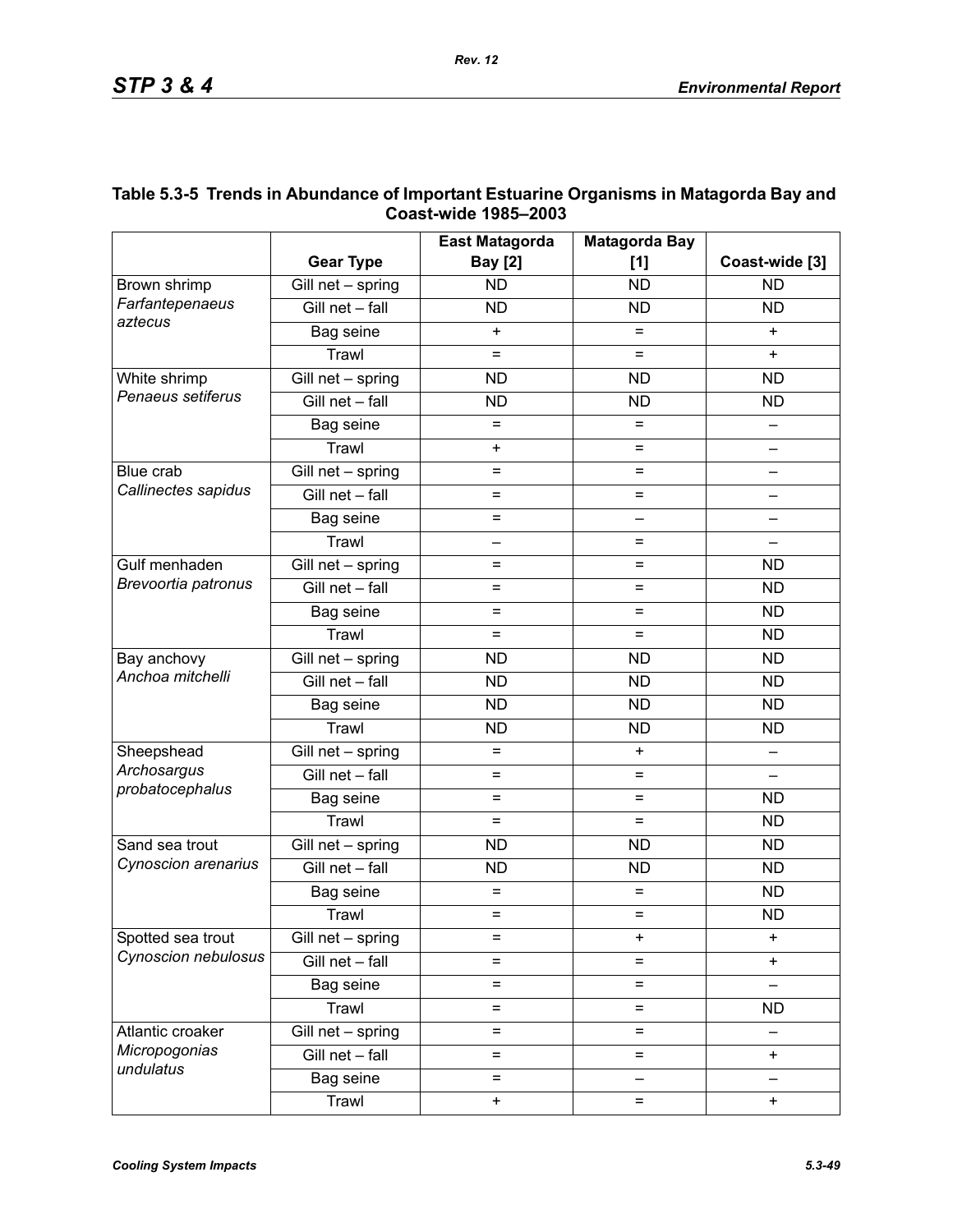|                                   |                   | <b>East Matagorda</b> | <b>Matagorda Bay</b> |                          |
|-----------------------------------|-------------------|-----------------------|----------------------|--------------------------|
|                                   | <b>Gear Type</b>  | <b>Bay [2]</b>        | [1]                  | Coast-wide [3]           |
| <b>Black drum</b>                 | Gill net - spring | $\ddot{}$             | $+$                  | $\ddot{}$                |
| Pogonias cromis                   | Gill net - fall   | $=$                   | $+$                  | $+$                      |
|                                   | Bag seine         | $=$                   | Ξ                    | $+$                      |
|                                   | Trawl             | $\ddot{}$             | $=$                  | <b>ND</b>                |
| Red drum                          | Gill net - spring | $+$                   | $+$                  | $+$                      |
| Sciaenops ocellatus               | Gill net - fall   | $=$                   | $=$                  | $+$                      |
|                                   | Bag seine         | $=$                   | $=$                  | —                        |
|                                   | Trawl             | $=$                   | $=$                  | <b>ND</b>                |
| Striped mullet                    | Gill net - spring | $=$                   | Ξ                    | <b>ND</b>                |
| Mugil cephalus                    | Gill net - fall   | $=$                   | $=$                  | <b>ND</b>                |
|                                   | Bag seine         | $=$                   | $=$                  | <b>ND</b>                |
|                                   | Trawl             | $=$                   | Ξ.                   | <b>ND</b>                |
| Southern flounder<br>Paralichthys | Gill net - spring | $=$                   | =                    |                          |
|                                   | Gill net - fall   | $=$                   | $=$                  |                          |
| lethostigma                       | Bag seine         | $=$                   | $\blacksquare$       | <b>ND</b>                |
|                                   | Trawl             | $=$                   | $=$                  | <b>ND</b>                |
| Total Finfish [3]                 | Gill net - spring | $+$                   | $+$                  | $+$                      |
|                                   | Gill net - fall   |                       | <u>.</u>             | $\overline{\phantom{0}}$ |
|                                   | Bag seine         | $=$                   | =                    | <b>ND</b>                |
|                                   | Trawl             | $=$                   | $=$                  | <b>ND</b>                |
| American oyster [4]               | Spat              | $=$                   | $=$                  | $+$                      |
| Crassostrea virginica             | Small             | $\ddot{}$             | $\ddot{}$            | $\ddot{}$                |
|                                   | Market size       | $\ddot{}$             | $\ddot{}$            | $\ddot{}$                |

### **Table 5.3-5 Trends in Abundance of Important Estuarine Organisms in Matagorda Bay and Coast-wide 1985–2003 (Continued)**

Source: Martinez-Andrate, Campbell and Fuls (Reference 5.3-25). Trends in Relative Abundance and Size of Selected Finfish and Shellfish along the Texas Coast: November 1975 – December 2003. Texas Parks and Wildlife Management Data Series No. 232.

[1] Trends for East Matagorda Bay and Matagorda Bay were estimated by inspection of annual catch data from 1985 to 2003. No statistical analysis was used or implied.

[2] Coast-wide trends were described in the report based on all data since inception of the study, which varied by gear type and species. The earliest data was collected in 1975.

[3] Total includes some species not represented in this table.

[4] Oyster data was not reported for East Matagorda Bay separately.

Note: Relative Abundance Indicators:

+ Annual catch increased from 1985 to 2003.

– Annual catch decreased from 1985 to 2003.

= Annual catch showed no marked change from 1985 to 2003, either due to relatively steady catches or to large variations with no apparent pattern.

ND = no data.